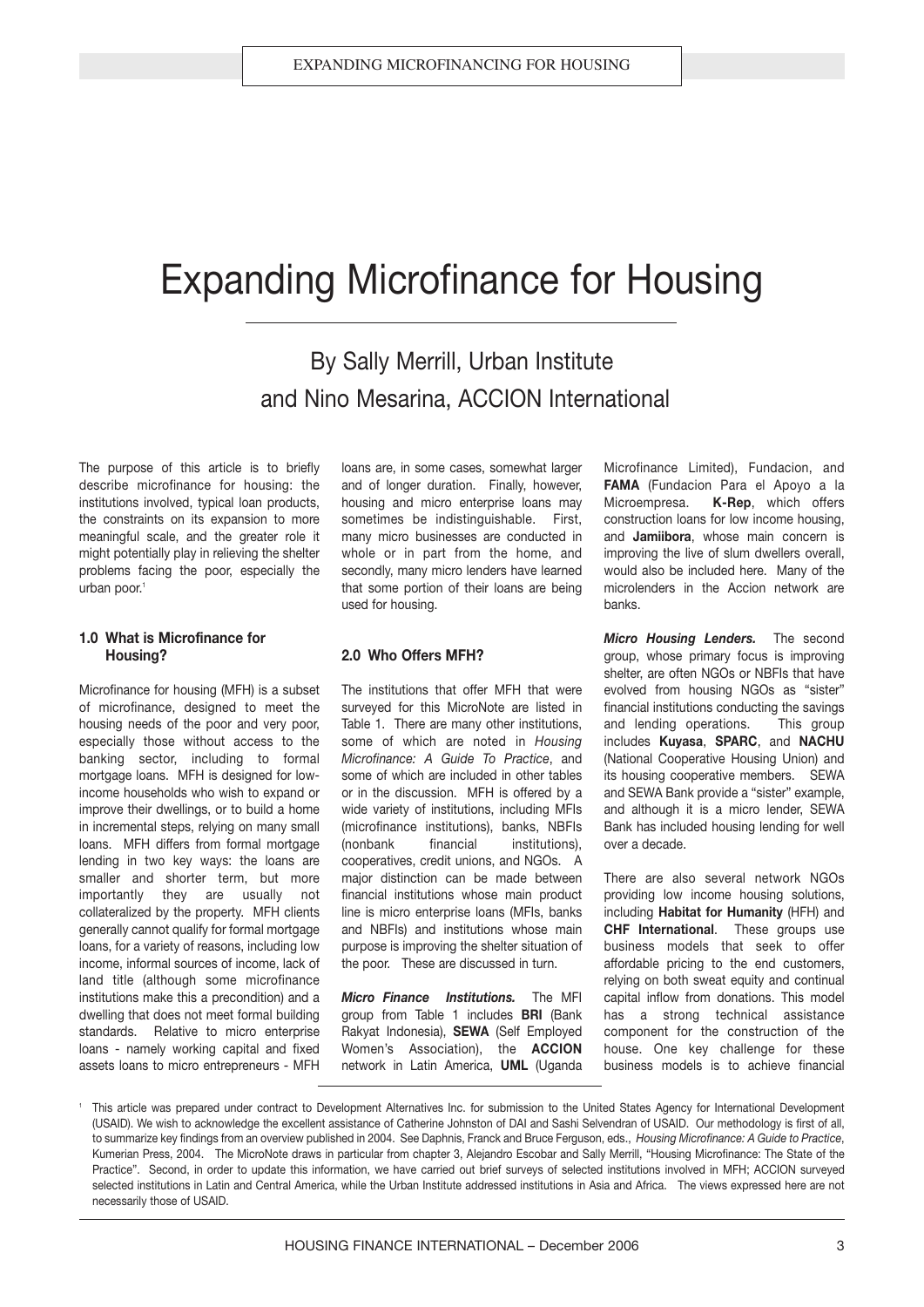| <b>Latin America and Central America</b> |                       | Asia and Africa        |                        |  |  |
|------------------------------------------|-----------------------|------------------------|------------------------|--|--|
| Mibanco (Peru)                           | Bank                  | SEWA Bank (India)      | Cooperative Bank       |  |  |
| Banco Solidario (Ecuador)                | <b>Bank</b>           | SPARC (India)          | <b>NGO</b>             |  |  |
| BancoSol (Bolivia)                       | Bank                  |                        |                        |  |  |
| Finamerica (Colombia)                    | <b>NBFI</b>           | BRI (Indonesia)        | Large MFI              |  |  |
| Sogesol (Haiti)                          | Pilot phase           | UML (Uganda)           | <b>MFI</b>             |  |  |
| Integral (El Salvador)                   | <b>Bank</b>           | Kuyasa (South Africa)  | <b>NBFI</b>            |  |  |
| El Comercio (Paraguay)                   | Financial institution | NACHU (Kenya)          | Apex for Housing Coops |  |  |
| Fundacion (Santo Domingo)                | MFI                   | Jamiibora (Kenya)      | Foundation             |  |  |
| Compartamos (Mexico)                     | Pilot phase           | K-Rep (Kenya)          | Bank                   |  |  |
| FAMA (Nicaragua)                         | MFI.                  | PRIDE (PRIDE Tanzania) | <b>MFI</b>             |  |  |

#### **Table 1: Institutions Contacted for this MicroNote**

**FINCA** and **PRIDE** are major international networks of microfinance institutions that are thinking of initiating housing lending, and their branches in several countries have recently done so. A recent research project undertaken by FINCA revealed that their clients often use a substantial percentage of their loans for home improvement. To better track the performance of these different segments, FINCA is considering the introduction of housing microfinance products. Similarly, PRIDE is examining the potential for adding housing loans to their product line and acknowledges that some of the money it lends for micro enterprise goes into housing.

sustainability and reduce the dependence on subsidies. HFH is undertaking a strategic reorientation in an effort to increase scale and outreach, focusing on microfinance products such as home repairs/ improvement, expansion, and land purchase/titling

#### **3.0 Loan Products, Underwriting, and Funding**

*Loan Products.* As noted above, MFH loans are used for home improvement, incremental building, new construction, athome production and storage, or home purchase. Accordingly, they differ greatly in value and term. Table 2 illustrates loan terms for selected institutions.<sup>2</sup>

Clearly, loan sizes and terms vary considerably across institutions.

■ Based on ACCION's data, home improvement loans in Latin America and the Caribbean typically are short to midterm loans from 3 months to 36 months, although many institutions offer a wider range of terms up to 60 months or more.

- Average loan size in the Latin American region for 2005 was US\$2,800 and ranges from \$900 to \$3,500.
- Interest rates are in some cases below those for working capital loans and vary greatly from one market to another (for example 24% to 36% per annum is typical).
- Fixed interest rates are the most common; however, BancoSol diversified its housing loan products to include a variable rate product for loans with terms of 36 months or more.
- In Asia, SEWA and Grameen offer up to 10 year loans, but the typical loan is generally of shorter duration, usually 1 to 3 years.
- Housing loans are almost always to individuals, while micro loans may be group-based.

*Underwriting.* Institutions rely on a variety of additional means to increase the probability that the loans will be repaid, including mandatory savings over a specified period, mandatory membership in savings groups, co-signers, and previous success with one or more micro enterprise loans. Whereas underwriting for a microenterprise loan rests in large part on the institution's assessment of the income stream that is derived from a micro enterprise, not all MFH borrowers may be entrepreneurs, and thus underwriting generally includes a variety of approaches to reducing credit risk. Because South Africa has a credit bureau, Kuyasa is able to undertake a full credit assessment and history. Fortunately, a number of emerging markets are in the process of establishing credit bureaus, which are especially important to microenterprise and housing institutions.

*Funding.* Table 3 illustrates funding sources for various institutions that offer MFH. Institutions that are registered as banks rely on demand deposits, while NBFIs seek savings accounts. Importantly,

<sup>&</sup>lt;sup>2</sup> This table is derived from our surveys, from *Housing Microfinance: A Guide to Practice*, and from Franck Daphnis, "Housing Microfinance: Current Issues, Opportunities, and Challenges", a presentation made at the World Bank Housing Finance Conference, March 2006. A "linked" loan refers to the requirement that the borrower must have already successfully completed a microenterprise loan. Housing technical assistance usually refers to construction planning and/or implementation assistance, but for groups like SEWA and Jamiibora, non-housing types of assistance may be offered.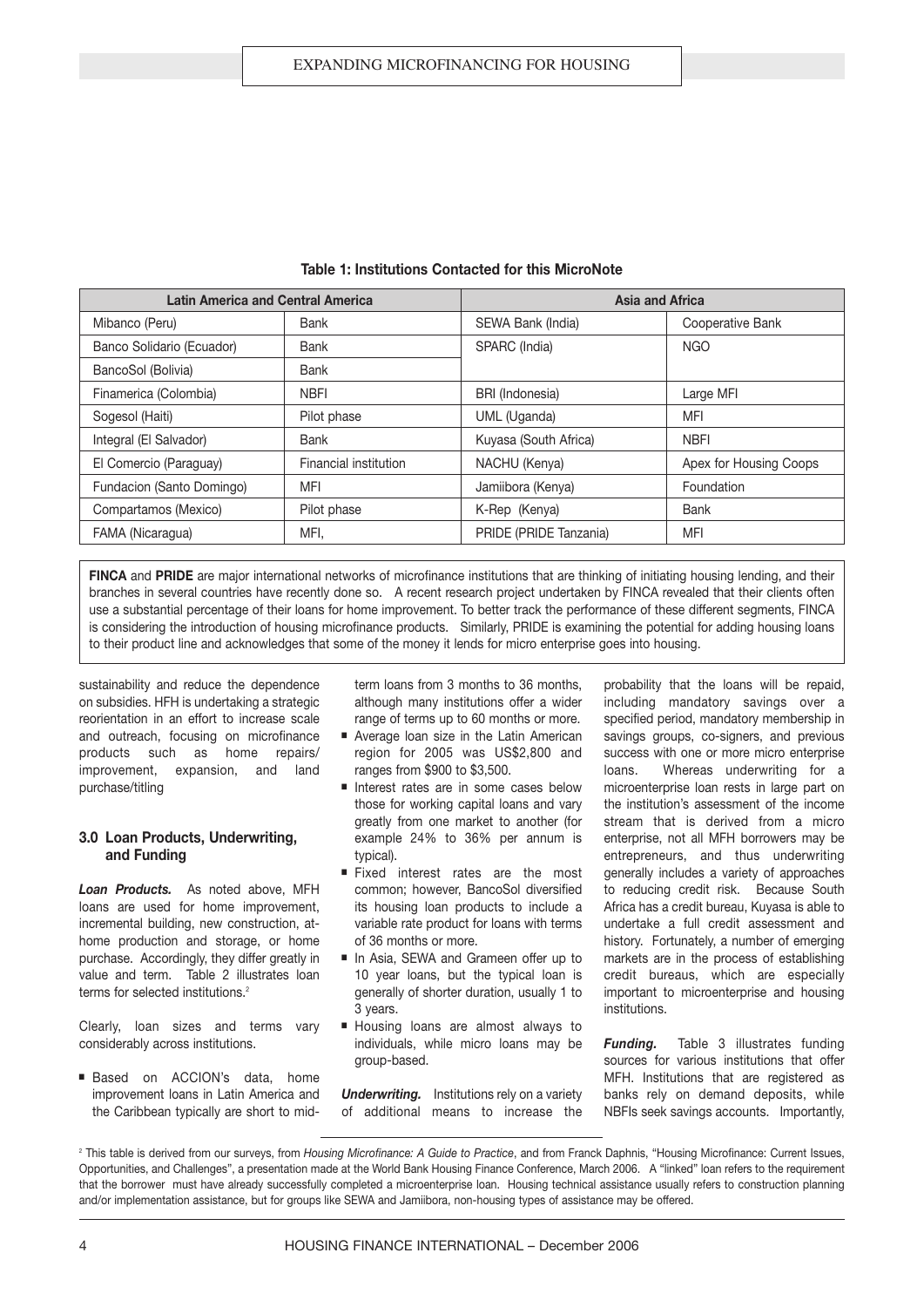| <b>Loan Feature</b><br>/Institution              | <b>SEWA</b><br><b>Bank</b>       | Grameen<br><b>Bank</b> | <b>CARD</b>     | <b>ADEMI</b>    | <b>FUNHAVI</b> | <b>Kuyasa</b><br><b>Fund</b> | <b>ACCION</b><br>Latin<br>America |
|--------------------------------------------------|----------------------------------|------------------------|-----------------|-----------------|----------------|------------------------------|-----------------------------------|
| <b>Loan Size</b>                                 | \$333<br>average;<br>\$4,444 max | $$100 -$<br>\$600      | \$359           | \$4000          | \$3000         | \$700                        | \$300 to<br>\$3,500               |
| <b>Maximum</b><br><b>Term</b>                    | 120<br>months                    | 120<br>months          | 12<br>months    | 36<br>months    | 20 months      | 24<br>months                 | 120<br>months                     |
| <b>Security</b>                                  | 1 yr savings;<br>2 co-signers    | 5 co-signers           | 5 co-signers    | Collateralized  | 2 co-signers   | 6 months<br>savings          | Mostly<br>co-signer               |
| <b>Savings</b><br><b>Required?</b>               | Yes                              | Yes                    | Yes             | <b>No</b>       | <b>No</b>      | yes                          | <b>No</b>                         |
| Linked or<br><b>Stand Alone</b>                  | Linked                           | Linked                 | Linked          | Stand<br>alone  | Stand<br>alone | Stand<br>alone               | Stand<br>alone                    |
| <b>Time with</b><br>Organization                 | 1 year<br>minimum                | 2 years<br>minimum     | 1.5 years       | Not<br>required |                | <b>Not</b><br>required       | <b>Not</b><br>required            |
| Gender-<br>based?                                | Women<br>only                    | Mostly<br>women        | Mostly<br>women | <b>No</b>       | <b>No</b>      | Mostly<br>women              | <b>No</b>                         |
| Land<br>Ownership                                | Not required                     | required               | required        | Not required    | Not required   | required                     | Mostly not                        |
| <b>Housing</b><br><b>Technical</b><br>Assistance | Assistance<br>for<br>Illiteracy  | <b>No</b>              | <b>No</b>       | <b>No</b>       | Yes            | <b>No</b>                    | Mostly not                        |

**Table 2: MFH Loan Features and Underwriting Requirements**

#### **Table 3: Sources of Funds**

| Type of<br><b>Funding</b>               | <b>Banco</b><br>Sol | <b>SEWA</b><br><b>Bank</b> | <b>SPARC</b> | <b>CARD</b><br><b>Bank</b> | <b>BRI</b> | <b>Grameen</b><br><b>Bank</b> | <b>Mibanco</b> | <b>NACHU</b> | <b>Kuyasa</b> | <b>FAMA</b> |
|-----------------------------------------|---------------------|----------------------------|--------------|----------------------------|------------|-------------------------------|----------------|--------------|---------------|-------------|
| Mandatory<br>Savings                    |                     | X                          | X            | X                          |            | Χ                             |                |              | Χ             |             |
| Deposits                                | X                   |                            |              | X                          | $\chi$     | X                             | X              | X            |               | X           |
| Commercial<br>Credit                    | $\chi$              |                            | X            |                            |            |                               | $\sf X$        |              | $\sf X$       |             |
| Donor Funds                             |                     | $\mathsf X$                | X            | $\mathsf{X}$               |            | $\sf X$                       |                |              | $\sf X$       | $\mathsf X$ |
| Foundation<br>Funds                     |                     | X                          | $\chi$       | X                          |            | X                             |                |              | X             | X           |
| <b>Public Funds</b>                     |                     | X                          | X            |                            |            |                               |                |              |               |             |
| International<br>Finance<br>Corporation |                     |                            |              |                            |            | Χ                             |                |              |               |             |
| Credit<br>Enhancement                   |                     |                            | X            |                            |            |                               |                |              | X             |             |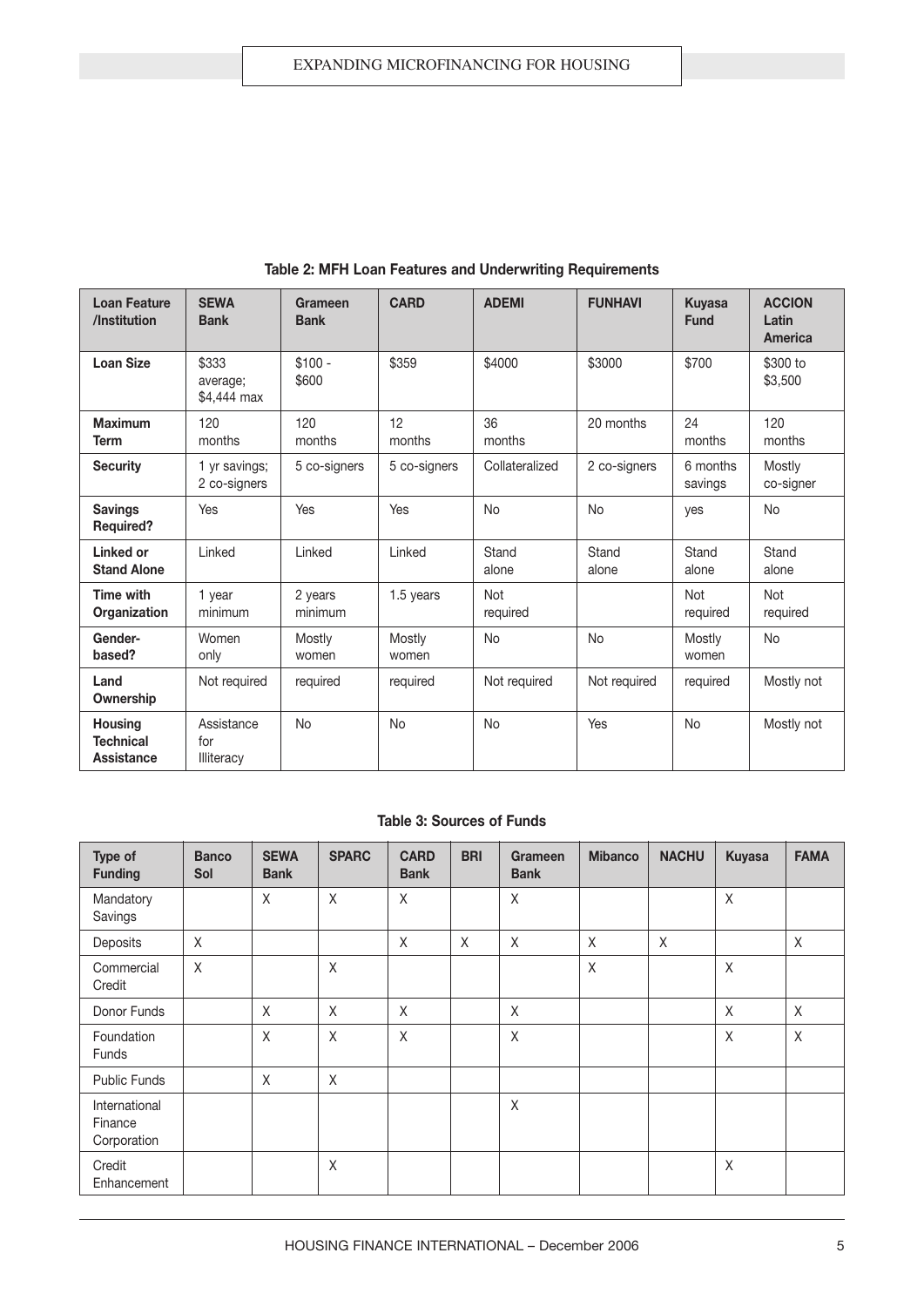Lines of credit from commercial banks and other financial institutions are increasingly important. PRIDE Tanzania receives commercial lines of credit from the National Microfinance Bank and Azania Bankcorp, both in Tanzania. In other cases, the commercial borrowing is facilitated by credit guarantees. SPARC pioneered the use of a credit enhancement to provide a partial guarantee for a loan from a major international bank in India; SPARC has continued in this approach and currently receives assistance from USAID's credit enhancement mechanism, the DCA (Development Credit Authority). Many of the shelter-focused institutions receive a fair amount of grant and donor assistance in an attempt to make their products more affordable. Kuyasa, as one example, is not yet commercially self sufficient, although it claims to be aiming toward this status; among its sources of funds is a line of credit from a major Pan-African Bank, which is similarly guaranteed by a USAID DCA credit enhancement.

the table illustrates another type of distinction that can be made among institutions offering MFH: (1) microfinance institutions that fund themselves on strictly commercial terms, at market rates, and (2) those that are also subsidized through various combinations of donations, grants, and donor or government funds. Many large microfinance institutions, such as BRI and the ACCION network in Latin America, are self sufficient. Grameen, in contrast, has always received some level of subsidy from donors and foundations.<sup>3</sup> Subsidy funding may take the form of infusions of capital or funds to increase liquidity. K-Reps shareholders, for example, include the IMF, Shorebank, the African Development Bank and two commercial banks based in the Netherlands. Finally CARD, the Center for Agricultural and Rural Development, includes the CARD NGO and CARD Bank, with the goal of providing a group of mutually reinforcing institutions.

#### **4.0 MFH: Demand and Supply**

*Housing Lending in Perspective.* The potential "effective" demand for MFH – that is, loans to households who have the ability to service them as opposed to the need of low income families for shelter - is assumed to be very large. There have been a few efforts to understand customer demand for MFH; for example, **SEWA Bank** began providing housing loans over a decade ago after a customer survey indicated a significant proportion of microenterprise loans were used for housing purposes and other lenders have conducted similar market research. No widespread or definitive study of demand has been undertaken, however. Tentatively, we offer three conclusions:

- There has been significant growth in housing lending by institutions who were already offering housing microfinance, in response to customer demand;
- the number of institutions now offering MFH has been growing steadily, similarly, in response to customer demand;
- overall, however, housing microfinance remains a relatively small portion of the microfinance industry and is still far from reaching a scale that approaches potential demand.

Table 4 offers some figures on MFH portfolios. It is illustrative to look at the recent record of ACCION's network in Latin America. For those institutions offering MFH, loans, ACCION's network achieved a notable advance over the past 3 years, as the housing portfolio jumped from US\$38 million in December 2002 to US\$117 million in December 2005, an annual compounded growth rate of 49%. For the same period, the growth rate for home improvement loans (which is the primary housing microfinance product) was 51%. By the end of 2005, home improvement lending represented 62% of the housing portfolio of ACCION's network, the remaining 38% being mostly mortgage backed loans or loans linked to government programs, which are usually directed towards somewhat higher income groups.

Those who have been in the business of home improvement lending for more than 5 years, such as **Mibanco** and **BancoSol**, have continued to experience significant growth. BancoSol's total housing portfolio reached 35% of its total portfolio and Mibanco's reached more than 15%. In both cases, home improvement lending makes up around 50% of the housing portfolio. Putting these figures in perspective, within the ACCION Latin American network, however, the aggregate total housing portfolio of all ACCION affiliates is still only 8.7% of total portfolio, which is comprised primarily of working capital credit. The home improvement portfolio (taking out mortgage lending) relative to the total portfolio of ACCION's network worldwide is 5.4 and represents 2.3 percent of total active customers.

**SEWA Bank** also notes that housing loans have grown rapidly – 55 % in 2005. SEWA continues to maintain a special focus on housing loans, as many low income clients use the house for conducting their business. For **BRI**, although MFH represents only 1 percent of BRI's total portfolio, the magnitude is very large (\$85.6 million) as compared with many other lenders, as BRI is one of the world's largest micro lenders, with a total portfolio of over \$8 billion. **UML** in Uganda introduced a pilot housing loan project in 2004, and launched the product in 2005. It has already grown to represent 10.6 percent of UML's portfolio. UML feels that its housing lending is limited by lack of medium-term funds. Similarly, **Kuyasa** reports that demand for MFH is very high and it is only lack of access to sufficient funds that prevents faster growth. Kuyasa's new housing lending was over \$1 million in 2005, and expectations for 2006 are \$1.7 million.

<sup>3</sup> Muhammad Yunus, founder of Grameen Bank in Bangladesh, received the Nobel Peace Prize for 2006, an award which has led to much greater awareness of the microfinance sector. It has also sparked debate about the virtues and drawbacks of strictly "for-profit" commercial microlenders and those who seek to improve affordability by utilizing grant funds or funds obtained at below market cost.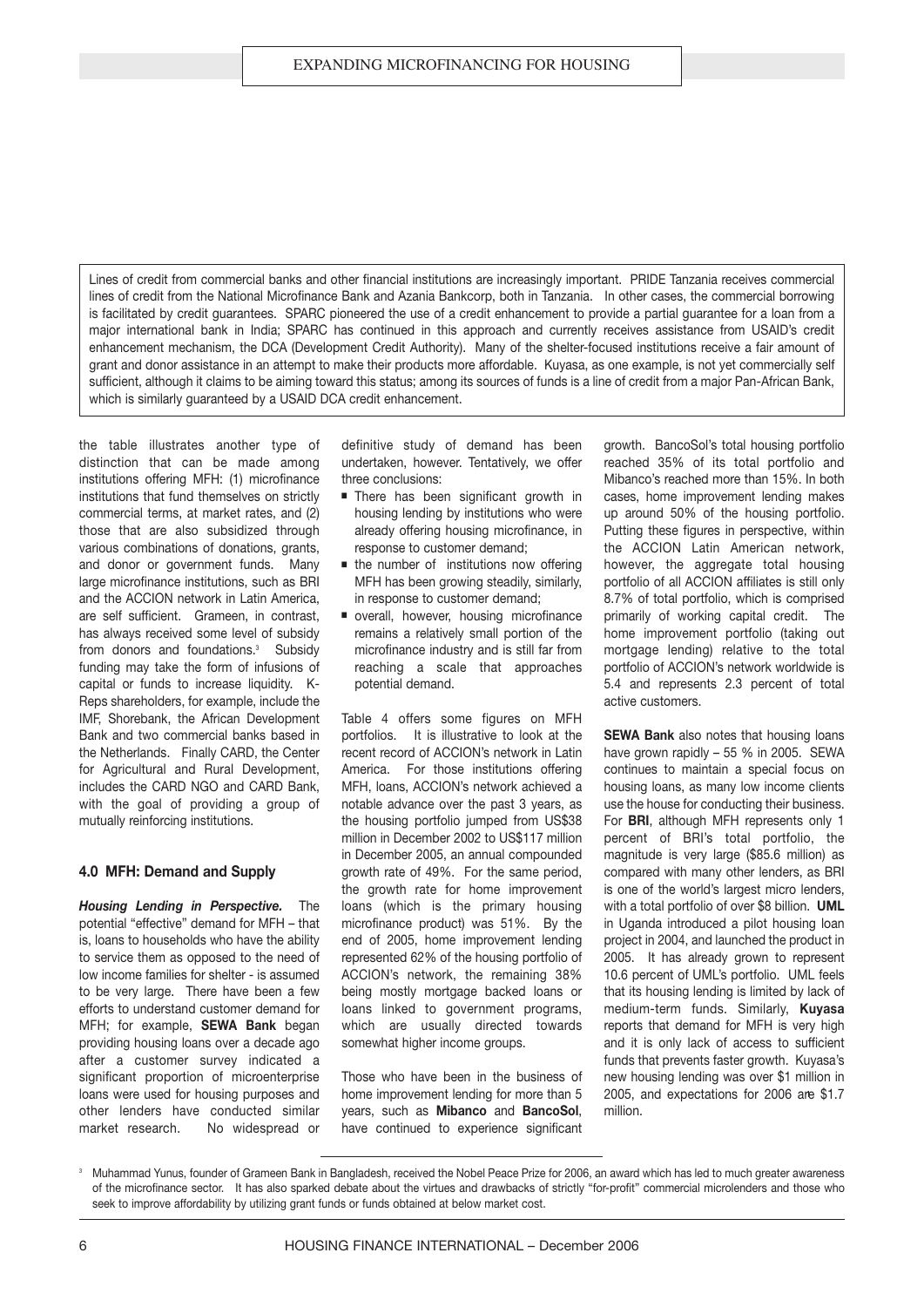| <b>Institution</b>                                 | <b>Total Portfolio</b><br>2005 | <b>Total MFH</b><br>Loans | Percent in<br><b>MFH Loans</b> | % Home Improvement<br>in MFH Loans |
|----------------------------------------------------|--------------------------------|---------------------------|--------------------------------|------------------------------------|
| <b>ACCION</b><br>Network offering<br>housing loans | \$624,324,129                  | \$116,784,223             | 18.7%                          | 62%                                |
| <b>ACCION Total</b><br><b>Network</b>              | \$1,340,000,000                | \$116,784,223             | 8.7%                           | 60%                                |
| <b>Mibanco</b>                                     | \$206,729,374                  | \$30,864,706              | 20%                            | 50%                                |
| <b>BancoSol</b>                                    | \$130,106,032                  | \$45,083,923              | 35%                            | 50%                                |
| <b>SEWA</b>                                        | \$5,415,555                    | \$1,638,812               | 27%                            | 80%                                |
| <b>BRI</b>                                         | \$8,572,000,000                | \$85,300,000              | 1%                             | na                                 |
| <b>UML</b>                                         | \$11,325,366                   | \$1,223,204               | 10.8%                          | na                                 |
| <b>Kuyasa Fund</b>                                 | \$2,970,000                    | \$2,970,000               | 100%                           | 50%                                |

**Table 4: Micro Institution Portfolios and MFH Loans**

**The Supply of MFH: Why Offer MFH?** From the perspective of the microfinance industry, the goal of MFH may be primarily to strengthen the institution's business both by expanding its customer base and fostering higher customer loyalty via multiproduct financial services. Newcomers to housing within the ACCION Network are also committed to making housing microfinance an important part of their product portfolio such as **Sogesol** (Haiti) currently in pilot phase, **Compartamos** (Mexico) which plans to start a pilot by early 2007 and **El Comercio** (Paraguay), which plans to increase MFH stemming from the results of its successful pilot for house improvement product (Cherogara)

**Grameen Bank** in Bangladesh also recognized the customer demand for MFH some years ago, and began offering housing loans as "rewards" for successful completion of micro enterprise loans. Grameen recognized the emotional attachment that customers have to their homes for being both the family's shelter and their key asset; thus, MFH builds stronger emotional bonds between the customer and the lending institution, which impacts favorably on the customer loyalty and life time value to the institution. Similarly, **BRI** initiated a study in 2001 in order to determine customer demand for housing loans and the implications for its branches and staff. As a result, MFH has

now been solidly introduced by BRI, an institution that takes pains to test and develop its new products and train its regional and branch managers in the new products.

For HFIs concerned primarily or solely with improved shelter and urban development, the entire aim of MFH is to improve the housing of lower income households, to provide loan products to meet the needs of incremental building and home improvement, and to provide an improved base for at-home provision of products and services. **The Kuyasa Fund** in South Africa falls into this category as do the housing coop members of **NACHU** in Kenya.

Finally, in some cases funding for low income housing is just one part of a broader effort to improve the lives of slum dwellers. **SPARC** in India, for example, seeks to provide assistance for broad efforts in provision of basic infrastructure, multifamily housing, slum upgrading, and informal settlement regularization. It is this latter goal that is now increasingly being designed and piloted by both governments and donors, particularly UN-HABITAT. Finally, **Jamiibora** in Kenya is now introducing housing development into its broad-based efforts to improve the overall well being of slum dwellers; Jamiibora contends that some slum upgrading efforts in Kenya have failed to improve the lot of the very poor, and that land purchase and greenfield construction for these slum and pavement dwellers may be a better answer.

In sum, the major suppliers of MFH include:

- MFIs primarily focused on enterprise loans, that respond to demand from their customers for housing loans and thus develop specific loan products for housing microfinance;
- MFIs that recognize that work and business activities often take place in the home, and that their micro enterprise loans are frequently used for these housing purposes; and
- NGOs and other groups dedicated to shelter, especially those that have evolved to include a sound financial structure or sister financial organization, so that saving and borrowing activities are formalized.

In all three categories, the demand for micro housing loans is apparently growing rapidly. The constraints on its growth are discussed below.

#### **5.0 Constraints to the Expansion of MFH**

Has MFH been "over-hyped"? Can MFH be a scale product or will it remain relatively "boutique"? What are the issues in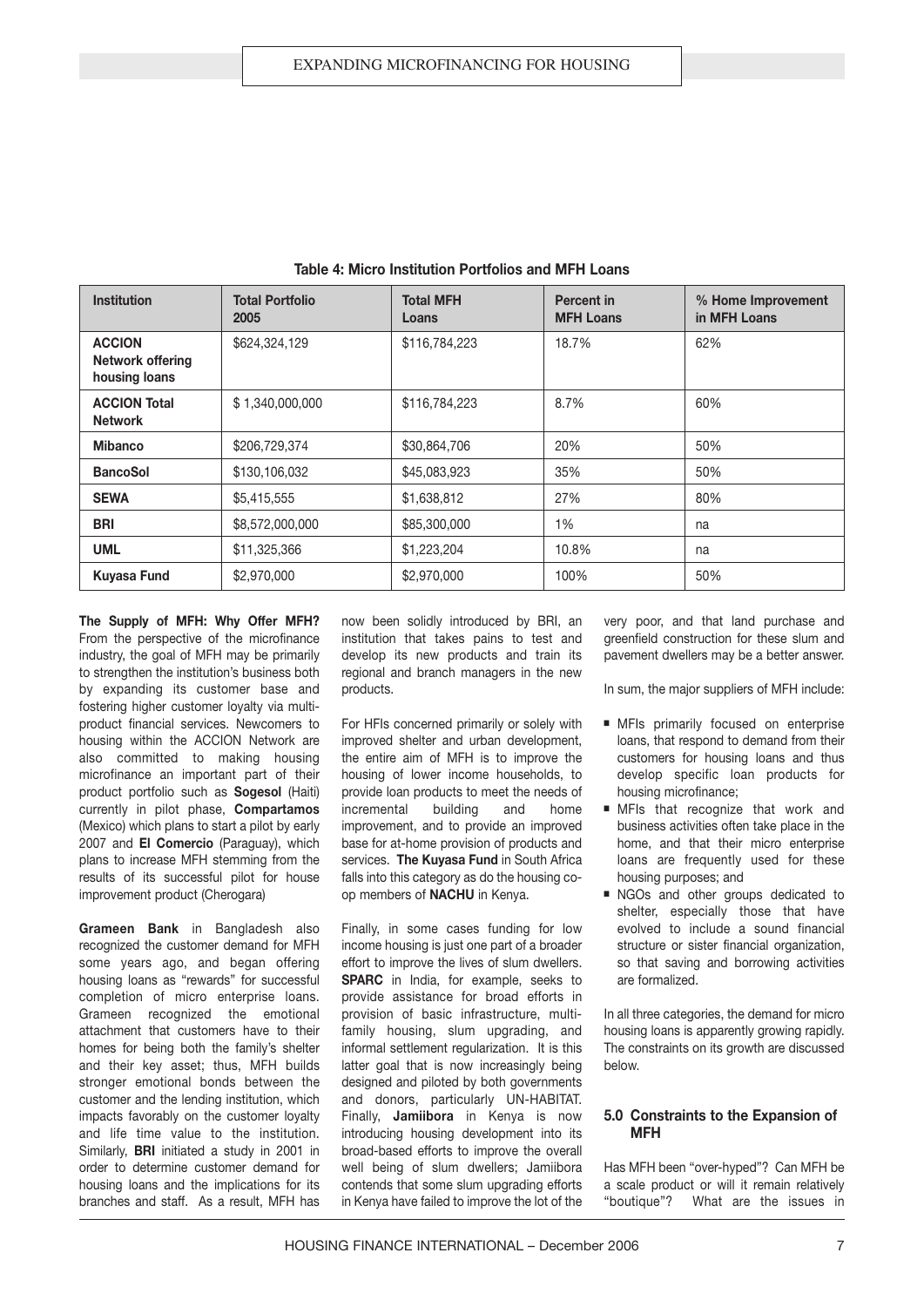increasing scale? Issues in the supply of MFH and constraints on its growth are discussed here.

#### **Barriers to MFH at the Individual Institution Level**

- Lack of awareness of how to implement housing loan products among MFIs;
- Need for increased commercial financing for both MFI and shelter-focused institutions. MFIs should not need to choose between supplying microenterprise loans and as opposed to micro housing loans. MFH may be viewed as risky compared with micro enterprise loans. Shelter focused institutions, many of whom rely on grants and donor assistance, need assistance in designing financially sustainable models. Microenterprise lenders need to obtain sufficient funds so that they are not be forced to make a choice between supplying micro enterprise loans as opposed to micro housing loans;
- Shelter-focused NGOs without an effective financial arm, are too often relegated to a project-by-project approach and the supply of grant funds, and thus fail to achieve scale.

#### *Some Solutions to Institutional Barriers*

- Provide technical assistance to help institutions develop housing loan products;
- Demonstrate to MFIs the profitability of housing loans and product diversification;
- Assist housing NGOs and foundations build financial management skills and capacity to engage in housing lending. **Jamiibora**, for example, is just in the process of taking this step;
- MFI friendly regulatory framework, including not setting interest rate ceilings;
- Train loan officers, add multi-product officers and specialists, improve operational efficiency to allow loan officers more time for the credit evaluation process needed in housing.

#### **Barriers to MFH in the Financial Sector.**

Major constraints for scaling up housing finance may include:

- A weak financial sector and very limited mortgage finance sector;
- Scarcity of liquidity for most or all segments of the market:
- Asset-liability mismatch. As microloan products are generally fixed rate and short-term for small amounts, institutions have difficulty accessing longer term funds at a fixed rate, given the interest rate risk and duration mismatch;
- A lack of linkages between microfinance institutions, commercial banks, mortgage lenders, and capital market institutions, such as pensions and insurance companies.
- Lack of secondary market financing from capital markets;
- Lack of a conducive regulatory framework for micro lenders that would help strengthen MFI profiles and enable them to obtain lines of credit;
- Legal constraints on borrowing in foreign currencies;
- Lack of resources to hedge currency risk where foreign borrowing is permitted for microfinance institutions.

Increasing competition among mortgage lenders in the upper and middle markets has lead some lenders to begin to look downmarket for portfolio expansion and market share. Latin America and South Africa offer examples of links between commercial banks and microfinance institutions. A major bank in India – ICICI – now securitizes MFI portfolios. Lines of credit help supply liquidity to the micro lender, who is best suited to perform the outreach, underwriting, and servicing in low income communities, while the "formal" sector bank may be better suited to raise funds. Regulation of MFIs is also important, providing more assurance of the viability of the MFI to banks offering lines of credit. The regulation needs to be MFI friendly, however, as too onerous capital requirements, for example, will defeat the intended purpose.

#### **Barriers to MFH at the Policy Level: The Shelter Policy Context**

Demand for, and supply of, MFH seem inextricably intertwined in the shelter policy context.

Numerous problems face a country's ability to supply low income housing, infrastructure, urban land, and proper land titles. However, *MFH cannot take place in a shelter policy vacuum, most especially without regard to tenure security*. Lack of access to urban land, scarcity of government-supplied infrastructure, government failure to provide timely planning and zoning, and inadequate land titling and registration processes are all major depressants to both supply and demand of MFH. This is nowhere more evident that in the proliferation of urban slums and in the seeming inability of governments to prevent the squatting that leads to major slums.

*Tenure Security.* From the demand perspective, it is a phenomenon recognized worldwide that households will spend to improve housing if they have land with a sound title. Similarly, lack of infrastructure and a permanent dwelling inhibit incentives for households to improve their own shelter situation. Lack of title and lack of effective title registration systems are serious problems in almost all emerging markets, and in some, these barriers inhibit demand for formal sector mortgage finance as well as MFH. From a supply perspective, many institutions will not lend unless the borrower has adequate title. Note that unlike formal sector mortgage finance the title is not always required; however, demand for MFH is understandably inhibited if a household fears being bulldozed or otherwise relocated.

Without sufficient land and without government supplied infrastructure, low cost housing is especially limited. If the housing supply constraints are extremely serious, housing prices quickly become out of reach of low income households. Often, the middle class "outbids" lower income households for housing actually intended for lower income groups.

#### **6.0 MFH Potential in Slum Upgrading and Shelter Provision.**

**How Can Microfinance for Housing Make a Difference?** The low income shelter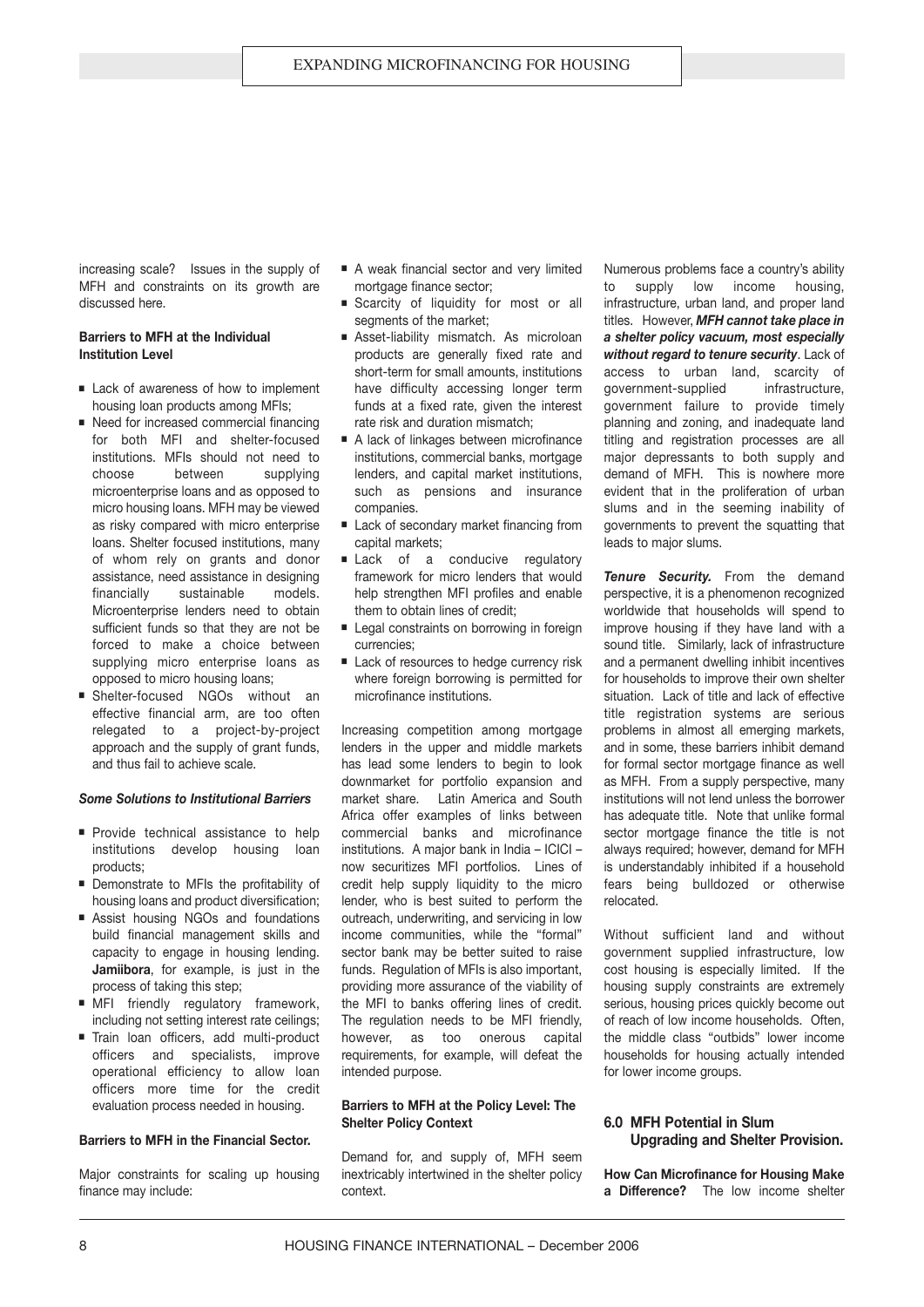problem continues to defy solution from a wide variety of approaches. UN\_HABITAT has estimated that one-sixth of humanity – 1 billion people – live in slums. $4$  Slum upgrading is now the focus of many national governments, mega-cities, donors, and international organizations, with major efforts being made by UN-HABITAT via SUF – the Slum Upgrading Facility, Cities Alliance, USAID and many other donors. Slum upgrading, however, has its own pitfalls, especially in the context of severe shortages of both housing and serviced land. So-called "rent seeking" behavior results in higher income households simply buying out the lower income groups that the slum upgrading program was designed to assist, while the targeted households often move and once again begin the slum and squatting process. For this reason, Jamiibora's planned housing project will be greenfield, to avoid the turnover process experienced in some of Kenya's slum upgrading programs. Historically, this has been a classic failure of sites and services programs.

What role can microfinance for housing play in this difficult environment? That the private sector, and individual low income households need to play a bigger role - and can play a bigger role - in housing themselves, is now widely accepted. However, MFH is hardly a panacea for lower income groups, especially given the problem of reaching meaningful scale. And, most importantly, MFH needs to be built into a context where its usefulness can be maximized. MFH will be more effective when combined with policies that increase the incentives of households to make the maximum possible inputs into solving their own housing problems. Major synergies can emerge when MFH is combined with secure land title, and basic infrastructure provision in order to maximize household incentives to save and to borrow. Where feasible, government subsidies can greatly assist, but only if provided in a manner that does not conflict with the financial incentives.

Thus, if the problems of land supply, land title, and infrastructure are being addressed with government help, then MFH can potentially play a significant role in supporting the housing portion of the shelter equation. Next, the question should be placed in the context of effective demand: what type of dwelling is involved and what are the affordability constraints of the would-be borrowers? If the stated goal is a *modest dwelling including basic infrastructure*, the ability of MFH to help address the affordability gap could be meaningful for modest income households. It could be somewhat helpful for lower income households. However, MFH could only be supplemental for the poorest of the poor, as they will not have the resources to afford an adequate loan and would need an intervention of public or donor funds to supplement private funding via MFH. Nevertheless, even small loans could be used to upgrade simple dwellings.

**Broad-based Shelter Programs with Private, Public, and/or Donor Involvement.** MFH has been discussed thus far in a somewhat narrow context - that is, loans to individual borrowers, and for the most part, to improve single family housing. The majority of MFIs provide direct loans to individual borrowers and much of MFH lending is as a stand alone product, not necessarily connected to slum upgrading or green fields housing programs. However, there are also groups that focus on the supply side, for example, working with developers, providing multi-family low income housing, providing construction finance, and providing infrastructure. In our sample, **SPARC** has led the way in this regard, and SPARC's leaders continue to look for ways to increase scale, as well as to provide land and basic services. In the case of **K-Rep**, construction finance is the focus. In the case of **Jamiibora**, there are plans to provide very modest income housing – outside the slums of Nairobi - for which members can offer sweat equity and ultimately purchase or rent. Jamiibora's approach is "holistic", addressing issues of income generation, education, health, and insurance for the very poor.

**Should Microfinance Institutions participate in Government Programs?** ACCION notes that part of the growth in MFH lending has been fueled by government programs channeled through the microfinance industry. The "Techo Propio" program of the Peruvian government's Mivivienda fund target lower income families and complements the original Mivivienda product which tended to reach higher low to middle income segments. Techo propio showed a potential for success in mortgage loans for affordable houses, with 10,000 customers. However, many microfinance institutions prefer not to rely on government programs mostly due to the risk of being interpreted by end customers that the loans do not need to be repaid and also due to bad experiences dealing with the additional bureaucratic procedures associated with these programs. For example, when residents learned that funds for the Hanna Nassif slum upgrading effort in Tanzania had been provided by the Ford Foundation, there was massive default. It may also be costly for MFIs to comply with the bureaucratic procedures associated with these programs.

#### **7.0 What Can Policy Makers and Donors do to Reduce Constraints on MFH?**

Three types of barriers were discussed above: decisions by individual microfinance institutions, the ability of the formal financial sector to help address constraints on liquidity, and failures of overall urban housing policy. In the context of these constraints, there is an immense amount that government policy makers and donors can continue to do to increase the involvement of the private sector, including MHF institutions.

Expanding the Number of MFH Institutions. Policy makers and donors can play a huge role in the process of expanding MFH. First is assistance in publicizing MFH in order to bring more micro institutions into this field. Demonstration projects, toolkit materials,

<sup>4</sup> UN-HABITAT, Human Settlements Financing Division, SUF Brochure: A Guide to Working with the Slum Upgrading Facility.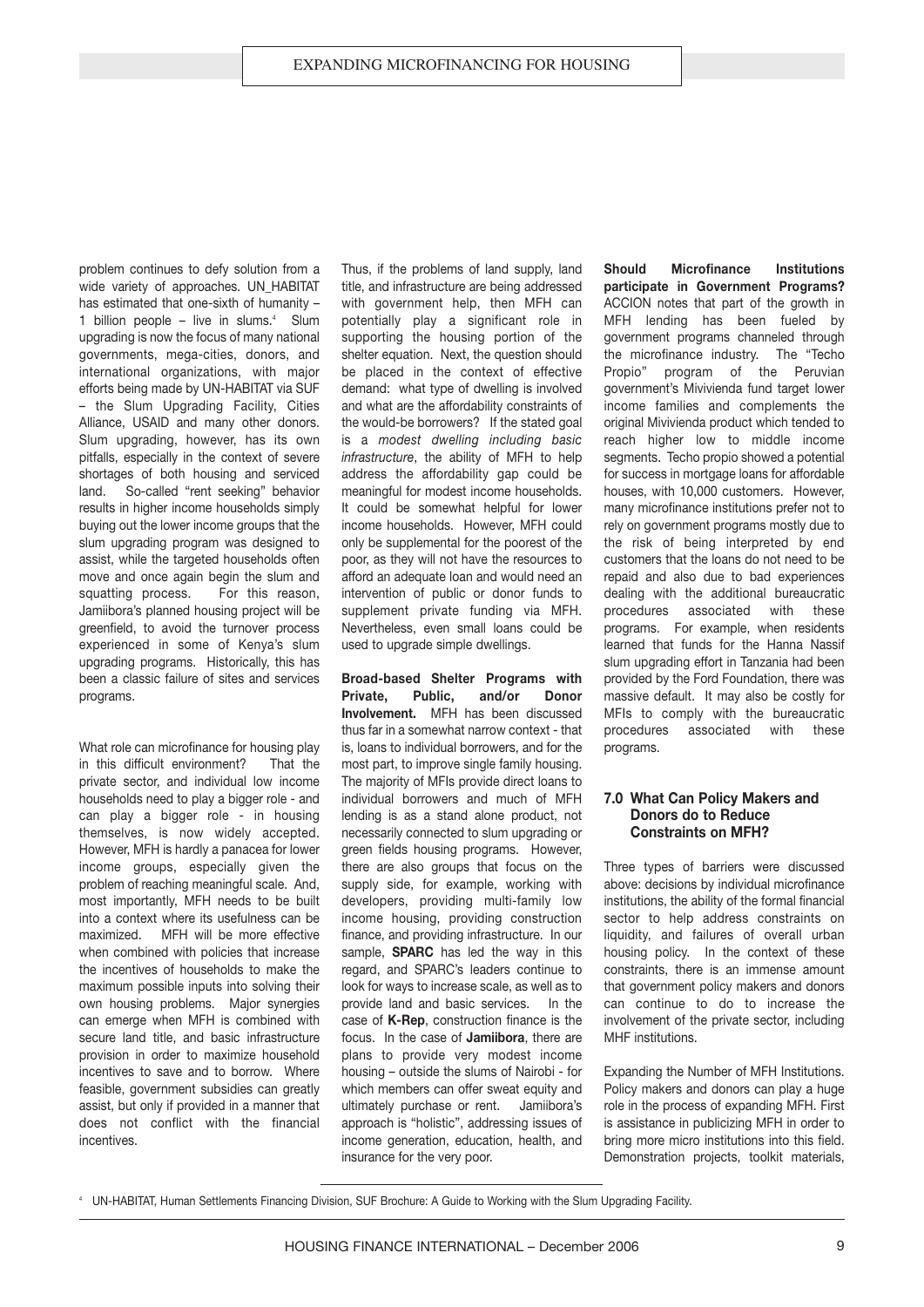From the learning obtained about the barriers of getting to scale, we can draw a number of policy implications:

- Private sector actors, including banks and regulated microfinance institutions, have demonstrated their ability to deliver tailored housing products for mid-level economically active poor segments, if the regulatory framework allows free decision about loan product features conditions and credit methodology, particularly about product pricing.
- In particular, housing microfinance based on progressive building fills a critical need for the non-indigent poor and is commercially viable, when done correctly. There are examples of successful housing finance programs that do not rely on any government subsidy and came from private sector innovation growing out of an institution's deep understanding of its clients.
- Government subsidies on the other hand play a critical role in making infrastructure available for the low income households (very poor economically active and the non-economically active), and can be especially effective when done in partnership with private sector actors. Successful government initiatives in low income housing, again, are those that strategically use subsidies to encourage private sector participation.
- As noted above, land titling is a crucial issue: although not all lenders require title, studies are now showing that households are reluctant to improve their units without secure tenure.

training, and technical assistance can help the process.

*Improving Formal Sector Mortgage Markets will Assist MFH.* A first step is to link formal sector mortgage lenders with MFIs that can benefit from lines of credit. Improving the primary mortgage market, and especially increasing competition, will assist in incentives for these linkages. Second, assist formal sector mortgage lenders to increase their own access to liquidity and longer-term funds through development of secondary market funding capacity; at the simplest level this involves the legal framework for mortgage-backed debt, such as mortgage bonds, and legislation permitting capital market institutions to hold a reasonable proportion of their assets in this form. Alternatively, or in addition, strong microfinance institutions can be assisted in obtaining funds directly from the domestic capital market through bond issuance; as discussed below, credit enhancements can assist this process by sharing risk with the MFIs and providing some comfort to the market.

*Improving Microfinance Regulation.* Regulation can play an important role. Central banks in a number of emerging markets are establishing regulatory regimes tailor-made for MFI. Regulation and supervision of micro MFI necessitates that they have a prudent and sound capital base as well as transparent reporting and auditing procedures. Both will greatly facilitate lines of credit. For example, **PRIDE** in Tanzania is soon to be registered under the Central Bank's new guidelines for micro institutions and is now undertaking a major reorganization under this regulatory framework, dividing itself into the PRIDE NGO, and PRIDE Microfinance Corporation (MFC). This will begin at the end of 2006 or beginning of 2007. Funding is being sourced from the National Microfinance Bank and other banks in Tanzania and from donors and other sources internationally. PRIDE has specifically stated its interest in microfinance for housing. PRIDE MFC will offer small MFH loans; funding will consist of short-term resources, largely savings deposits. In contrast, the NGO will provide larger housing loans (\$20,000 for example).

*Credit Guarantees.* Credit guarantees can be used in many ways to expand both middle market and low income MFIs or HFIs –from commercial banks, formal sector mortgage lenders, and pension and insurance funds – via guarantees. USAID, IFC, OPIC and others all utilize guarantees to leverage funds and provide financial sector incentives to kick-start a process that should be viable in the long-run. USAID's DCA has been widely used to leverage funds, including in the mortgage market context. IFC may introduce a secondary mortgage market development scheme – the Mortgage Funding Trust - into a number of African countries to kick start the capital market funding process for local institutions. Guarantees could also assist with swaps for interest rate risk or foreign exchange risk to address the issues in fixed vs variable rate lending and borrowing in foreign currency.

*Comprehensive Shelter Policies.* The discussion in section 6.0 above emphasized the importance of placing MFH in the context of a comprehensive shelter policy,

**Azania Bankcorp in Tanzania** supports low income lending in a number of ways, lends both directly to micro lenders, including PRIDE, and indirectly via low income housing initiatives, such as the **UN - HABITAT/TWLAT** project. Azania is now the bank facilitating this HABITAT project. In order to implement this project, the Tanzanian Women Land Access Trust (TWLAT) was established by Habitat to assist low-income women to purchase their own home. TWLAT will act as the intermediary between Azania Bank, which has agreed to house a \$100,000 guarantee from Habitat, and the women that will be borrowing money from the bank to participate in the project. Houses have been designed for different price ranges, but the intention is for each unit to have 3 bedrooms so that the owner can rent out a room for income generation.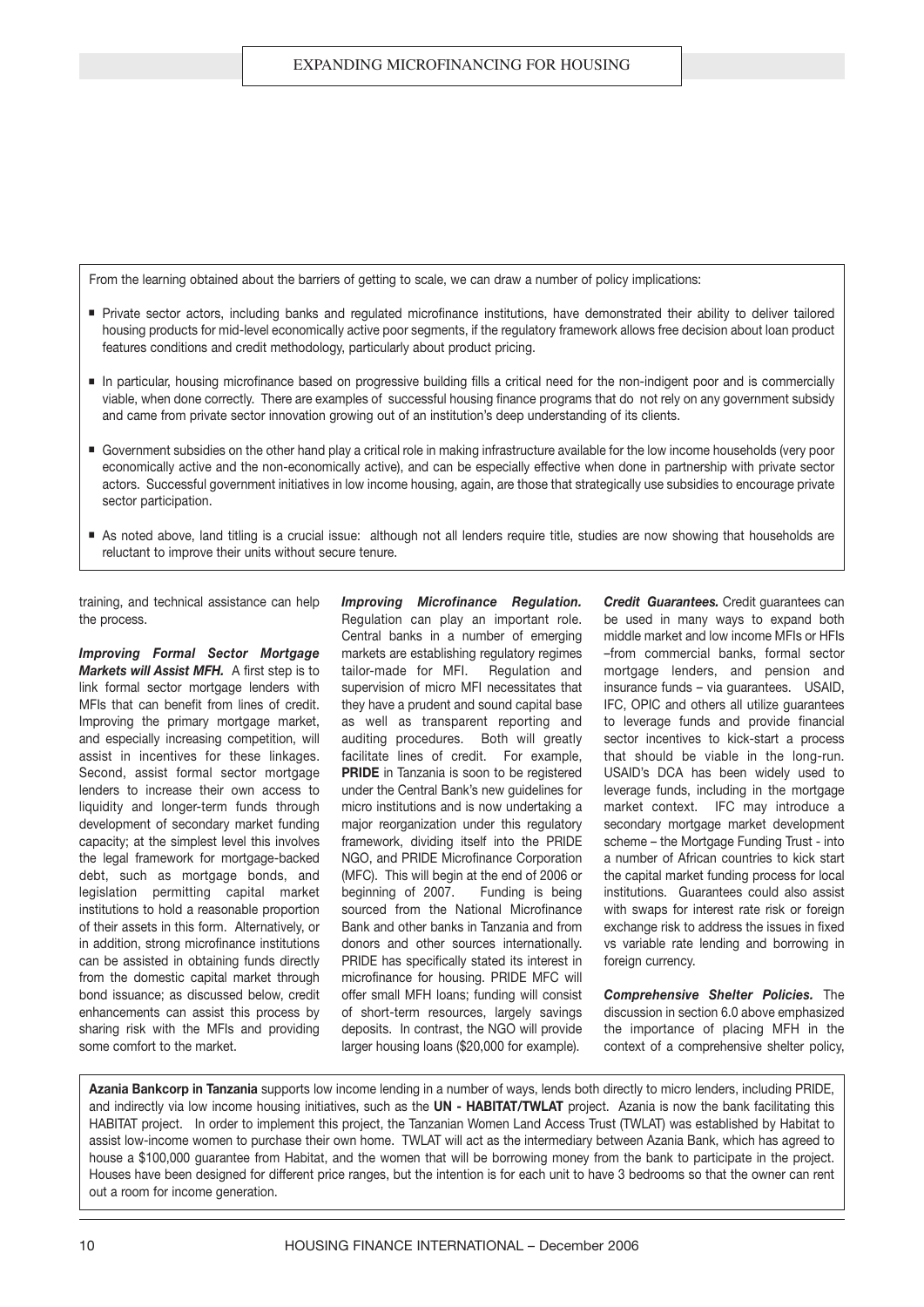including title, and infrastructure. As mentioned, the **UN-HABITAT SUF** is one key initiative – SUF is described below along with an example from Tanzania. The central objective of the SUF is to mobilize domestic capital for slum upgrading by facilitating links among local actors and by packaging the financial, technical, and political elements of upgrading and low income housing development so that they can attract domestic commercial finance. Along with national and municipal governments, NGOs, and CBOs

(Community Based Organizations), SUF's partners include banks, mortgage lenders, MFIs, and institutions making up domestic capital markets. MFH can play an important role in this context, if, as discussed above, the land, title, and infrastructure issues can also be addressed. SUF is now being piloted in Ghana, Kenya, Tanzania, Sri Lanka, and Indonesia.

**Viable Structures for more Complex MFH.** Finally, it should be noted that the projects that involve building multi-family housing, such as those of SPARC and UN - HABITAT/TWLAT, clearly complicate the process and the role of MFH relative to single family housing. Construction finance must first be secured, and then a number of issues may arise concerning the legal framework of ownership, condominium and coop law, and whether the project's status is for purchase, rent, or rent-to-purchase. Again, policy makers can be of assistance in helping design viable structures.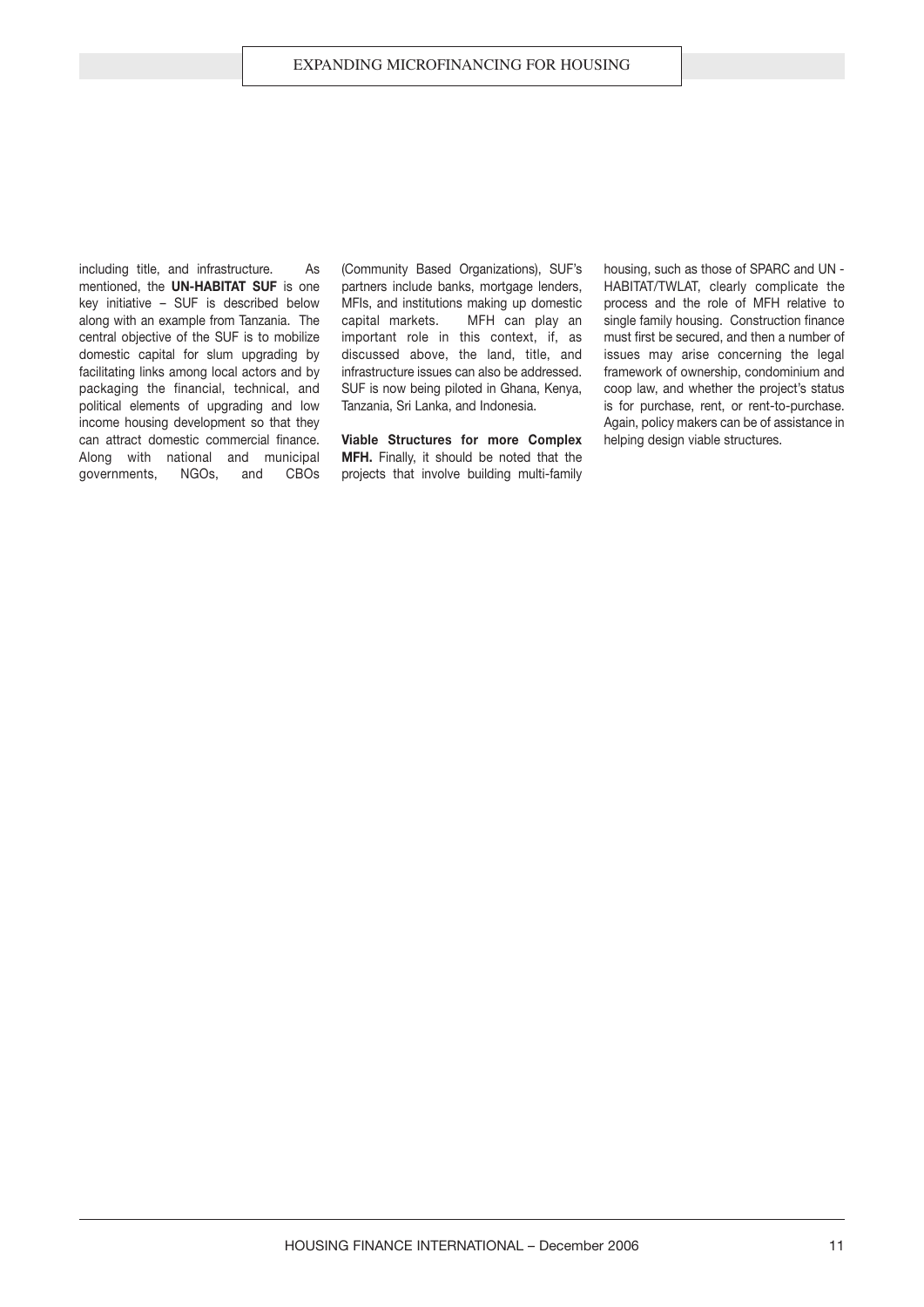# Scaling Up Housing Microfinance for Slum Upgrading<sup>1</sup>

By Regina Campa Sole, Consultant, Laura Moser, Vice President both at Shorebank International, and David Painter, Senior Finance Adviser at TCG International

#### *"Achieve a significant improvement in the lives of at least 100 million slum dwellers, by 2020." (UN Millennium Development Goals)*

To achieve the U.N. Millennium Development Goals, it is essential to scale up slum improvement programs to a level commensurate with the rapid growth of slum populations. To eliminate slum conditions over the next 15 years will require a sustained effort on a global scale. This is a challenging proposition since it is clear that scaling up slum improvement will require very substantial financial resources. Central and local governments will never have enough money to do the job entirely by themselves. Only by mobilizing private capital and enabling slum dwellers to improve their own housing conditions on a financially sustainable basis will it be possible to achieve such large scale results.

This paper is organized in a series of questions concerning microfinance for housing in slum upgrading. This paper will examine cases where housing microfinance and other sources of private sector housing finance were leveraged to improve housing conditions in slum communities on a financially sustainable basis. The answers to these questions support our assertion that housing microfinance is potentially the most effective way for slum dwellers to improve their own housing and their livelihoods.

#### **What is Slum Upgrading and why is it important?**

Slum upgrading is a programmatic response to existing slum communities that focuses on keeping the community intact while improving the quality of housing, infrastructure and services in the slum. Slum upgrading minimizes physical and social dislocation of the urban poor compared to alternative programs of "slum clearance" or "slum eradication" that typically drive the urban poor from their homes, bulldoze their shacks (and their belongings), and make inadequate efforts to provide alternative housing that takes into account the economic and social realities of the slum dwellers themselves.

#### **What are the main constraints that slum dwellers face to build or improve their homes?**

Housing is not only a shelter for slum families – it is their social security. It is estimated that 75% - 90% of all new housing is built informally through incremental housing rather than new home construction. More than half of the population in the world is not served by mainstream housing finance. This is particularly true for those living in slum communities.

Furthermore, it is estimated that fewer than 25% of people in developing countries can afford to purchase the least expensive developer-built unit with traditional mortgage finance because of the entrenched factors in the developing world $^2$ . Some of these factors are:

- 1. High real interest rates
- 2. Lack of long term funding on domestic markets in developing economies which creates interest rate risks for mortgage lending and greatly limits the funding for mortgages.
- 3. Expensive and costly formal sector systems including those for property registration, land use development and property transfer taxes
- 4. Instability of household income especially from the informal sector, making long term debt risky for households
- 5. Many affordable housing projects often poorly fit the needs of low income families.

Due to the above constraints, most slum dwellers do not attempt to build homes and

<sup>1</sup> This paper is excerpted from a larger work by the authors entitled "Scaling up Slum Improvement", presented by the authors in an interactive session at the 2006 World Urban Forum in Vancouver. The full article is available upon request.

Fergusson, Bruce. Scaling up Housing Microfinance: a guide to practice, Housing Finance International (feature),International Union for Housing Finance, Vol. 19, Issue 1, p3-13, September, 2004.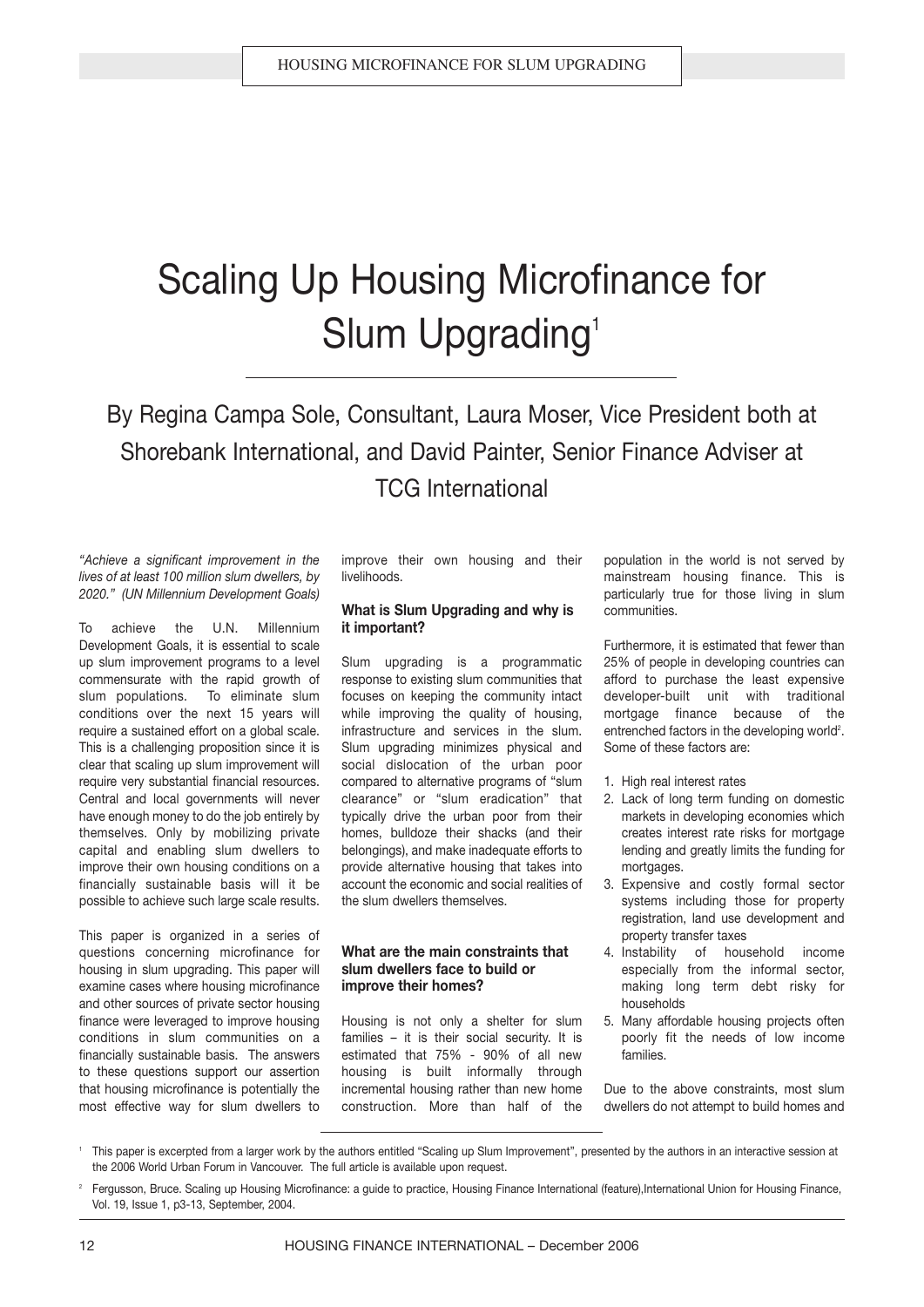access finance from informal money lenders at rates of interest as high as 120% to 150% a year. These loans have the potential to keep slum dwellers permanently in debt, which may actually destroy whatever security they may have had.

#### **What are the Benefits of Housing Microfinance for Slum Dwellers?**

- **Flexibility and Outreach:** Housing microfinance can reach low income households in developing countries, including slum dwellers. HMF provides a flexible form of finance for a wide range of uses, including home improvement, construction of a small unit on a lot already owned by a family or provided by a low-income developer, the purchase of tenure regularization of a lot, expansion of the core unit provided by local governments or to fill the gap between a public subsidy and a household's down payment for a home.<sup>3</sup>
- **• Incremental Financing:** As discussed above, incremental housing construction is the norm in most of the slums around the world, which is best served by incremental housing finance. As most slum dwellers have irregular incomes, they are averse to taking on loans with maturities over five years. Housing microfinance offers smaller, more accessible loans with shorter tenures. This type of financing helps the poor establish credit histories, thereby reducing the risk to lenders and ultimately lowering interest rates.
- **Formal title not required:** Another major hurdle for slum dwellers' access to finance is their lack of legal title to their properties. Housing microfinance accepts alternative forms of collateral, such as co-signers, forced savings, home appliances and other nonmortgage forms of guarantee. While housing microfinance providers do need some kind of assurance about right of occupancy, they accept tax receipts and other substitutes.

#### **What are specific common themes among successful models to help practitioners glean lessons learned?**

SBI (ShoreBank International Ltd.) conducted an inventory of sustainable models for channeling private sector finance to slumdwellers as part of its Global Financial Innovations Partnership, a Global Development Alliance with USAID. Below are summary lessons learned from the analysis of successful housing microfinance models<sup>4</sup>.

**• Targeting the poor and having high repayment rates are compatible:** Microfinance providers have shown that a legitimate traditional system of small savings can be applied to provide access to credit to the poorest of the poor. The social capital inherent in the local traditional systems can be modified and leveraged for use in microfinance. These systems are easily adapted to the tools of microfinance as they are well suited to the existing structures of the local community.

#### **INSTITUTIONAL PROFILE: THE KUYASA FUND**

The Kuyasa Fund is a non-profit MFI in Cape Town specializing in the provision of housing loans for un-banked and under-banked low income households with secure occupational rights in Khayelitsha. South Africa's fastest growing township.

With an outstanding loan portfolio of \$1.2 million and a repayment rate of 93%, Kuyasa targets low income households whose incomes are just below the poverty datum line for the average urban South African households (around \$310 for a family of six).

#### **Product Characteristics:**

- **•** Kuyasa uses collective peer group dynamics to mobilize savings and assess potential.
- **•** Loan size from R1,000-R10,000 (\$140-\$1400). The maximum loan granted is limited to three times the savings or a maximum of R10,000. The average loan is R5,000 (\$720).
- **•** Loan Terms: repayable over 6 to 30 months.
- **•** Conditions: 32% interest rate per year.
- **•** Loan uses: (1) Purchasing houses on serviced sites; (2) Home and/or property improvements to existing housing, such as storage, roofing, etc; (3) Improving and extending developers houses; (4) Purchasing sectional title units in undeveloped land,
- **•** Life insurance (fee based product): Non-repayment risk life insurance is included in the fee structure of the loan products.

<sup>&</sup>lt;sup>3</sup> Fergusson, 2003.

SBI carried out a comparative analysis of existing slum upgrading financial models and financing strategies to find and analyze which of them could be most effectively brought to scale to broaden their impact. SBI had interviewed 19 practitioners that are experts in urban and slum upgrading, microfinance, housing and social investments; as well as collected and reviewed 29 case studies. This thoughtful research and analytical exercise was part of the Global Financial Innovations Partnership, a Global Development Alliance (GDA) with USAID.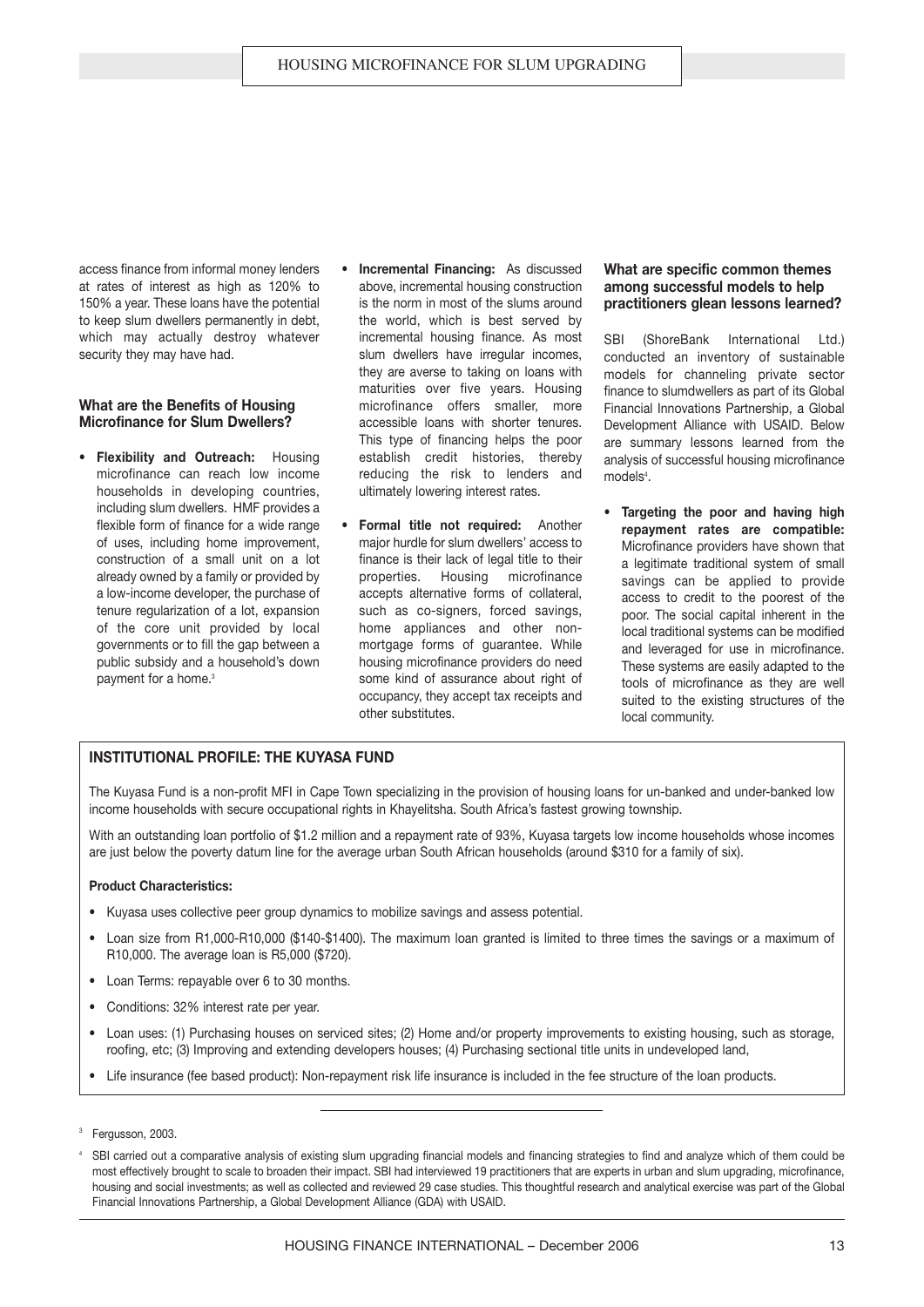- **• A properly managed loan process, visibility of loan officers and peer pressure from community members can sustain high repayments:** Microfinance providers have also shown that the ability of the poorest of the poor to repay loans can be predicted through a strict analysis of saving patterns and past loan records.
- **Importance of savings groups as risk management strategy:** The risks of loans can be considerably decreased in a group lending method as clients are pressured by their peers to repay their loans. These groups also fulfil an important social function, as group savings are a form of security for emergencies for poor people. The savings group activities also give them the chance to prove their financial and organizational skills.<sup>5</sup>
- **Right of occupancy as permanence proof:** Formal title is only one of the ways to recognize the permanence of slum dwellers on their plots, probably not the most effective or suitable in many cases (titling registration is expensive and burdensome, no updated registration system, etc). It is more important to recognize permanence. than to recognize ownership. Thus, the home itself is often not the collateral and the lender relies on alternative forms as security (described below).
- **The best collateral for housing loans need not always be the mortgage:** Savings, co-signers and household articles as collateral can be as effective for housing micro finance.
- **• Expansion and scaling up requires profitability:** the greatest priority is to ensure that operational scale and efficiency is developed to enable operations to be financially sustainable. Once the financial sustainability is achieved, alternative sources of sustainable wholesale financing (loans

from banks, access to financial markets) can become available. In the case of micro enterprise MFIs, Principal Debt Outstanding growth is possible by deepening loan activities with existing clients. However, in housing microfinance growth requires expansion. because even though there may be some repeat borrowings, sustained growth means new clients, new areas of operation, and new products.

- **The private sector can play a crucial role in slum upgrading by recognizing low income families as clients** (*Approach from the Bottom of the Pyramid*<sup>6</sup>). In fact, a program developed by the Mexican cement company CEMEX called Patrimonio Hoy (PH), demonstrates that the low-income population can be indeed a reliable and profitable segment of the market. PH is a profitable initiative, and provides a comprehensive housing solution for poor people at market prices, with no subsidies, and exclusively relying on private funding. However, corporations need to invest heavily on the front end by understanding the low income segment of the market, and designing products and services tailored to their needs and cultural values (it took PH some seven years to design and roll-out the program).
- **Buy-in by stakeholders is a prerequisite of success:** Even though the program was designed as a win-win solution for all stakeholders, PH faced internal reluctance from CEMEX Corporation to serve low-income households, as well as initial distrust from this segment of the market. On one side, launching PH required CEMEX corporate funding for years, which clashed with the short-term business vision prevalent in many corporations. In fact, PH reached the break even point in October 2003 (after 42 months), and all the investment was paid back to CEMEX in April 2005 (nearly seven years from the

initial concept). Top management's leadership and support to the program was crucial to overcome the internal reluctance. On the other side, PH invested in building trust among the community by fulfilling all of the program's promises, providing high consumer service standards, having local presence, and enrolling members of the community as promoters.

- **Knowing the borrower is essential:** Instead of strict credit evaluation and collateral, PH preferred to minimize risks by extending a minimum credit to people who sign up to be "members" in the first phase of the program and testing their commitment as the program progresses. This strategy ensures that business volume increases without exposing the company to big risks. This not only helped the company build a credit history of its own clients for future transactions, but also minimized administrative costs. It is also very easy for the new client to understand the rules, thereby lowering access to financial barriers for the low-income market.
- **Long term customer retention in this market segment is challenging:** Even though customer enrollment is growing at a rapid pace, many members in the PH program take a break from the rigors of repayment once one room is complete. In many cases people cannot afford to pay both the installments and the masonry fees, so they buy the materials at one time, and then after 70 weeks, start building houses. The customer retention problem could also spring from the cultural belief that fate determines outcomes, leading to the conclusion that long term planning is worthless. PH is working to overcome both problems, by creating a "club experience" that motivates productive behavior, and by establishing masonry training facilities for "self construction" for members.
- <sup>5</sup> This point emphasizes the importance of a savings group as a risk mitigant and skills building vs. the way microfinance leverages these groups to provide financial services. I've reworded it slightly.

<sup>6</sup> Prahalad, C.K. (2005) *The Fortune at the Bottom of the Pyramid. Eradicating Poverty Through Profits.* Wharton School Publishing.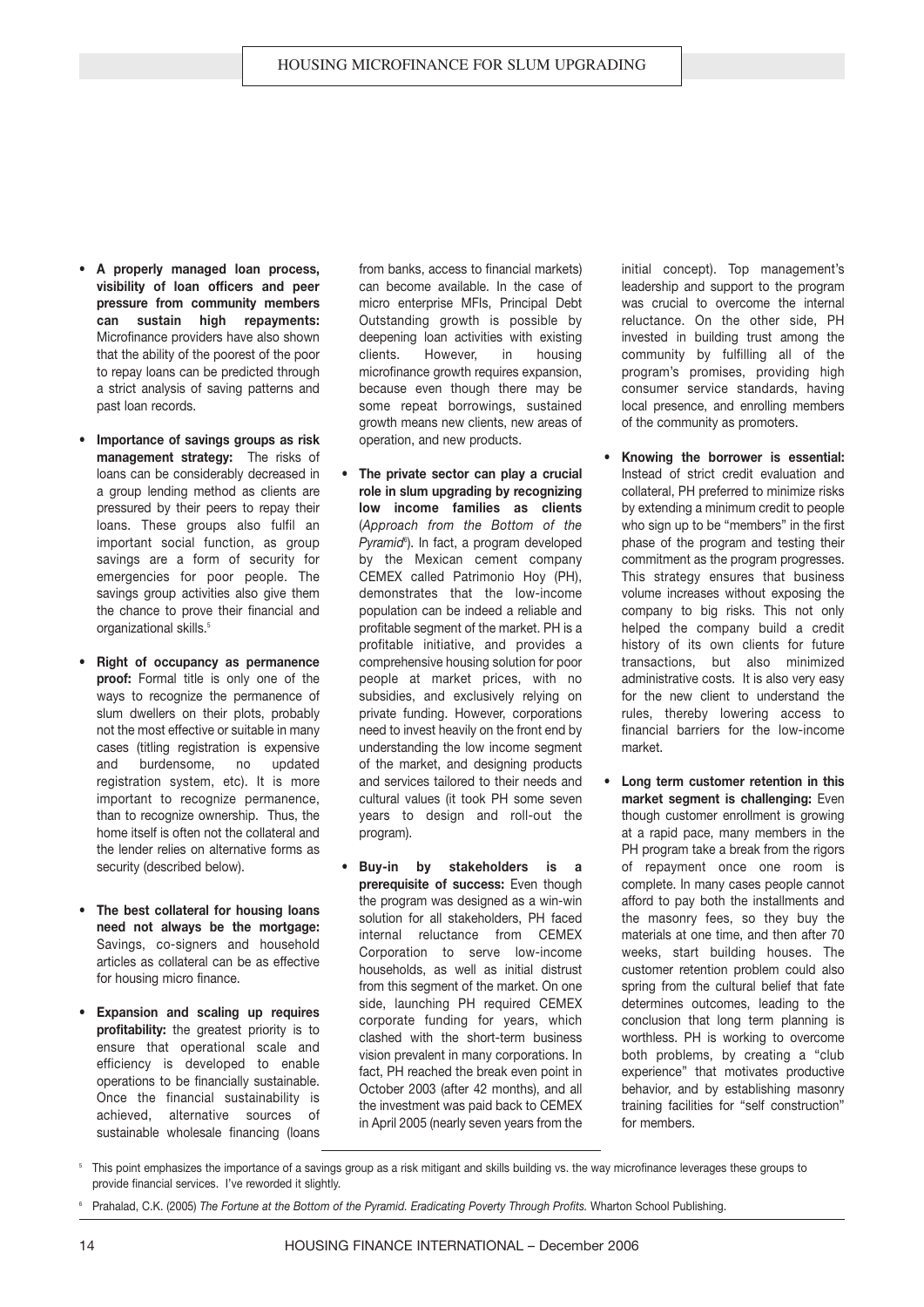#### **INSTITUTIONAL PROFILE: PATRIMONIA HOY**

Patrimonio Hoy (PH) offers micro-credit for purchasing building materials based on solidarity of a group with no collateral. This supply lending program is 100% privately funded by CEMEX, the third largest multinational cement manufacturing company in the world, operating out of Mexico. Launched in 1998 to reach the informal or self-construction segment, PH targets low-income workers, whose households earn approximately 50-150 pesos (\$5-\$15) per day.

In 2005, PH had 48 offices in 23 Mexican cities, with more than 75,000 participating families, who have built the equivalent of 33,000 additional 110 sq. ft. rooms. The repayment rate was 99.2%.

#### **Program features:**

- **•** Provides \$4 of materials for each \$1 saved.
- **•** Membership: 15 pesos/per member ("socio")/per week,
- **•** Fixed raw material prices for 70 week periods.
- **•** CEMEX sells construction materials to participants at market prices.
- **•** Technical advice for customized house growth project for each family provided on fee basis (one room at a time).
- **•** Warehousing services to store materials according to their needs.

The first phase of the program lasts 10 weeks. Each member starts by paying PH 105 pesos (after taking 15 from a total of 120 pesos) for the first 5 weeks, totalling 525 pesos. At the end of the 5th week, PH delivers raw materials for construction worth 1,050 pesos, effectively providing the members with a credit worth 5 weeks payment. This phase helps to establish the credibility of PH in the community by delivering on the promises it made and also tests the commitments of the members.

The second phase of the program is 11 to 70 weeks, during which members receive raw materials worth ten weeks at the end of week two of the second phase, ie, materials advance of eight weeks if they remain committed beyond the first phase. Deliveries are made during weeks 12, 22, 32, 42, 52 and 62 if the members keep up their weekly payments and stay in the program.

- **Government also has a role:** Governments should adopt policies that can enhance competition in the housing micro finance sector as only heightened competition spurred by new entrants into the market is likely to lower the interest rates on a sustainable basis<sup>7</sup>.
- **Diversify funding to capital markets:** on balance sheet corporate debt or corporate bonds are the most appropriate for housing micro finance providers because of the small amounts, relatively short term and diversity of housing micro loans<sup>8</sup>.

#### **What is the impact of financing on housing quality in slums?**

Housing microfinance allows the poor people in slums to buy good quality

- Fergusson, 2003
- Fergusson, 2003

construction materials. Without access to finance, slum dwellers often buy small quantities of construction materials often of low quality, which in turn will negatively impact their housing quality. Quality of housing in slums is an obvious advantage of housing microfinance.

Most housing microfinance providers want to ensure that their clients build good houses. This is in the interest of the housing microfinance provider, given that housing quality will have a direct effect on repayment rates, as well as on the provider's image among slum dwellers. Hence, most housing microfinance providers recommend or even require beneficiaries to purchase materials from a reputed supplier. Housing microfinance staff are trained to ensure that the slum dwellers get better quality materials than they could buy independently. Some

housing microfinance institutions have contracts with material providers through which the borrowers get discounts, while the supplier gets a constant stream of business. Whatever the relationship between the housing microfinance institution and the supplier, it has a positive effect on the housing quality.

As new entrants like construction material suppliers and even cement companies are coming to the market to provide housing micro finance, the quality of housing should continue to improve in slums. The CEMEX/Patrimonio Hoy case places considerable emphasis on enhancing the technical skill of its borrowers. They do so by providing an architect or advisor for the borrowers for a small fee. It is found that good construction practices actually decrease the housing costs, while improving the quality at the same time.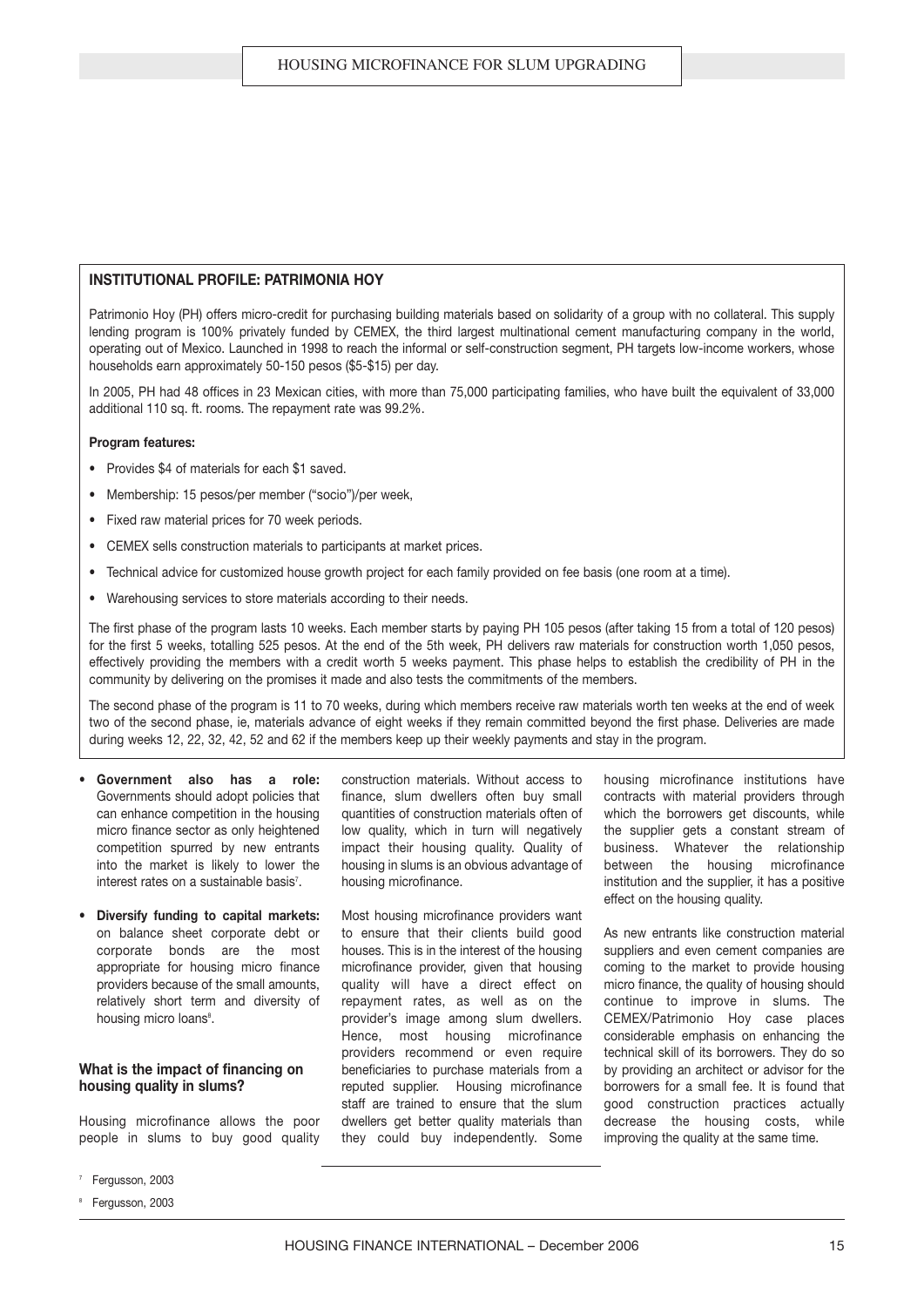#### **Is housing microfinance financially sustainable?**

Housing microfinance lies at the intersection of formal housing finance and micro-enterprise finance<sup>9</sup>. It can be sustainable with the necessary scale, on an institutional basis. At scale, several successful housing microfinance providers can be a good tool for national governments in solving the shelter and settlement problems. For example, the Ministry of Housing in Morocco, currently undertaking a large slum upgrading program ("Villes Sans Bidonvilles" or "Cities Without Slums"), estimates that 80% of slum dweller's financing needs will be met by incremental housing microfinance loans as opposed to mortgage finance<sup>10</sup>. The involvement of mainstream financial institutions in housing microfinance is critical to leverage local capital necessary to scale up and make micro lending sustainable. This will help the housing finance institutions improve their market access by providing services to the low/moderate–income households, which constitutes the majority of the population of the developing world. Specifically, microfinance institutions require access to additional, commercial sources of financing, such as loans from commercial banks and bonds, which would provide liquidity, particularly in local currency, to the sector and thereby allow it to reach scale.

One of the major challenges for the sustainability of housing microfinance is the access to long term funds for the housing microfinance providers, who often experience a mismatch between the assets and liabilities. In developing countries, this mismatch is true even for mainstream financial organizations, due to institutional constraints on interest rates and access to capital markets.

There are many approaches to solve the problem of access to long term capital:

international markets, warehouse lines of credit, secondary market approaches, etc. In the meantime, national governments can encourage the mainstream financial organizations to enter into partnerships with MFIs. However, in some countries, the regulatory environment is not conducive to such arrangements. A common circumstance is that central banks prohibit banks from lending to MFIs. Additionally, the collateral requirements imposed by central banks on national banks for lending to MFIs, where the ultimate sub-loans are not secured by traditional forms of collateral, effectively scuttles any possibility of accessing long term finance by housing MFIs.

The mainstream private sector financial institutions in housing microfinance often lack familiarity and tools to reach the target market. Commercial banks are learning the value of MFIs as a service linkage and are building bank capacity to develop policies that recognize irregular incomes of slum dwellers. Thus, credit policies should be adjusted to meet the needs of low income people. Indeed, a "one size fits all" set of guidelines and regulations for all segments of society will not encourage the mainstream financial institutions to reach out to low income populations.

Another critical aspect for sustainability of housing microfinance is profitability (linked to reaching scale). Profitability will eliminate the dependency on grants to sustain the operations. At present, the high administrative costs amounting to almost 20%<sup>11</sup>, makes the interest rates very high. Even though these rates are low compared to the money lender rates, they deny access to many potential customers, and thus reduce the business for MFIs. Use of appropriate technologies can bring down the administrative costs to a certain level. There are instances where housing microfinance institutions have significantly increased the number of loans processed

by one officer by improving the technology. These kinds of improvements will go a long way in making housing microfinance sustainable.

Cross selling other products can augment the coverage of these institutions, and hence subsequently increase the access to slum dwellers. Some examples of offerings include savings products, remittance services, and other types of credit by housing microfinance institutions. This kind of relationship banking with clients in slum dwellers can further contribute to sustainability for housing microfinance institutions. A diverse portfolio of products will increase the number of clients for the housing microfinance institution, as well as raise the repayment rates, contributing to the sustainability of operations.

#### **What is needed to scale up slum dwellers' access to housing microfinance?**

Low income communities are inherently considered risky, involving high transaction costs and small margins. Private sector involvement, crucial for scaling up any initiative, is limited mainly because of this risk perception. Hence, the main challenge for regulators is to reduce the risks associated with private sector participation, in order to mobilize additional capital.

In addition, it is important to avoid premature and inappropriate regulations, especially interest rate caps. Regulators should not compare housing microfinance interest rates to the mortgage lenders. They should be compared to the rates of informal providers.

1. Governments should replace interest rate subsidies with direct demand subsidies, preferably in the form of portable homeownership or downpayment vouchers. These

<sup>11</sup> Ferguson, 2003.

Daphnis, 2004.

<sup>10</sup> From conversations between ShoreBank representatives and the Minister of Housing and other ministry representatives of the Kingdom of Marroco in November 2005.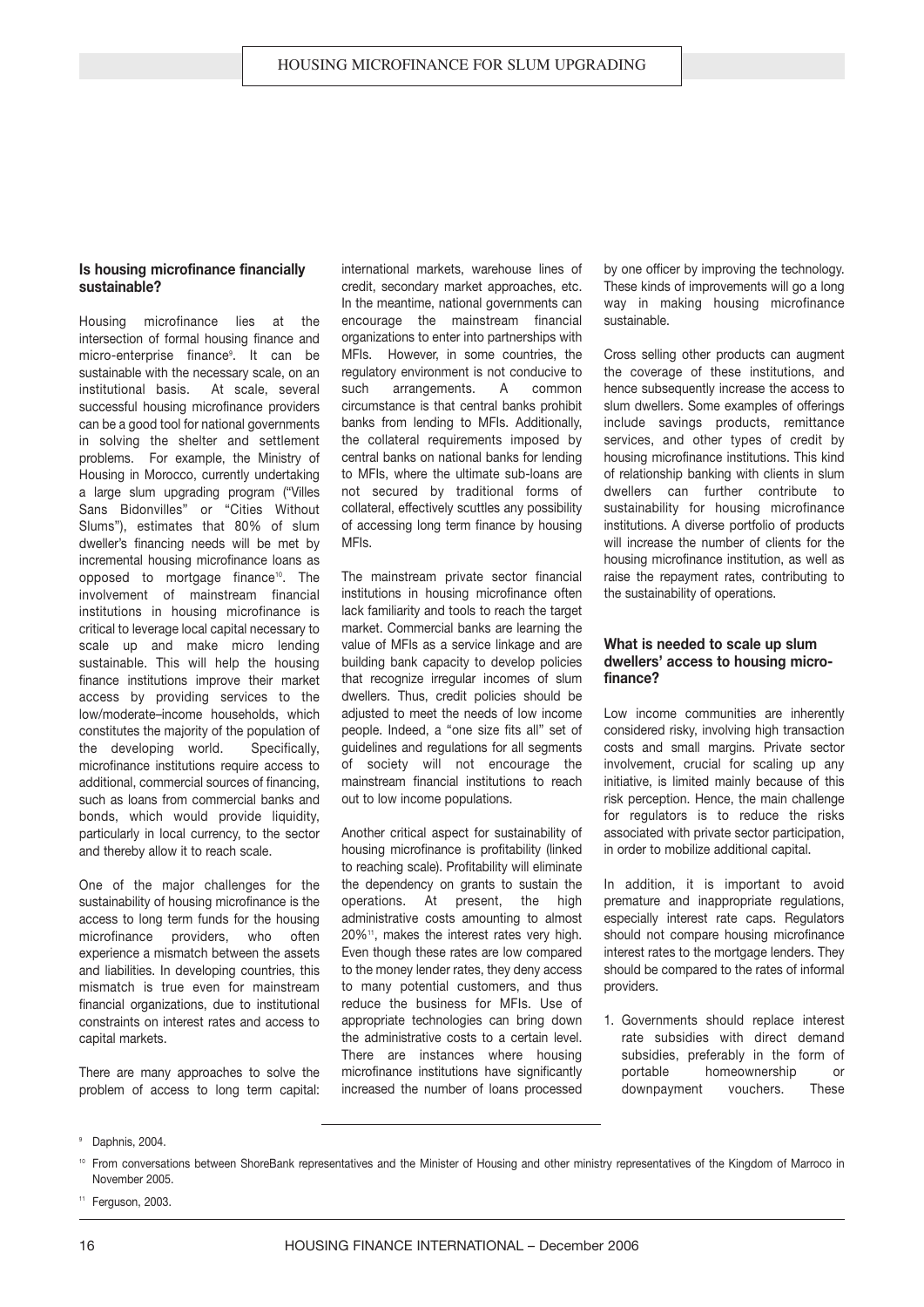subsidies can complement the housing micro finance for poor people and also will effectively avoid distorting the market.

- 2. Governments could further encourage select private financial institutions with a good track record in serving low income people with other products to demonstrate the feasibility and profitability of housing microfinance. This might require these institutions to develop specialized terms for underwriting, marketing, servicing and collateral guarantees. SBI is currently working with the Moroccan bank BMCE Bank, to pilot a lending for slum dwellers who are purchasing governmentsubsidized new homes. In this instance, SBI and the bank have created "Retail Platforms" to bring the bank directly to the slum dwellers. SBI worked with BMCE to adapt the lending methodology to account for informal and irregular incomes. Prior to launching the products with BMCE, SBI conducted demand surveys of income levels in the slums to segment the market and determined that many slum residents indeed qualified for these loans. BMCE is further leveraging a governmentsponsored quarantee program, FOGARIM, which was created to encourage lending for low income housing needs among private commercial banks. While the pilot with BMCE is still in the early stages, BMCE has lent \$23 million to the low income housing sector, including slum dwellers, since the pilot began in early 2006. In cases where long-term funding for onlending to MFIs is limited, such funding could be mobilized through international equity investment or bond issues in the local capital markets.
- 3. Promote research and best practice dissemination in the field of housing microfinance to improve performance of individual institutions and encourage more entrants and competition in the field.
- 4. Housing microfinance providers can establish strategic business partnerships

with a variety of building materials suppliers to market housing microfinance. This is the case of MiBanco in Peru, who established marketing arrangements with the largest cement producer in Peru, a roof manufacturer, an association of lumber suppliers and carpenters, and hardware stores. These alliances will probably evolve into financing partnerships, which will probably enhance the ability of MiBanco to reach a larger number of customers for its housing microfinance products.

- 5. Capital market developments such as secondary markets, bond issues, mortgage insurance, special purpose vehicles, and other such tools could expand housing microfinance.
- 6. Improvements in portfolio performance (credit underwriting and collections), efficiency, technology, and ultimately, profitability, will be the primary determinants of each institution's success and of the viability of the model.

#### **Conclusion**

The basic finding is that housing microfinance has the potential to become one of the most effective ways for slum dwellers to improve their own housing and their livelihoods. Housing microfinance has the following critical characteristics:

**•** It overcomes two main obstacles preventing the poor from accessing traditional housing finance: incremental building and the requirement of collateral.

On one side, the small and sequential loan products that characterize housing microfinance suit the progressive building methods of the poor and is also affordable. This model not only fits the construction practices of the poor, but also reduces the risk for credit providers as the loan amounts are small. Some of the important benefits for the borrowers are the small repayment increments and flexible repayment terms that suit poor people whose income fluctuates unpredictably over the long term.

On the other side, the use of alternative collateral arrangements is very effective in reducing the risk to the credit providers and thereby enabling the poor to access housing finance. Successful housing finance providers have developed a variety of innovative collateral arrangements for their loans so that they are better suited to poor borrowers.

**•** It could achieve the required large scale and be done on financially sustainable basis. The phenomenal growth and expansion of microfinance has proven that the low income population certainly offers a business opportunity for the private sector. The provision of quality housing for the poor in slums will be enhanced by involving the private sector in government slum upgrading efforts. But it is also evident from the cases that the involvement of the private sector may not occur automatically and certain conditions may be necessary for encouraging the private sector to enter this market. The key is to create an enabling environment in which the private sector can operate. This may look different in different countries. An equally important factor is the adoption of innovative financial models by the private sector so that they can provide the flexibility needed when targeting the poor while keeping their risk at a manageable level.

#### **References**

- Daphnis, Franck and Fergusson, Bruce, (editors): Housing Microfinance, A Guide to Practice, January 2004, Kumarian Press, Inc.
- Fergusson, Bruce. Scaling up Housing Microfinance: a guide to practice, Housing Finance International (feature),International Union for Housing Finance, Vol. 19, Issue 1, p3-13, September, 2004.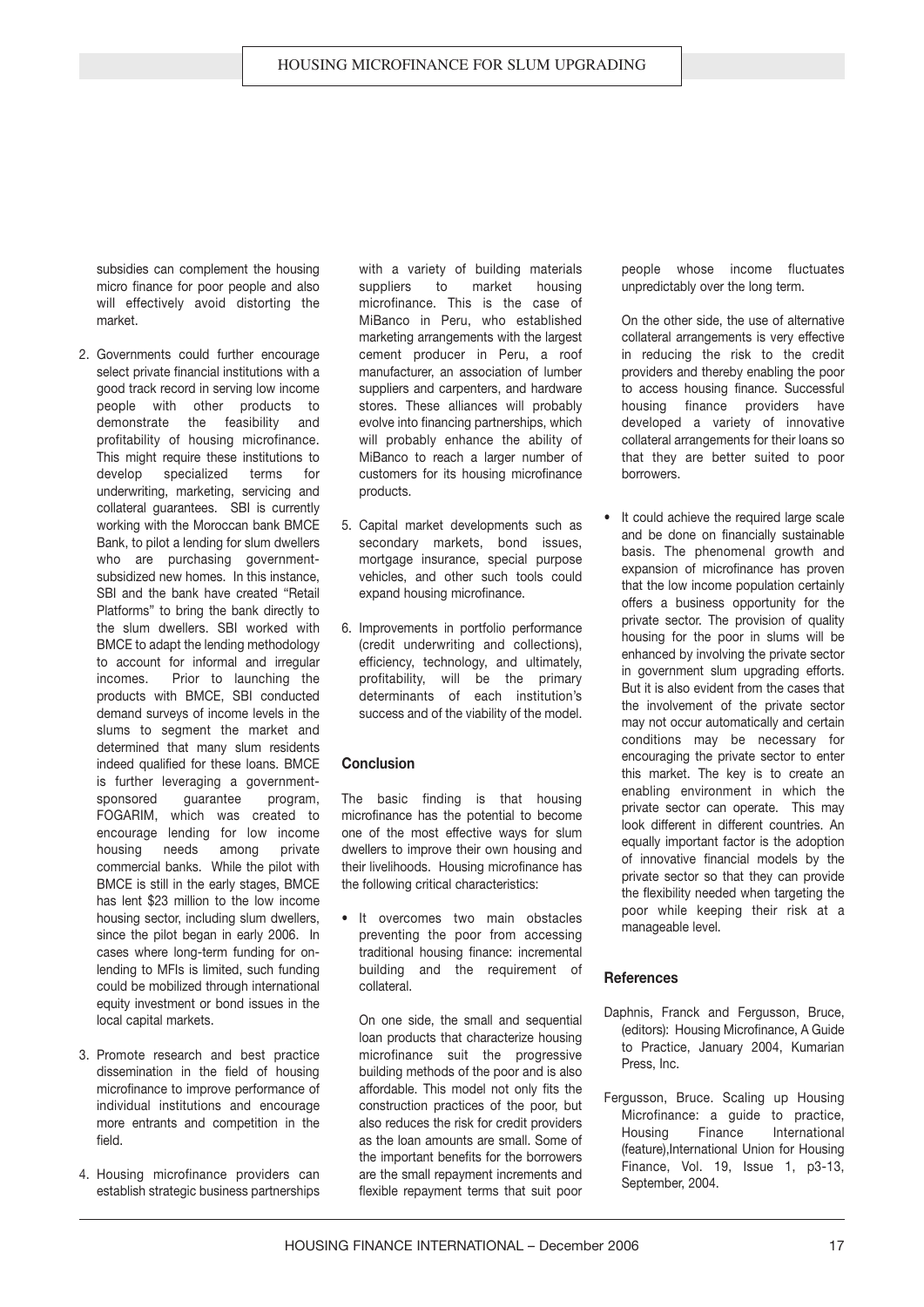OECD DAC statistics, 2005.

- Prahalad, CK (2005) *The Fortune at the Bottom of the Pyramid. Eradicating Poverty Through Profits.* Wharton School Publishing.
- U.N Human Settlements Program, Facts and Figures about Financing Urban Shelter, September 2005
- USAID/DAI, Housing Micro Finance Initiatives: Synthesis and Regional
- Summary, The Center for Urban Development Studies, Harvard Graduate School of Design, May 2000.
- World Bank, Global Development Finance, 2005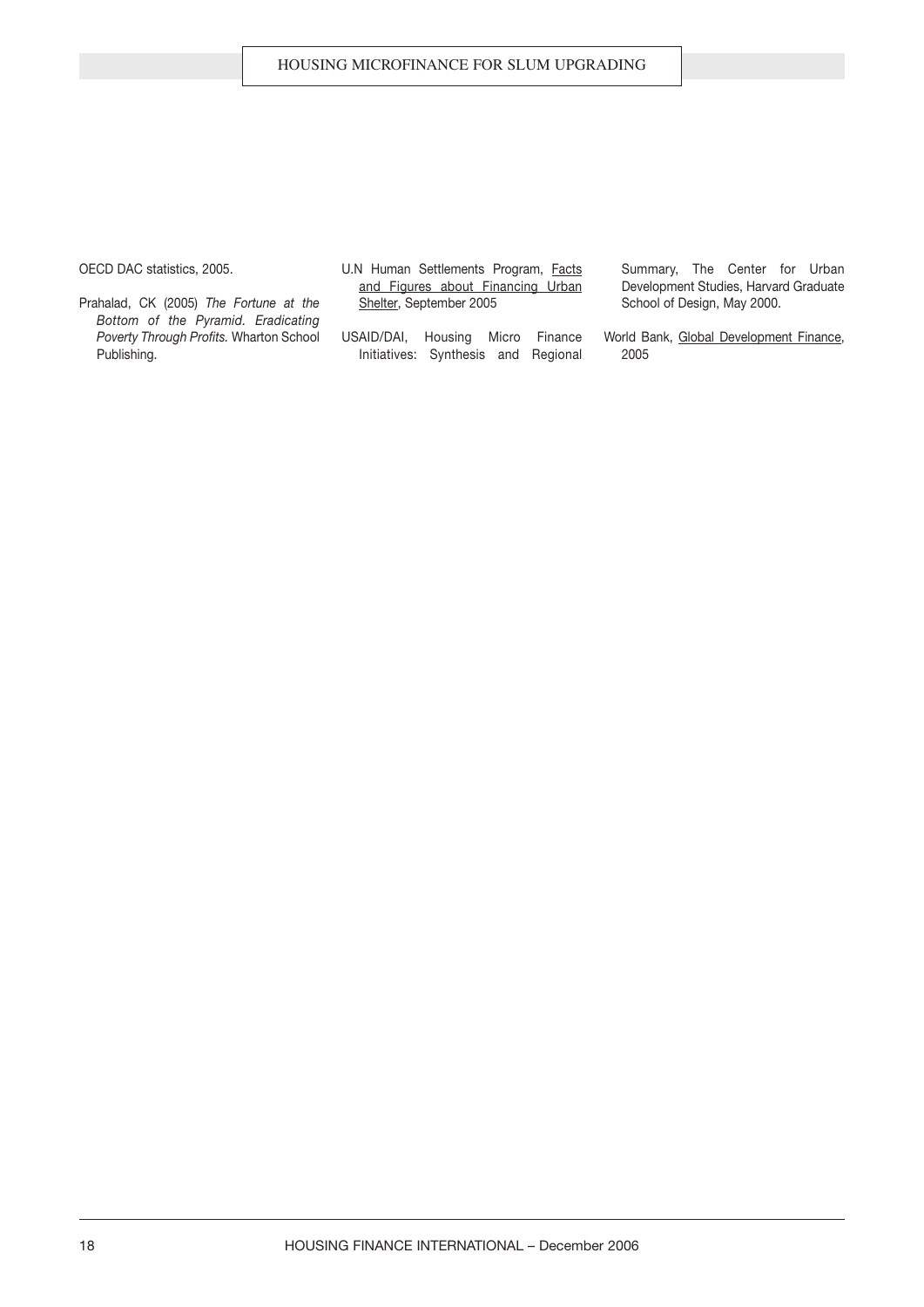# Promoting Housing Finance Market Development in Armenia

### By Dr. Karapet Gevorgyan and Stefan W. Hirche, KfW Entwicklungsbank<sup>1</sup>

#### **Introduction**

In the following we outline the comprehensive approach that Armenia is taking to develop its housing finance market. In the introduction, we provide a background on the socioeconomic and financial sector reforms implemented in Armenia during its transition to a market economy as well as a snapshot of the banking market. Further on, the article describes the situation of the Armenian housing stock and of its housing finance market. Given that background, we explain the vision that the Armenian government and the Central Bank of Armenia (CBA) developed together with KfW Entwicklungsbank to support a vibrant housing finance market. Then, the paper continues with the outline of the joint CBA/KfW development program, which assists in the creation of a strong primary housing finance market and prepares the ground for secondary market development at a later stage. Concluding, we point out early impacts of our efforts so far, offer an outlook of future challenges as well as suggestions for the involvement of other actors in strengthening the housing finance sector in the country.

Starting in 1995, the Armenian government and the CBA launched a wide program of socioeconomic reforms, starting with a massive privatization of agricultural land,

state-owned entities (at the early stages only micro, small and medium sized enterprises (MSME)) and residential property. These reforms also addressed the financial sector and in particular the banking sector. Since the Armenian government and CBA initiated these reforms, they submitted the banking sector to a significant restructuring. Programs and policies have been aimed at strengthening supervision (both on- and off-site), gradually increasing capitalization, consolidating of the banking system, integrating corporate governance and implementing anti-money laundering regulations.

The CBA continued down the reform path, broadening and deepening initial measures. In 2005, it integrated other components of the financial sector (insurance, capital market) into a unified supervision structure, and commenced to actively reform these segments. These reforms helped realize two of the essential preconditions for long-term funding and economic vitality: sound insurance and properly functioning securities markets.

The reform course resulted in macroeconomic stabilization and growth, as well as positive developments in the financial system since 2001. In the past four years, the Armenian economy has been growing at a double-digit rate, with stable inflation (under 3% pa). The forecast for the current year is similar, which has earned Armenia the label "Caucasian Tiger" in some recent economic publications.

In the past few years, financial intermediation of the banking system has been rising gradually from a low level, with the banking sector of 21 institutions broadening its customer base under moderately increasing competition. The trend is well reflected in the figures: in 2005, total assets of the banking system and domestic loans grew by 21.2% to EUR 828 million and an impressive 34 % to EUR 555 million respectively. Notwithstanding this positive trend, the level of financial intermediation in Armenia remains unsatisfactory. The ratios of banking system assets to GDP and loans to GDP stand at 19.8% and 8.3% respectively (rising 0.6 and 1.3 percentage points). The low level of financial intermediation is confirmed by relatively high interest rate spreads in Armenia. In 2005, these ranged between 13% and 16%  $pa^2$ : high in comparison to those of more advanced markets, such as the average 5% pa of the Baltic and Central European countries.

Such high interest rate spreads are partially explained by the small size of Armenian banks. However, another important factor is the limited supply of funding at adequate maturities. The demand for long-term loans is growing but "long" savings in the economy are virtually non-existent. The mismatch in attracting and allocating

CBA (2006)

<sup>1</sup> *Dr. Karapet Gevorgyan* and *Stefan W. Hirche* work for KfW Entwicklungsbank (www.kfw-entwicklungsbank.de). Dr. Gevorgyan is KfW's local representative in Armenia and coordinator of the international development support to the housing finance sector for the Government and the Central Bank of Armenia. Mr. Hirche is the responsible Project Manager for bilateral Financial Cooperation programs in the financial and private sectors of Armenia and Georgia. He supervises a portfolio of programs in housing finance, micro, small and medium enterprise finance, deposit insurance and advisory services to financial institutions. The authors would like to thank Jana Aberle for comments and suggestions.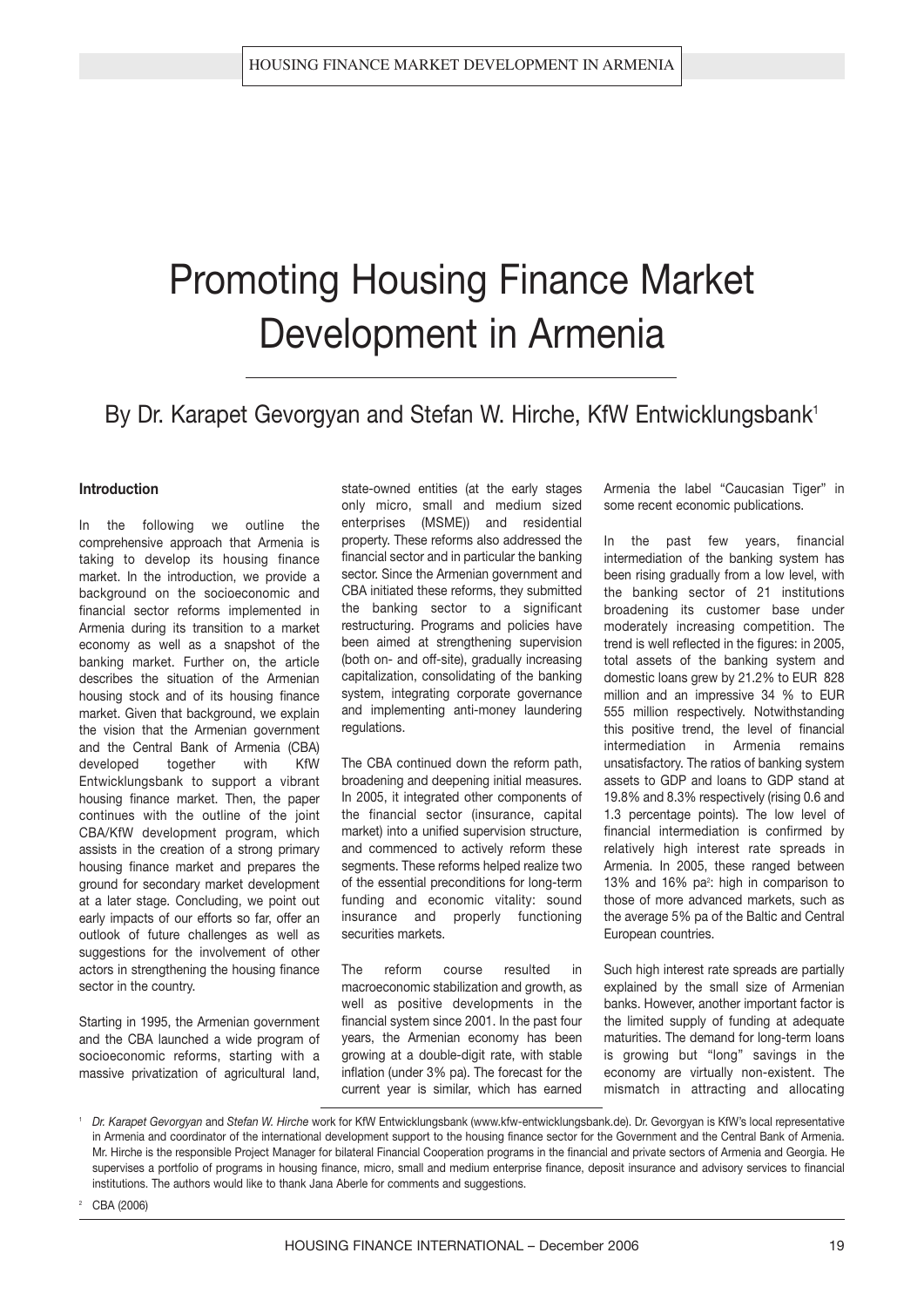financial resources generates a need for additional coverage against expected losses from related risks (liquidity, interest rate, etc.).

#### **The housing situation and housing finance market in Armenia**

With the collapse of the Soviet Union and the interruption of financing from the central Soviet budget, all major construction of residential housing stopped. In most cases, the construction of 80-90% of the finished multi-floor buildings remains incomplete. Large blocks of concrete stand unfinished and uninhabited in younger quarters of the capital city Yerevan and other major towns. This implies that most of the available housing (except for privately driven construction of expensive villas and small stand-alone houses) dates back to the period from the late-1960s until the mid-1980s.

The current condition of this inherited housing stock is dire and is deteriorating further for three main reasons:<sup>3</sup>

**•** Armenia is located on an unstable tectonic plateau and the most recent large earthquake in 1988 caused major damage to housing in northern and central parts of the country, including Yerevan;

- **•** no major repair and maintenance projects to prevent the gradual ruin of existing multi-apartment buildings have been financed and carried out since the early 1990s;
- **•** even basic everyday maintenance has been extremely limited in the last two decades, as neither the private apartment owners nor the municipalities in charge of the buildings has had the necessary financial resources.

Although the last few years are characterized by a new and growing dynamism, the observed construction boom is mainly concentrated in Yerevan city center. The newly created, so-called "elite" apartment blocks are priced extremely high and are unaffordable even for the aspiring Armenian middle class.

To overcome or at least reduce the shortage of affordable, good-quality housing, it is important to make housing more accessible for large parts of society. As a key component of this objective, local financial institutions should be able to design and offer adequate financial products on a continuous basis. Through offering longterm mortgage loans with relatively moderate monthly installments, the housing finance industry will be one important part of the remedy.<sup>4</sup>

The provision of such services by Armenian banks and more recently by a few specialized credit organizations is a relatively new development in the Armenian economy, as the first housing loans were extended only in 2002. These initial housing loans were typically small loans averaging USD 5 to 10 thousand, provided mainly for incremental housing.<sup>5</sup> Beginning in 2003, financial institutions added "larger" loans, generally up to USD 30,000, for the purchase of apartments or construction of private homes to their product portfolios.

Since then, the mortgage finance market in Armenia has been growing fast, supported by favorable macroeconomic conditions and a continued strengthening of the banking sector. According to CBA statistics, the year-over-year volume of mortgage loans tripled in 2003, growing by 150% in 2004, doubling in 2005 and gaining an

#### **Development of Main Indicators of Armenian Housing Finance Market (Chart 1)**



<sup>3</sup> United Nations Economic Commission for Europe (2004), p. 13-16, 18-20

20

<sup>4</sup> Ibid., chapter V

<sup>5</sup> Incremental improvements of housing are the refurbishment of a house or an apartment room by room, the replacement of parts of the roof or the addition of a new room.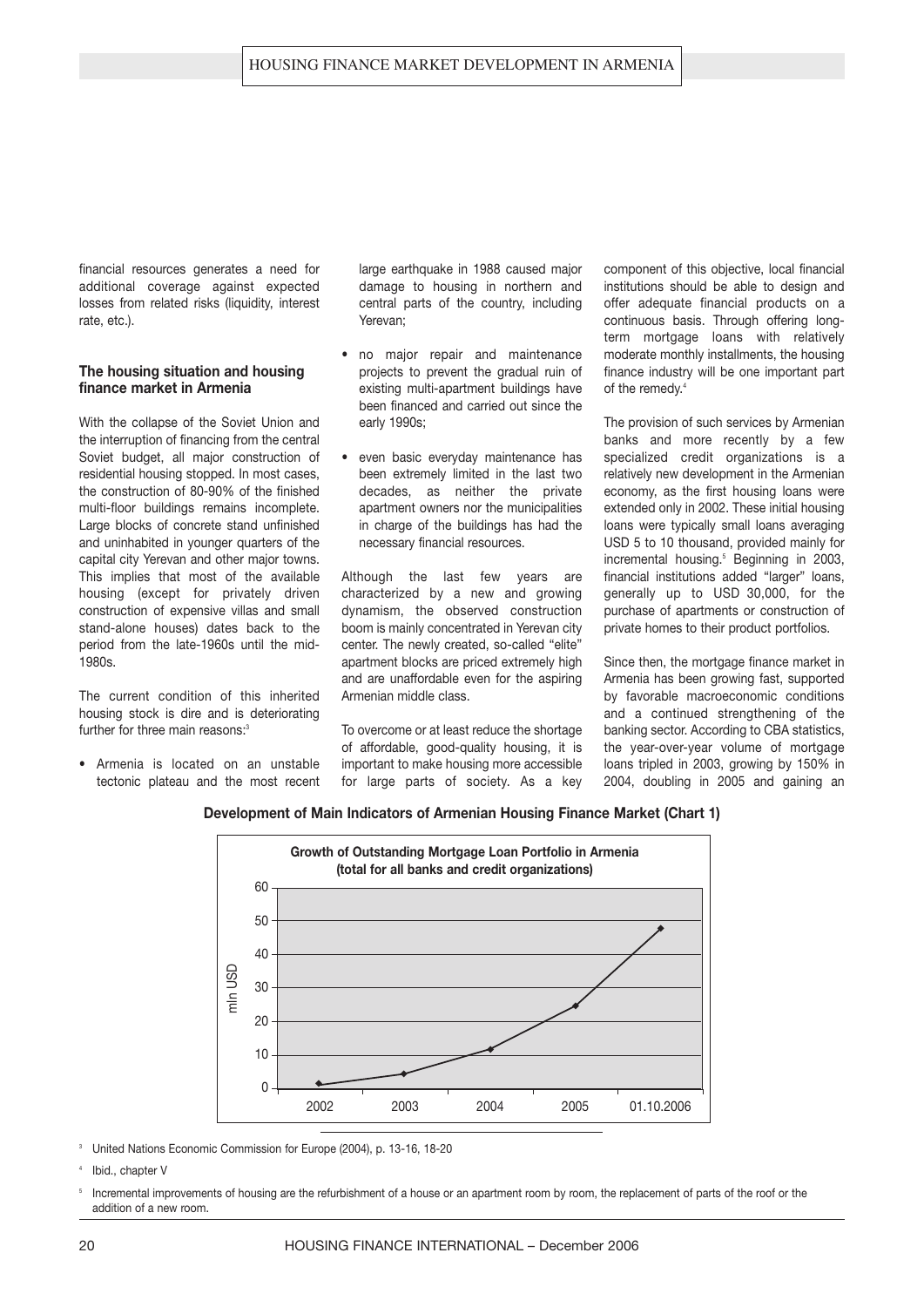

**Development of Main Indicators of Armenian Housing Finance Market (Charts 2 and 3)**

additional 90% during the first nine months of the current year, resulting in a total outstanding portfolio of around USD 50 million as of 1 October, 2006 (see Chart 1).

This growth is mainly supported by improving terms and conditions on the supply side: as of early 2003, a typical housing loan had a maximum loan-to-value (LTV) ratio of 50%, an interest rate of 17- 20% pa and a maturity of three years. As of mid-2004, the typical LTV and interest rates were similar, but the most common maximum term had become five years. Currently, an interest rate of 13-16% pa is common – with some banks offering a rate of 10-12% pa to customers with long and positive financial records; and the main mortgage lenders recently extended the maximum maturity to 7-10 years (see below Chart 2 and 3).

Even though the total mortgage loan portfolio of Armenian banks has been growing quickly, the supply of such loans is still limited to comparatively higher income groups of society. Therefore, the Government of Armenia and the CBA, supported by KfW Entwicklungsbank, have conceptualized a program, which shall have

a two-tier impact: first setting conducive "rules of the game"; and second, increasing the supply of long-term funds for mortgage lending in the local financial sector. This approach will improve the supply of housing credit, decreasing the mismatch of the "demand-supply" relation. Most importantly, it will facilitate access to these loans for mid- to lower-income social groups, making housing credit "more affordable" for the general public.

#### **Developing a Strategic Vision for the Housing Finance Market**

Given the limited financial capacity of the Government of Armenia to cater to the growing housing needs of the Armenian population, the authorities have shown great interest in stimulating private sources of funding to serve these needs. This would allow concentrating the Government's scarce resources on the neediest part of the population. The main conduit for the mobilization of private resources would be the financial industry, offering long-term mortgage loans. However, many enabling factors for the development of a vibrant housing finance market have been missing.

The CBA, together with the Ministry of Finance and Economy, took the lead in improving the situation. Both developed their visions of a strong housing finance market, emphasizing the need to first strengthen the legislative and regulatory framework, and thereafter the institutions of the financial sector. The goal set by the Armenian authorities was to support the quick development of both lending institutions (commercial banks and credit organizations<sup>®</sup>) and insurance companies to accommodate market development; to develop adequate mortgage and housing saving products; and to create a sound primary market, upon which a secondary market would be based.<sup>7</sup>

With these concepts the Armenian authorities turned to KfW Entwicklungsbank, a long-term partner in developing and strengthening the financial sector under the umbrella of bilateral German-Armenian Financial Cooperation (FC).<sup>8</sup> Together the partners commissioned a pre-feasibility and feasibility study to structure the overall approach to market development and KfW Entwicklungsbank's contribution. From the beginning, the assistance was designed to take a systemic

- <sup>6</sup> Non-bank financial institutions are not entitled to accept deposits.
- <sup>7</sup> Central Bank of the Republic of Armenia (2004) and Ministry of Finance and Economy of the Republic of Armenia (2004)
- <sup>8</sup> KfW Entwicklungsbank conducts German FC on behalf of the German Federal Ministry for Economic Cooperation and Development. In financial sector development, the CBA and KfW Entwicklungsbank have so far successfully cooperated in introducing a viable deposit guarantee system, as well as a revolving refinancing scheme for MSMEs through local commercial banks ("downscaling") under the framework of the German-Armenian Fund. The Ministry of Finance and Economy and KfW Entwicklungsbank have set up the Credit Guarantee Fund, which provides partial 'AAA' guarantees to facilitate borrowing of Armenian commercial banks on the international capital markets. These guaranteed loans are used to finance medium-term loans for local small and medium enterprises.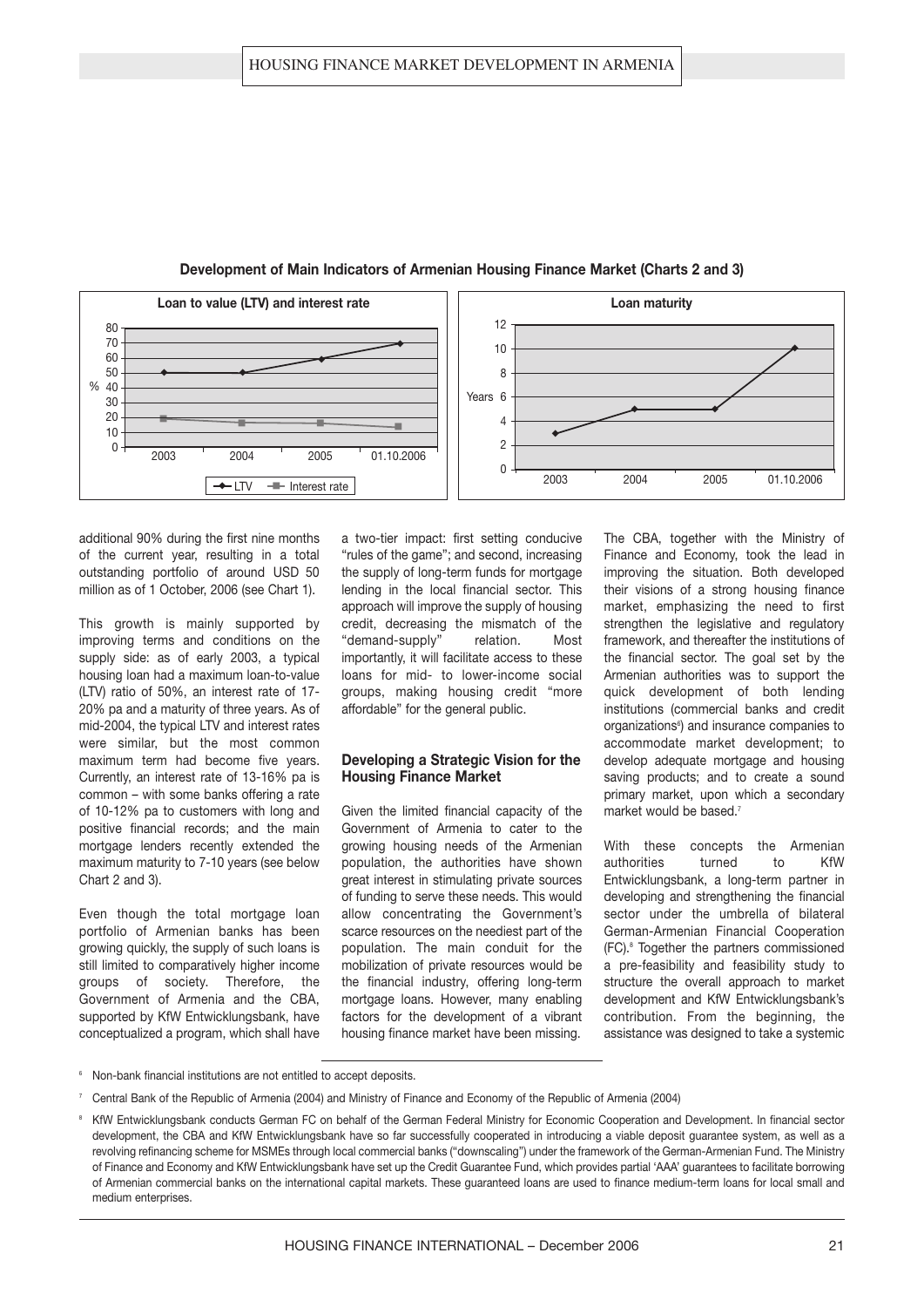approach, encompassing legal and regulatory advice, the establishment of minimum quality standards (MQS) for the market<sup>9</sup> and for products, provision of longterm financing to the development of a secondary market in the country as well as assistance in the coordination of all donor activities in this sector. The Government of Armenia entrusted KfW Entwicklungsbank with this wide "mandate" based on the successful prior cooperation.

During the preparation and design phase of the program, German FC financed consulting services to assist the Government of Armenia in creating a strong legal framework for housing finance in the country. The foundation of a strong legal framework provides a favorable environment for borrowers, financial institutions and other market participants. Although "the legal framework for the primary mortgage market [had already been] reasonably strong, particularly as compared to other transition countries in the region,"<sup>10</sup> the Armenian Government had decided that additional improvements to the legal and regulatory environment of the primary housing finance market would further enhance the growth potential of mortgage lending. The review and recommendations of the consultant on the current legal framework and new legislation under consideration were incorporated into the legislative process in two stages.<sup>11</sup> Thus, the Government of Armenia had already set conducive framework conditions for housing finance at the inception of the market.

As the legal and regulatory framework is but one of the success factors of a sound market environment, German FC also supported the Armenian market participants in the creation of adequate rules and unified practices in the form of MQS for mortgage lending. These voluntary standards will facilitate the creation of quality mortgage products, contribute to consumer protection, and improve originating, servicing and risk management. They will also help create a secondary market by attracting potential investors, which in turn will contribute to an increase in sustainable long-term sources for mortgage lending. The sound legal and regulatory framework and the MQS will allow borrowers to benefit from lower monthly installments, bringing better housing into the reach of lowerincome households.

Upon these foundations market participants will be able to build their mortgage portfolios. However, this will not be possible without a further prerequisite for affordable long-term housing finance products: the availability of refinancing with similar maturities – either from local capital markets, international financial investors, donors or international development finance institutions. The first option would be most desirable. It is the goal of the Government of Armenia and the CBA, as it would make funding available in local currency and would be less vulnerable to external shocks. However, a capital market that is both longterm and liquid does not yet exist in Armenia. At the same time, international financial investors are not yet prepared to invest long-term funds at a sufficient level in the country. Until the establishment of a viable local capital market or increased risk appetite by international financial investors, donors and development finance institutions, such as IFC, EBRD or KfW Entwicklungsbank, are the main sources of long-term funding for local financial institutions that matches their mortgage portfolios.

As the objective is to create a secondary market at a later stage, the feasibility study recommended structuring the refinancing facility under the German FC program as a liquidity facility, which refinances newly funded housing loans in local currency that

meet certain conditions. In fact, the CBA and KfW Entwicklungsbank had already been running a similar local currency refinancing program for MSME lending, which will be used as a platform to develop an adequate housing finance program. Moreover, this set-up will facilitate the introduction of future secondary market operations.

Finally, making housing finance accessible to the previously unbanked and mainly lower-income groups is an important objective of the Government of Armenia. Although households may have sufficient income to repay a housing loan, this remains difficult for them to prove in many cases. As many Armenians do not yet use formal financial services and positive credit information from other sources is not available, banks and credit organizations have difficulties in determining new clients' creditworthiness. In addition, the high level of income from informal sources and remittances of large segments in the Armenian population makes it very difficult for financial institutions to establish the payment capabilities of private persons to service a loan, be it short- or long-term.

Therefore, the feasibility study advocated the introduction of a 'contractual saving scheme for housing' (CSSH). A CSSH would allow customers to establish their creditworthiness with a lender by saving a regular amount for an agreed period.<sup>12</sup> As a result, the lender would be able to grant a housing loan, knowing that this customer has reliably paid in money over an extended period of time. On the other hand, the customer would benefit from a longer repayment term, thus lowering the actual redemption rate and raising overall affordability.<sup>13</sup>

Based on the recommendations of the feasibility study, the Government of Armenia and the CBA, together with KfW

<sup>9</sup> MQS include standards in underwriting, documentation, administration and data collection. They are aimed at establishing effective and efficient mortgage lending procedures and improving the risk management of mortgage loan portfolios.

- <sup>10</sup> Rabenhorst and Butler (2005), p. 4
- <sup>11</sup> For recommendations of the reports see Rabenhorst (2004) and Rabenhorst and Butler (2005).
- <sup>12</sup> The proposal for an Armenian CSSH does not foresee a subsidy ("savings bonus") to be part of such a product.
- <sup>13</sup> Rabenhorst et al. (2005), p. 41-43.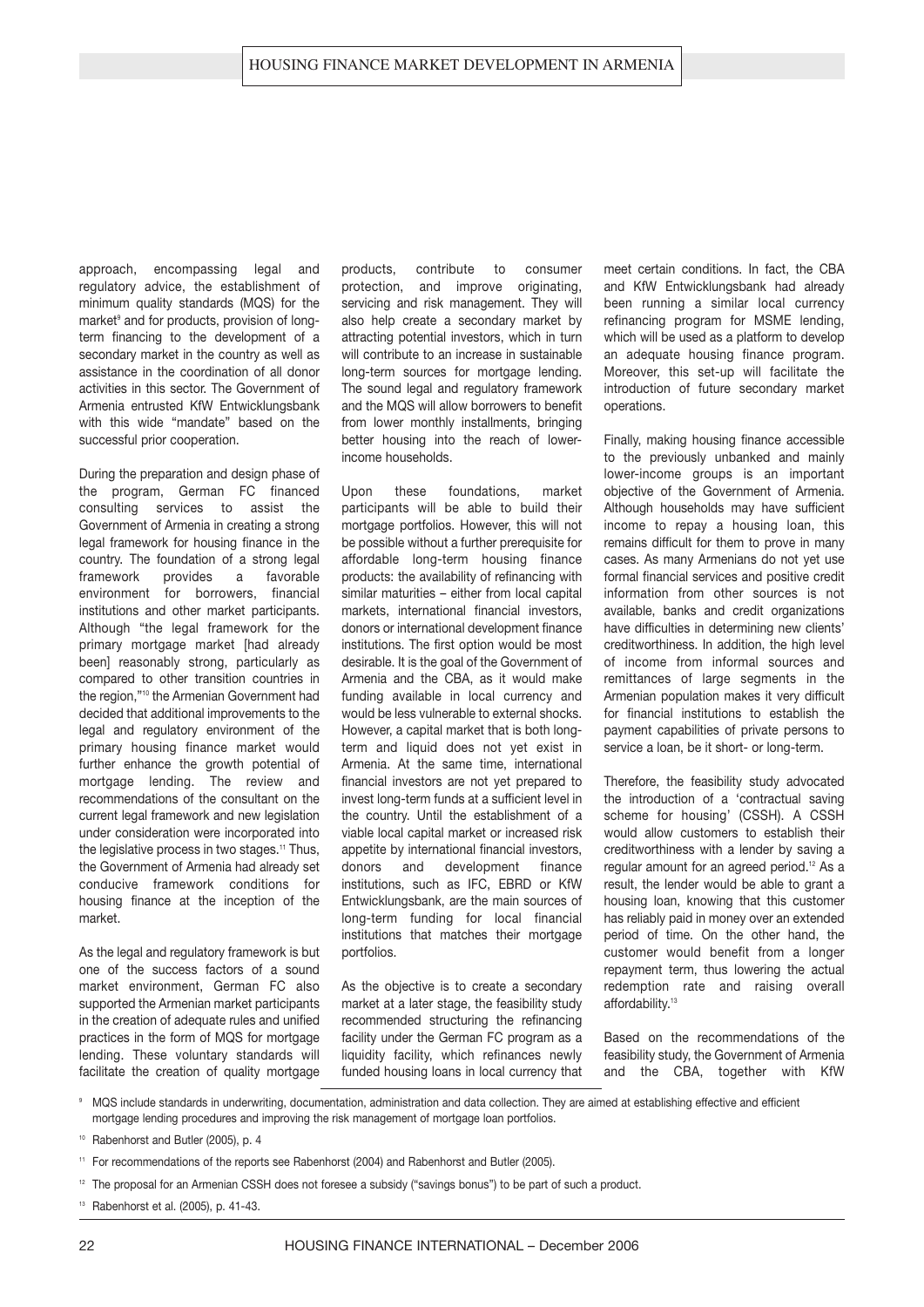Entwicklungsbank, developed their program to support housing finance market development.

#### **Implementing the Vision**

Toward the end of 2005, and coinciding with market expansion, market participants became more active and initiated an organization of the core players in the housing finance market. These included banks and credit organizations on one hand and insurers and real estate agents on the other. By March 2006, twelve organizations founded the Mortgage Market Participants' Association of Armenia (MMPAA). The MMPAA's main objectives are the development and continuous improvement of the MQS and representing members' joint interests in regard to the legal and regulatory environment in their dealings with the CBA and other authorities. The still very young MMPAA has already prooved itself capable of maintaining dialogue regarding MQS with the main policymakers and is successfully cooperating with foreign experts in charge of market development as well the institution, which provides staff training courses to the sector.

As a result of the feasibility study, the Armenian and German governments agreed to promote market development by focusing on a strong primary market before continuing with building a secondary market. German FC provides an initial FC Loan14 of EUR 6 million for long-term refinancing of mortgage loans as a new program under the German-Armenian Fund (GAF),15 which manages a kind of liquidity facility. An additional FC Loan of EUR 6 million for the same purpose is under consideration for the 2007 German-Armenian intergovernmental negotiations. This second tranche can be further increased by blending it with capital market

funding to broaden the socioeconomic impact of the program. In addition, an agreement for an FC Grant of EUR 1.5 million has been signed for accompanying measures to the program, ie consulting services supporting the investment, strengthening the financial sector and assisting the coordination of donor activities.

In a local tender  $-$  a two-tier process with quantitative and qualitative parameters – the GAF has approved eight partner financial institutions (PFIs) out of 18 applicants – six banks and two credit organizations specialized in mortgage lending. Under the program, the GAF will provide the PFIs refinancing lines with maturities of up to eight years for their mortgage portfolios in local currency. The refinancing rate to the PFIs will be set based on the market environment and the anticipated demand by the PFIs. This will support two important policy goals set by the CBA: extending the maturities of (housing) credit and reducing the degree of dollarization in the economy.

To be eligible for refinancing, loans presented must adhere to the MQS, have a minimum maturity of ten years and an amount of less than AMD 12 million.<sup>16</sup> The refinancing window will operate from February 2007, allowing all PFIs to establish necessary internal structures and processes in advance and to have an adequate number of qualified staff available. As the refinancing will be provided on a continuous, revolving basis, with net revenues being retained for additional refinance, the GAF shall be able to sustainably support the development of the housing finance market in the long run.<sup>17</sup>

The consulting services under the program began in June 2006 to prepare the GAF refinancing window. The program consultant, Bankakademie International, started its assignment by the creation of a housing finance training program (HFTC) in cooperation with a local training institute. Based on the MQS, the training courses offered will provide necessary qualifications to loan and risk officers as well as managers of banks and credit organizations. The classes are open to other market participants (eg, insurance companies, appraisers, realtors) as well, in order to create a coherent understanding of the market's standards with a broad range of actors.

The purpose of the HFTC is to establish high quality standards in lending institutions to further strengthen the Armenian financial system as a whole and to improve overall service quality for borrowers. By now, only five months after kick-off, the curricula are established, local trainers have been selected and educated, and the first round of courses both for loan officers and managers has already taken place. The local training institution will offer the HFTC regularly to ensure an adequate supply of qualified professionals that will be required to sustain the rapid expansion of the housing finance market.

The work on the CSSH with the CBA and interested commercial banks will commence in 2007. The general design will likely include a long-term savings component at market rates in regular installments. The loan component may offer a lower interest rate on the loan, a higher loan amount than the savings amount (eg a multiplier of 2) or any combination of the two options. However, the bank will reserve the right to decline a loan offer in case the customer is not creditworthy. In this case, the bank will pay back the savings (including interest) to the customer. CSSH could be denominated either in USD or AMD.

<sup>15</sup> The GAF is a revolving refinancing fund established back in 1998 under the umbrella of the CBA. Up to now, it has been providing local currency credit lines to five local banks for lending to MSMEs.

<sup>16</sup> AMD 12 million equal about EUR 24,700.

<sup>&</sup>lt;sup>14</sup> FC Loans are granted at the internationally agreed terms and conditions of 40 years maturity, 10 years grace period and an interest rate of 0.75% pa.

<sup>&</sup>lt;sup>17</sup> The program would be able to refinance an outstanding portfolio of a minimum of at least 800 housing finance loans (estimated average loan size: EUR 15,000) at the same time. Given the option to leverage of the FC loans through capital market funds, the revolving nature of the refinancing window and the increase through interest earnings, the overall impact of the program's refinancing will be much higher.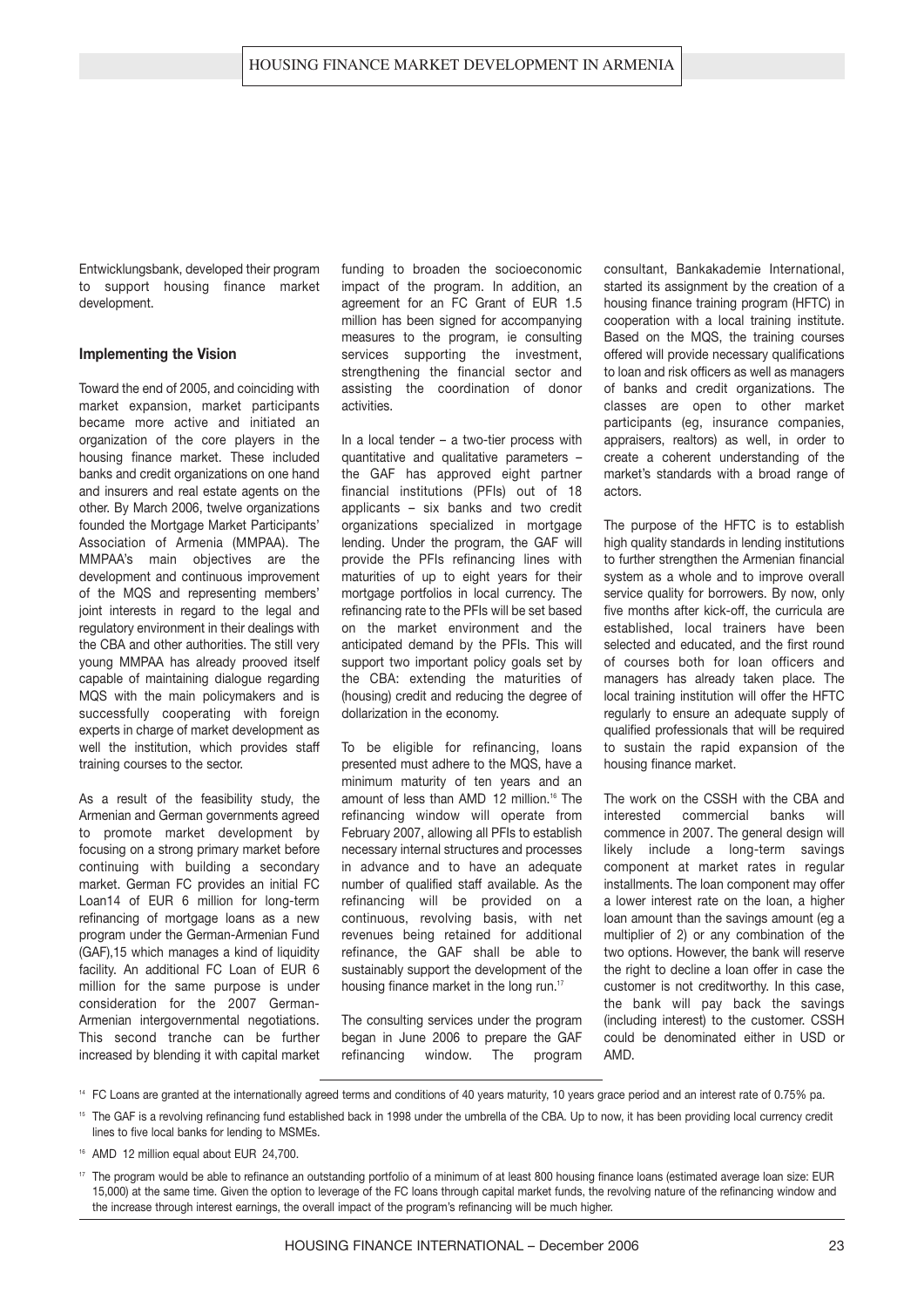In the framework of the program, the Government of Armenia has requested that KfW Entwicklungsbank take the lead within the international donor community in the housing finance sector. The purpose is to catalyze the cooperation between various projects in this field and to facilitate the coordination among the donor organizations and development finance institutions, which provide funding, technical, and institutional assistance to this segment of the Armenian financial sector. In addition to KfW Entwicklungsbank, the main international bilateral and multilateral organizations that have declared their strategic interest in developing the mortgage lending market and supporting the enabling legal-regulatory environment include USAID, EBRD, IFC, ADB and the World Bank.<sup>18</sup> For the sake of avoiding duplication and overlap of activities among different programs, thus maximizing the efficiency of the use of scarce financial resources available to this sector, KfW Entwicklungsbank has assigned a Local Coordinator for Housing Finance (LCHF) to the Government of Armenia and the CBA. The LCHF has commenced his assignment parallel to the program consultant team in July 2006.

In preparation for strong growth of the longterm mortgage finance market and accompanying demand for long-term refinancing, the Government of Armenia and the CBA also receive legal advice for the creation of adequate secondary market legislation, within the scope of above consulting services. Given that the direction of market development cannot be foreseen at this early stage of its development, it seems likely that the draft laws both on covered mortgage bonds as well as securitization and asset backed securities will be developed. Currently, the Government of Armenia and the CBA are elaborating these draft laws in cooperation with the consulting team. An early adoption of the laws would allow the market participants to prepare well for the first deals in the secondary housing finance market in a few years time.

#### **Summary and Outlook**

Despite being early in the process, the program's launch already seems to have contributed to increased competition and improved quality of mortgage products and services in the market. Armenian financial institutions have started to increase the longest maturity on offer to ten years, interest margins are tending downwards and the MQS have already been applied by several lenders. This indicates that the program is set to achieve its two-pronged overall objective (improvement of the housing situation of lower income households with a parallel development of the financial sector) over its life and beyond. Based on improving market conditions, the establishment of the housing finance refinancing facility under the GAF toward the end of this year, and the anticipated availability of other sources of long-term funding, growth in the volume of outstanding housing loans to approximately USD 100 million by the end of 2008 is highly feasible. In fact, as long as there is no economic downturn or political crisis, the housing finance market can be expected to be a major growth factor for the Armenian financial sector overall. The potential for growth becomes evident when comparing the ratio of mortgages to GDP of less than 1% in Armenia with the figures in the most developed markets such the EU and the USA with 45% and 78% respectively.<sup>19</sup>

However, the effort to sustainably develop the housing finance market encompasses and requires more than what is being done in the framework of the program supported by KfW Entwicklungsbank. First of all, the program's volume of long-term refinancing is too low to support the anticipated growth of the primary market alone. It would be highly desirable if other development finance institutions and investors contributed significant amounts of their own. Moreover, many other areas, closely linked to housing finance, need to be developed in parallel: pension funds, insurance, consumer education and real estate appraisal just to name a few.

In addition, construction/developer finance as well as housing microfinance finance should be introduced in the Armenian market. The former is an important instrument to allow the supply of housing to grow at a similar rate as the demand for new housing, which will be fueled by the increased availability of housing finance. Without developer finance, the supply of new units may be outpaced by demand, resulting in price inflation instead of improved housing availability for Armenian households.

In addition to CSSH, housing microfinance is an additional tool to assist lower-income groups with loans to incrementally improve their housing situation. As the credit technology required is very similar to micro lending for businesses, the development of housing microfinance products can build on the successful introduction of micro lending within the framework of the GAF. It will also benefit from the legal, regulatory and quality improvements made in connection with mortgage lending in general.

As we have illustrated, the Armenian housing finance market is growing rapidly in a fertile and sound environment. Even though the prospects are bright, much work still needs to be done to allow this market to reach full bloom and to improve the housing situation for low- and middle-income households. As there are many chances as well as challenges, we invite Armenian as well as international actors to seize the market opportunities and to develop solutions for continuous growth together.

<sup>18</sup> USAID plans to provide technical assistance for reforming the regulatory environment and staff training, without attaching funding to its program. In contrast, IFC and EBRD will inject additional funds into the market, by extending direct lines of credit to local financial institutions, whereas ADB and KfW do not work directly with private sector entities but have to coordinate their activities with the government.

<sup>19</sup> Porteous (2006)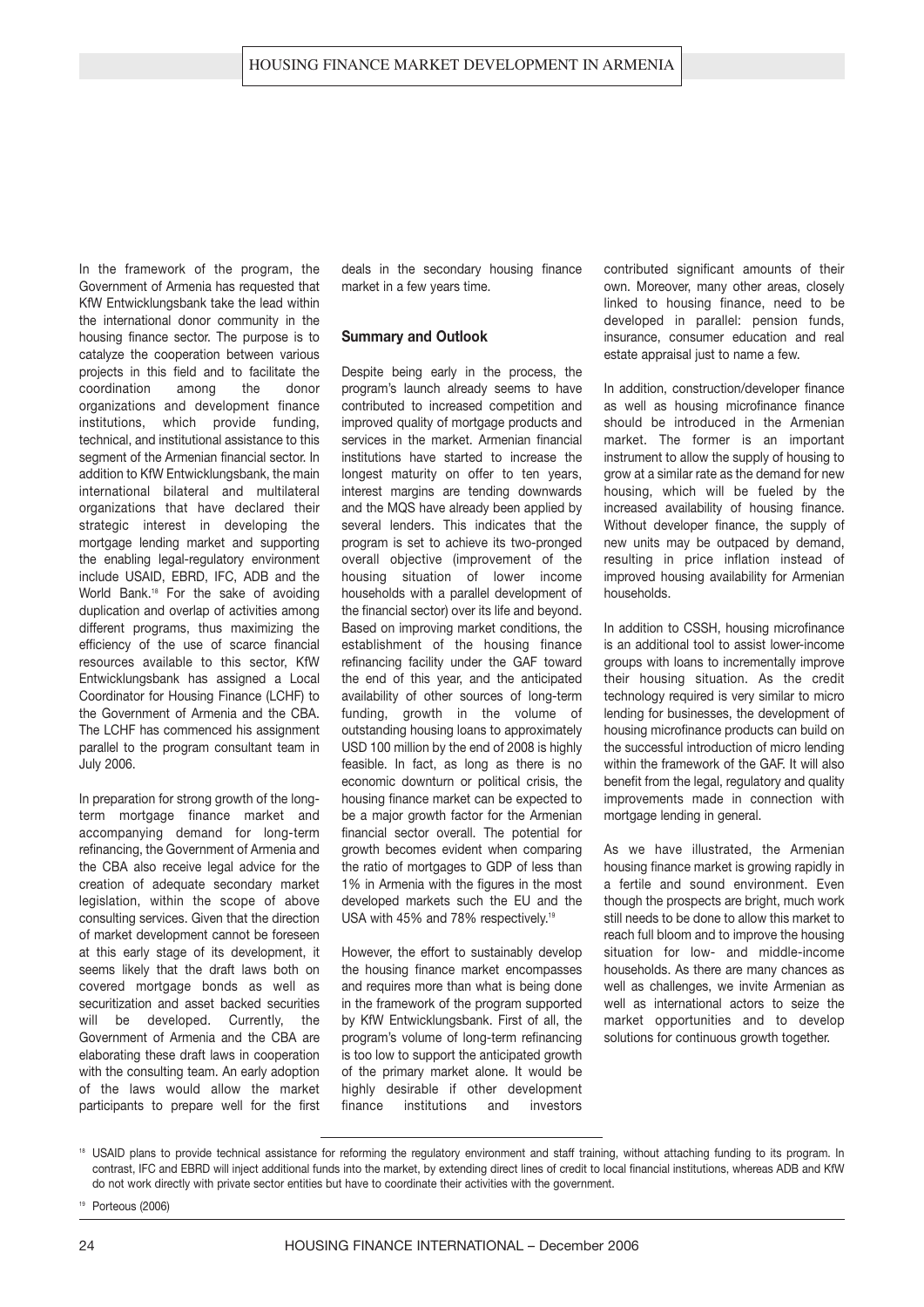#### **References**

- Central Bank of the Republic of Armenia (2004) *Concept of Mortgage Loan Market Development in the Republic of Armenia*, Yerevan.
- Central Bank of the Republic of Armenia (2006) *The Banking System of Armenia – Development, Supervision, Regulation*, Yerevan.
- Economist Intelligence Unit (2006) *Armenia Country Report*, London, November 2006.
- Ministry of Finance and Economy of the Republic of Armenia (2004) *Concept Paper*, Yerevan.
- Porteous, David (2006), *Assessing the potential of financial markets: Connecting low income borrowers*, contribution to the 2006 KfW Financial Sector Development Symposium, Berlin, 9/10 November 2006.
- Rabenhorst, Carol S. (2004) *Legal Issues in Armenian Mortgage Finance: Current Environment and Recommendations for Future Development*, Washington, DC, September 2004.
- Rabenhorst, Carol S. and Stephen B. Butler (2005) *Development of a Sustainable Market for Housing Finance in Armenia: Report on Legal Issues and Advice to Counterparts*, Washington, DC, September 2005.
- Rabenhorst, Carol S. et al. (2005) *Development of a Sustainable Market for Housing Finance in Armenia: Feasibility Study and Project Design*, Washington, DC, September 2005.
- Struyk, Raymond et al. (2004) *Pre-Feasibility Study of the Housing Finance Market in Armenia*, Washington, DC, October 2004.
- United Nations Economic Commission for Europe (2004) *Country Profiles on the Housing Sector – Armenia*, New York and Geneva, 2004.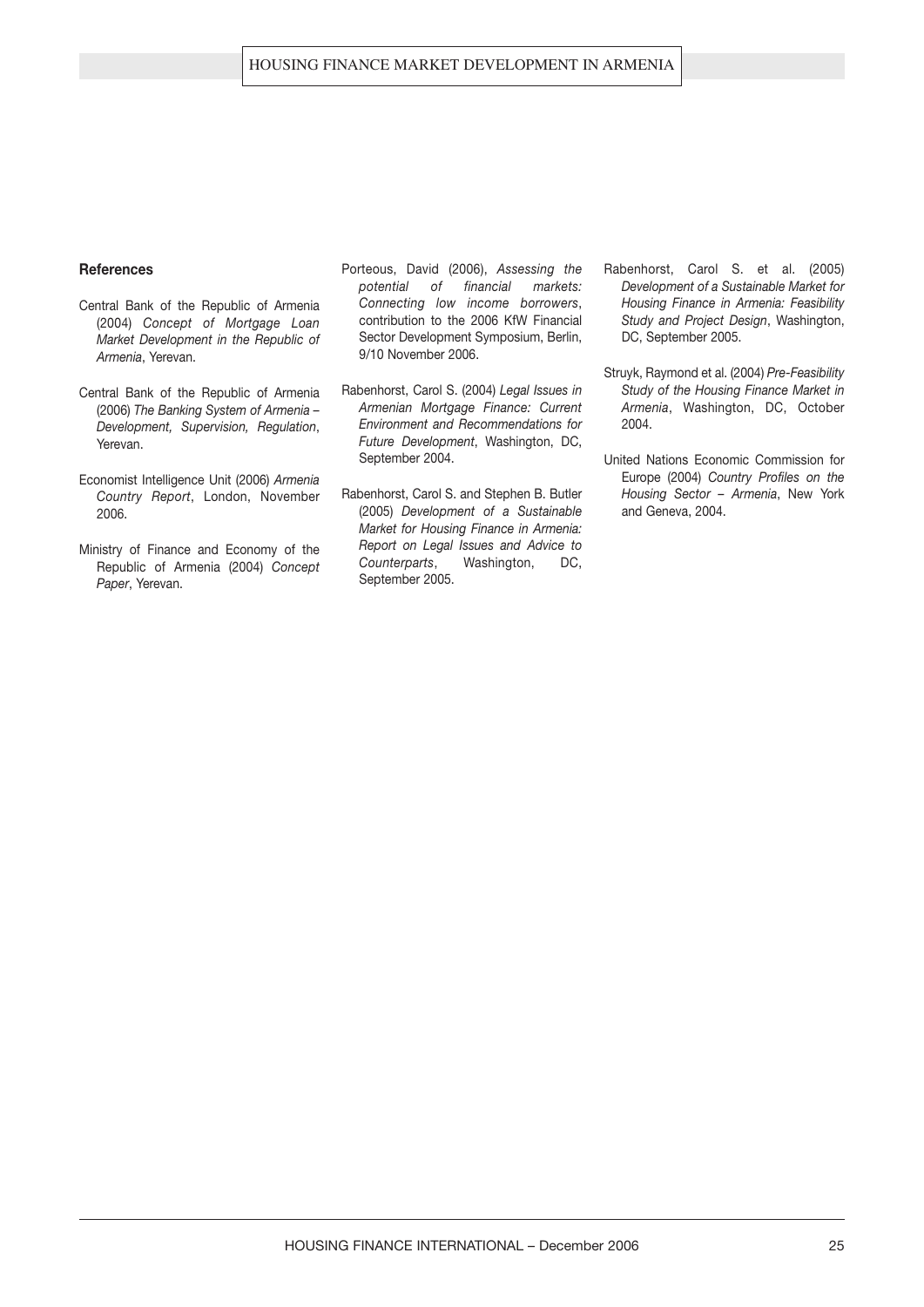# A Rising Star: The National Mortgage Insurance Corporation of Serbia – Nacionalna korporacija za osiguranje stambenih kredita (NKOSK)

By Tim Elliot, Director, International Housing Finance, Canada Mortgage and Housing Corporation (CMHC)

Aleksander Jovic, Managing Director, National Mortgage Insurance Corporation of Serbia (NKOSK)

Jelena Pupovac, Advisor, National Mortgage Insurance Corporation of Serbia (NKOSK)

The purpose of the article is to provide a case study on NKOSK and how it was used as a catalyst to launch mortgage lending in Serbia.

#### **Objectives of the Corporation**

In 2002, after years of economic and political turmoil, the Government of Serbia and the National Bank of Serbia (NBS) were looking for mechanisms to stimulate economic reform and development. There was serious concern with the state of the underdeveloped and neglected housing and financial sectors.

At the time, conditions were not favourable to the development of a functional private mortgage market in Serbia. Existing taxation of housing and registration were significant impediments to the growth of

that market that could deprive Serbia of the economic benefits that would arise from increased homebuilding activities. Likewise, legal practices surrounding the insufficient protection of lenders' rights were preventing the growth of the mortgage market. Before the enactment of the Mortgage Law, in 2006, the courts had exclusive jurisdiction over enforcement of the mortgages, which meant that the lender could not assess the amount of time needed for the enforcement in case of a default (there are reports that some of enforcement cases took more than 5 years).

In response, the Government decided to create the National Mortgage Insurance Corporation of Serbia (NKOSK):<sup>1</sup> a publiclyowned corporation mandated to develop the private mortgage market in Serbia by offering targeted financial products to address critical market needs. Through its financial activities, NKOSK was to promote improvements to the housing and financial sectors. Initially, NKOSK's products would be in the form of mortgage insurance and at later stages it would explore liquidity funding and possibly other intermediary services.

NKOSK was considered a catalyst with which the necessary economic, legal and regulatory reforms could be addressed. For developing markets such as Serbia, governments do not have the luxury of time to complete all the needed reforms before demonstrating tangible results for Serbian families.

The goals of this corporation were to:

**•** Encourage banks to lend mortgage funds to qualified borrowers;

<sup>1</sup> CMHC was originally retained by the Central Bank of Yugoslavia to develop the business concept and plan. CMHC continues to assist with the implementation of NKOSK through the generous contributions of the Canadian International Development Agency (CIDA) and the World University Services of Canada (WUSC)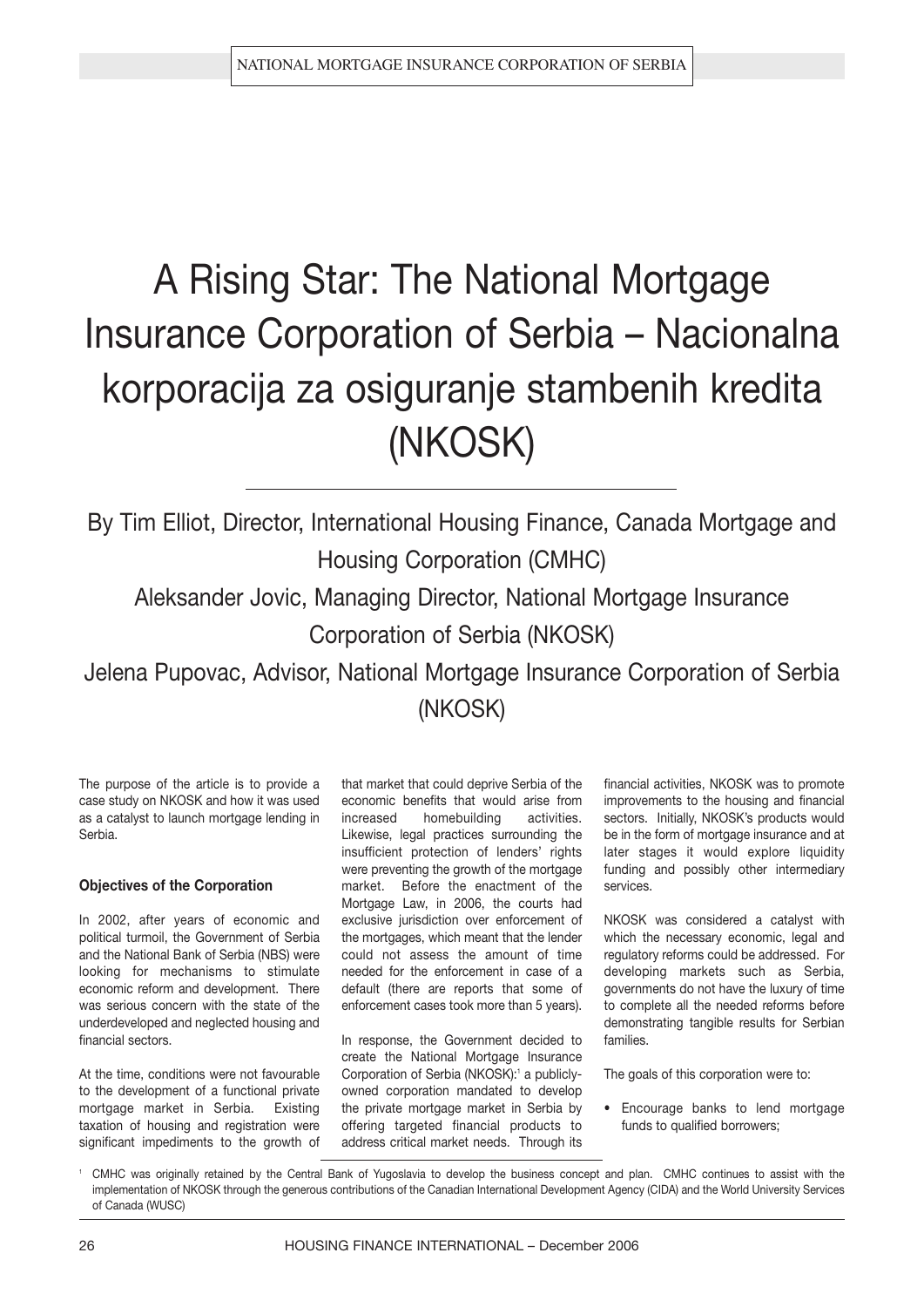

#### **Development of a Housing Finance Sector**

- **•** Test the components of the housing finance system and promote improvements and standardization;
- **•** Promote access to housing finance choices for consumers;
- **•** Promote lower interest rates and other transactional costs;
- **•** Pave the way for future mortgage funding instruments secured by high quality real estate assets.

#### **State of the Market**

Developing a housing finance sector requires an enabling environment created by government, appropriate legal and financial infrastructure and an active housing and mortgage market. The chart above summarizes the framework for the assessment that was undertaken to develop NKOSK. This article will focus on some of the key findings.

#### **Consumer Demand and Confidence**

The preferred time to introduce mortgage financing and mortgage insurance is at the beginning of a period of sustained economic growth. At the time of NKOSK's introduction, Serbia had achieved major gains in economic restructuring in a short period of time. Inflation had been reduced to an estimated 15% for 2002 from 40% in 2001 and NBS had restructured the banking system, removing many licenses and restoring integrity to the system. The Yugoslay Dinar YUD/€ exchange rate had been stable since year 2000. The rapid pace of reform was continuing with support from international financial institutions (IFIs). Unemployment remained close to 30%.

#### **Challenges in Mortgage and Housing Environment**

*Shortage of Affordable Housing:* Especially in larger urban centres, there was a shortage of housing due to:

- **•** Lack of access and affordability for young adults
- **•** Shortage of serviced land for development
- **•** Poor reputation of the local construction industry

#### *Housing Finance Challenges:*

- **•** Short-term deposits created funding mismatches for banks
- **•** Bank capitalization was low
- **•** Banks had limited consumer credit experience
- **•** High fees and taxes (up to 8.5% of house price) were an impediment to mortgage lending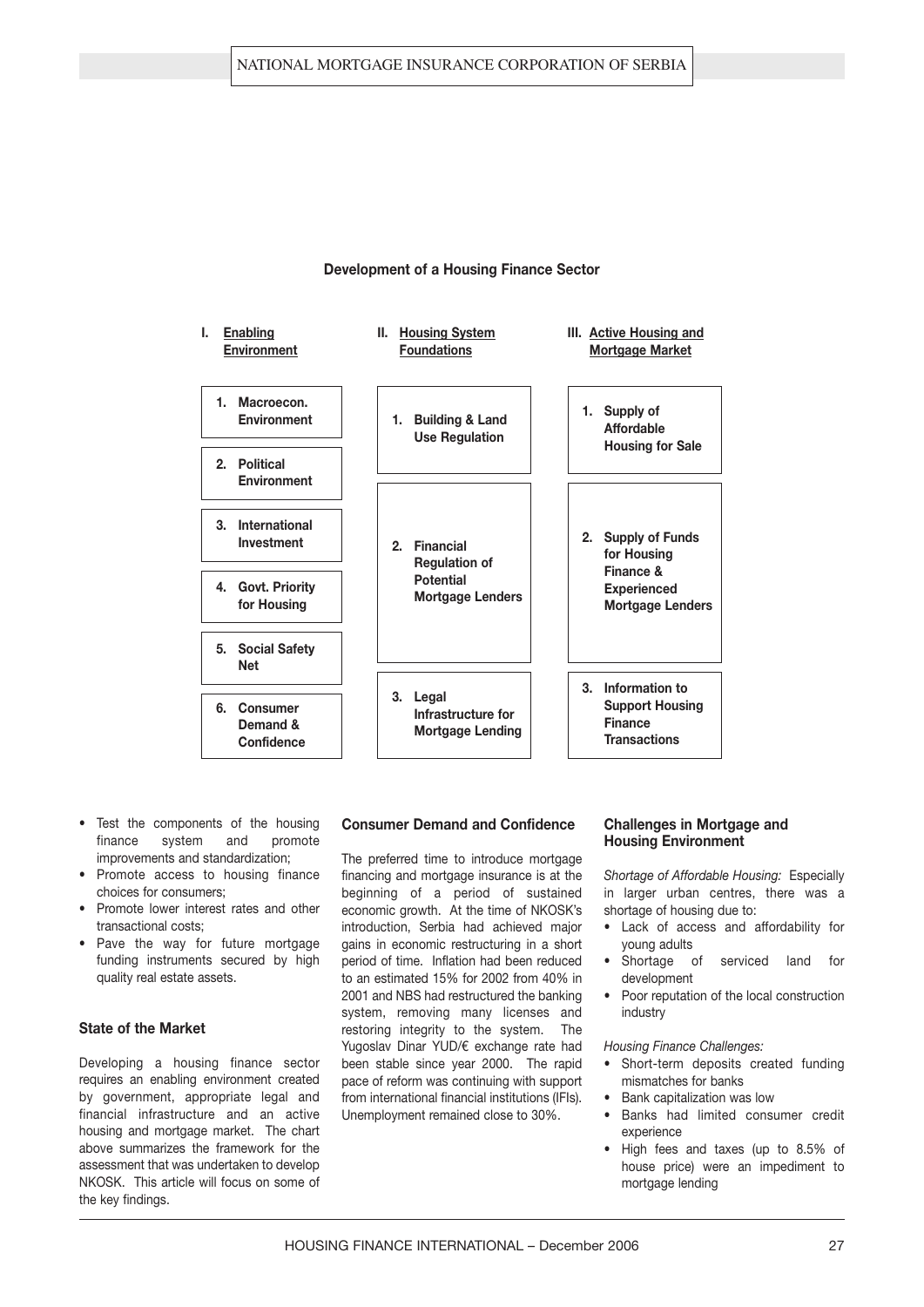- **•** 80% of population was outside of the banking system
- **•** Dinar-denominated loans were relatively non-existent and most banking activities, including personal savings, were conducted in Euros and to a much lesser degree in Swiss francs
- **•** Since many of the banks operating in Serbia were European, liquidity was not a significant issue
- **•** There was limited credit information on borrowers
- **•** Income and expense statistics were unreliable; wages were often in cash

#### *Lender Attitudes to Mortgages:*

In that environment, banks looked to the government for direction in developing the market. Banks wanted registered properties and assurance so that they could successfully repossess defaulted properties in a reasonable time frame. Banks saw mortgages as valuable assets for their balance sheets and as a cross-selling opportunity for other consumer products.

#### *Consumer Attitudes to Mortgages:*

Up to 2001, no functioning mortgage or real estate market existed in Serbia. Under the previous socialist system, people used to receive real estate as a gift from their employer (typically a state-owned company) after several years of employment or work experience. A mortgage or loan was treated as a gift because at that time inflation was very high. It was a challenge to change people's understanding of what a mortgage loan was.

As a result, it was very important to develop a public awareness of the need to create a functioning real estate and mortgage market, as well as to develop a public awareness of how to buy real estate under the new system. Real estate would no longer be provided for free.

A September 2002 survey of potential mortgage borrowers was conducted in Belgrade, Novi Sad and Nis. The dominant characteristics of respondents were:

- **•** Young, well educated, married and working in management positions or as highly qualified intellectuals; average household incomes €600-800; positive views on economic growth.
- **•** 40% lived with parents, 35% in apartments that did not meet needs; 22% were renting.
- **•** 69% of respondents wanted a favorable loan so they could purchase an apartment; majority also wanted other loans or credit cards.
- **•** Majority were looking for loans from e20,000 to e30,000 with monthly payments of €200-300 respectively.
- **•** Respondents were willing to have employers act as guarantors of repayment or endorsers.
- **•** Concern with high interest rates.

#### *Legal System:*

Two existing laws and current practices met, to some extent, legal conditions that are required for mortgage lending; namely, that housing purchasers are able to establish a valid property title, and that a lender can register a claim against a property for the provision of a loan and enforce their registered claim. However, legal challenges that remained were:

- Three different registry systems<sup>2</sup>; and incomplete registries, especially in the south
- **•** Testing the new mortgage law when it came to enforcing creditors' registered claims against a property where a mortgage borrower had defaulted

#### *Regulatory Issues:*

- **•** NBS' policy of tightening the banking sector; restricting the number of banking licences for a period of time
- **•** Capital requirements were brought in line with Basel standards
- **•** There were no specific regulations for mortgage lending in terms of provisions or recognition for mortgage insurance.

However, regulators accepted that specific regulations were required for mortgage lending and mortgage insurance to reflect international approaches and to ensure the safety and soundness of the system.

Recently, minimum reserve requirements for foreign borrowing were implemented to dampen overall lending growth. Higher than expected inflation in Serbia had been attributed to this growth in lending,

#### **Strategy to Address Deficiencies in the Market**

Stakeholders in the Serbian mortgage market realized that the needed reforms could not happen overnight; in fact it would likely take many years to overcome the decades of neglect. The political environment was not stable and the government needed to demonstrate a tangible result to Serbians. From a theoretical point of view, one would wait until all of the legal, regulatory and other preconditions were in place before starting to develop housing finance institutions.

But were there other options? Could the government wait years for the legal and regulatory reforms to take place? This would result in even greater housing deficiencies and still there would be no experience with mortgage lending.

<sup>2</sup> Depending on the part of the country, the title registrations are managed by three different bodies-land registry court, cadastar and courts of general jurisdiction. However, the process of uniting the land registry has been under way for several years now, and is expected to be completed in several. The cadastar is taking over the data and is working on the computer system of registration for the entire country.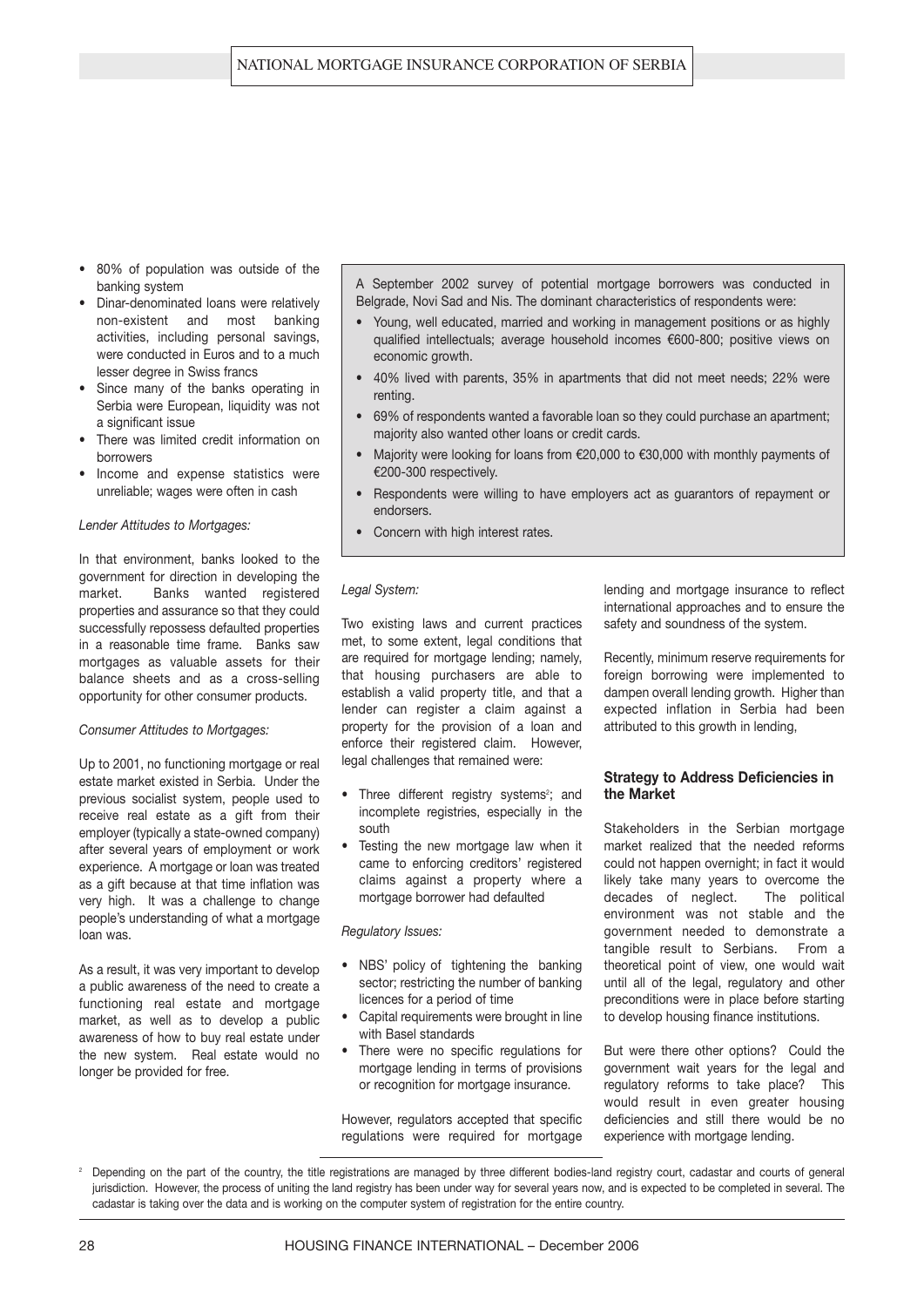Moreover, given the small market size for mortgages in Serbia, it was logical to rely on the existing banks, rather than create another lending institution such as a specialized mortgage bank. Mortgage insurance, which specialises in managing credit risk, was intended to contribute to a systemic approach to developing the banking and financial sectors. This represented a strategic opportunity to boost the housing sector and strengthen the balance sheet of the existing banks.

The decision was taken that Serbia could not wait until all the typical preconditions were in place before starting the development of a new institution. It was also clear that a private institution would not start any mortgage operations under such conditions and that the government would need to be the catalyst. The strategy called for a concurrent plan of launching a new company that would take on the credit risk while at the same time addressing the preconditions through a number of mechanisms including legal reforms and negotiated agreements with banks.

The new company would be the National Mortgage Insurance Corporation of Serbia (NKOSK). This corporation would be taking on not just mortgage credit risk, but also the uncertainty of launching mortgage lending in an uncertain market where there were many questions regarding title. enforcement, not to mention economic and political instability. The company structure and product design would play a big role in how these risks were managed and controlled.

#### **The People**

As with any successful business venture, the people and expertise behind the initiative were critical. For Serbia, this began with the current Minister of Finance, Minister Dinkiç. At the start of the project, he had been the governor of the Central Bank of Yugoslavia. Realizing the need for housing and housing finance after years of neglect, Governor Dinkiç created a team to look at possible strategies, models and options to initiate mortgage lending. The team included expatriate businessmen as well as local experts and analysts.

The team considered a number of European and North American mechanisms before retaining the services of the Canada Mortgage and Housing Corporation (CMHC). CMHC was selected for a number of reasons, including their success in Canada working with private lenders and their growing success internationally adapting mortgage insurance and liquidity financing instruments to new markets. CMHC assisted the Serbian team in developing the business concept and planning for NKOSK and they continue to assist with the implementation of the corporation.

The Serbian team's objectives were multiple:

- **•** Leverage the resources of the growing number of foreign lenders entering the market
- **•** Deliver tangible results to Serbians quickly
- **•** Concurrently address the myriad legal, regulatory and infrastructure deficiencies
- **•** Build a credible housing finance system that both business and consumers could have confidence in

To meet these objectives, the Serbian project team needed to work closely with banks and government agencies as well as draw on the technical and managerial expertise of CMHC. Notwithstanding these efforts, the active participation of the Minister of Finance was critical; first to ensure the political support needed for the legislative and regulatory changes.

#### **Corporate Structure**

The corporation was established to be a commercial shareholding company. It was initially founded with one shareholder, the government of Serbia. Ultimately, the private sector will be invited to participate. The decision to invite private sector investors remains the decision of the Government and may still be a few years away. Nonetheless, NKOSK is currently seeking strategic partners.

While its initial mandate was to promote the development of the mortgage market, its long term goal is to be a viable commercial company. It is this emphasis on commercial viability that is to keep NKOSK focused on commercial discipline. To emphasise this, the initial management team and staff were hired from the private sector.

NKOSK is regulated and established by a specific law on NKOSK. Insurance reserves and a 16:1 risk capital ratio are currently regulated by the law for NKOSK.

#### **Product Design**

The product was a key element of the strategy as NKOSK did not want to take on all of the risk itself. Since there appeared to good potential demand and lenders were eager to enter into mortgage lending in Serbia, NKOSK wanted to share the risk with banks in a fair and equitable manner. The question remained however: how much risk did NKOSK need to assume in order to encourage banks to enter the market and to offer borrowers access to affordable mortgage terms?. NKOSK also needed to deal with the lack of mortgage insurance regulations that would prevent adverse selection by banks.

Just after the formation of NKOSK, negotiations with respective banks operating in Serbia were begun. The product was presented to the banks and modified to include their feedback. The objective of all was to ensure the security of the banks' mortgage portfolio and ensure the viability of NKOSK's mortgage insurance fund.

A balance was struck: NKOSK covers 75% of the net loss that may be incurred as a result of default and ultimate foreclosure. The maximum loan to value ratio is set at 80%. Banks sign a contract with NKOSK stipulating that they will submit all mortgage loan applications that fall within a specific category to NKOSK for approval or rejection. If rejected, the bank has the option to issue the loan without NKOSK insurance. If approved, the loan will be insured.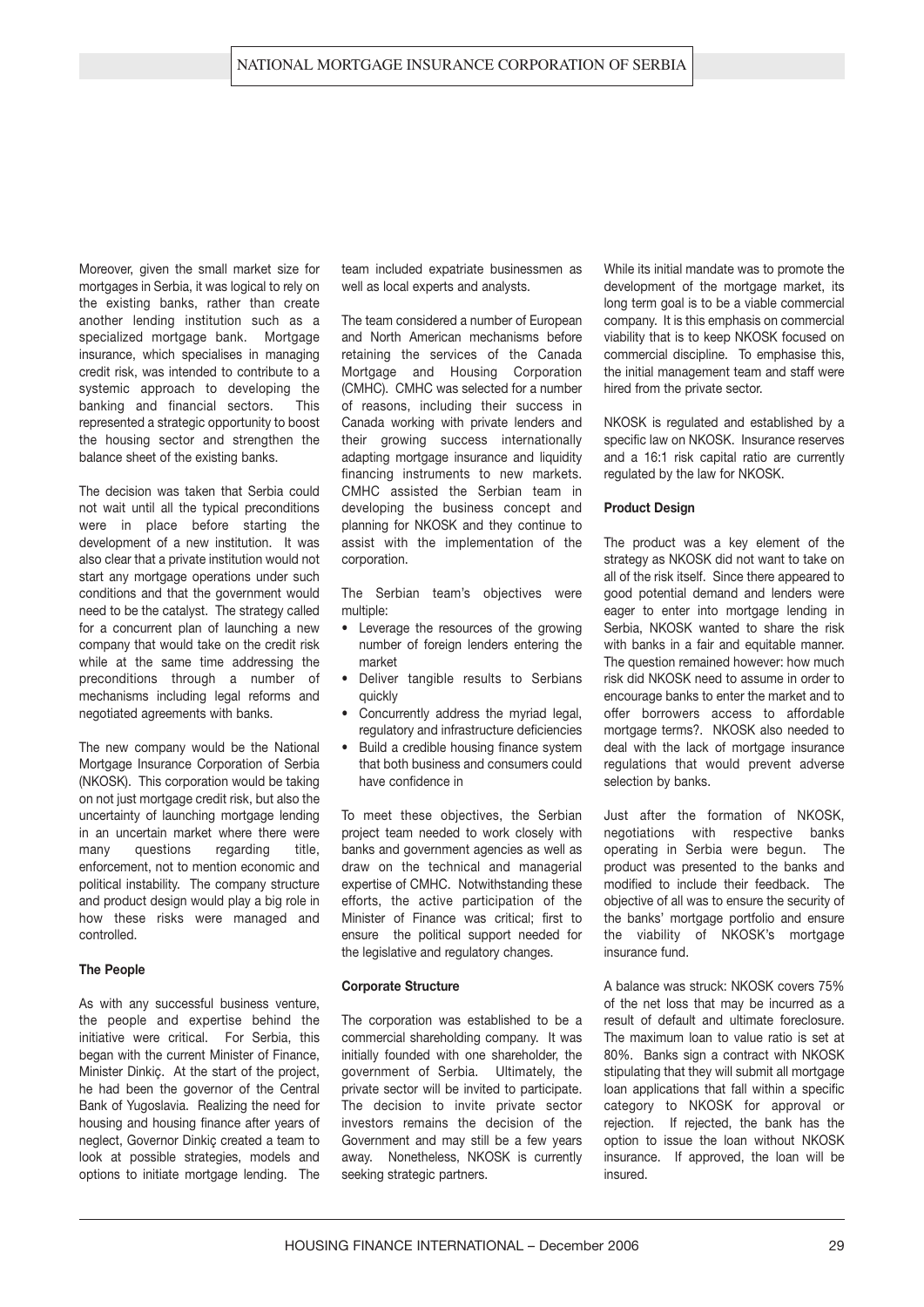| Distribution of Insured Bank Lending by Loan Size |                     |                     |                    |  |  |  |
|---------------------------------------------------|---------------------|---------------------|--------------------|--|--|--|
| <b>Euros Number of</b><br>(000s)                  | Percentage<br>Loans | <b>Distribution</b> | <b>Average LTV</b> |  |  |  |
| $0 - 25$                                          | 1,322               | 49.9%               | 58%                |  |  |  |
| $25 - 50$                                         | 891                 | 33.6%               | 62%                |  |  |  |
| 50-75                                             | 271                 | 10.2%               | 67%                |  |  |  |
| 75-100                                            | 94                  | 3.5%                | 67%                |  |  |  |
| 100-125                                           | 36                  | 1.4%                | 69%                |  |  |  |
| 125-150                                           | 16                  | 0.6%                | 60%                |  |  |  |
| 150-175                                           | 5                   | 0.2%                | 71%                |  |  |  |
| $175 +$                                           | 15                  | 0.6%                | 27%                |  |  |  |
| <b>Total</b>                                      | 2,650               | 100%                | 61%                |  |  |  |

#### **Business Volumes January 2005 – May 2006**

*Source: NKOSK*

| Distribution of Insured Bank Lending by Loan To Value |                                                          |      |  |  |  |  |  |
|-------------------------------------------------------|----------------------------------------------------------|------|--|--|--|--|--|
| <b>LTV</b>                                            | <b>Number of Loans</b><br><b>Percentage Distribution</b> |      |  |  |  |  |  |
| $0 - 50%$                                             | 690                                                      | 26%  |  |  |  |  |  |
| 50-60%                                                | 357                                                      | 14%  |  |  |  |  |  |
| 60-70%                                                | 868                                                      | 33%  |  |  |  |  |  |
| 70-80%                                                | 735                                                      | 28%  |  |  |  |  |  |
| Total                                                 | 2,650                                                    | 100% |  |  |  |  |  |

*Source: NKOSK*

NKOSK is promoting a standardized approach to mortgage origination. Standards such as those promoted by the EBRD serve as a model for NKOSK. However, because of the developing nature of the Serbian mortgage market, NKOSK must be more flexible in its approach to standardization. For example, NKOSK does not require borrowers to have life insurance because it is currently very expensive.

It should be noted that this product does not cover the first tier or layer of risk similar to American mortgage insurance. Rather, this product covers a portion of the net loss. There is still a strong incentive for banks to prevent or minimise losses since they are still exposed to 25% of the net loss. Banks are also responsible for pursuing default management and if necessary, foreclosure.

The onus of ensuring that the foreclosure process works remains on the government. To a large degree, the risks faced by the Serbian government are similar to foreclosure risk in other countries. The Serbian government also faces the additional risks related to economic transition and the public sector employment transition. As one mitigation, unless the banks follow closely the foreclosure procedure prescribed by the Mortgage Law and the additional notifications prescribed by NKOSK, the banks risk loosing the insurance.

#### **Other Incentives**

The introduction of mortgage insurance offered an incentive to lenders in terms of reducing the credit risk. Like other markets, this risk reduction also contributes to the overall safety and soundness of the banking system. As such, banks enjoy additional regulatory privileges for using mortgage insurance. These include reduced capital and provisioning requirements for mortgage loans that are insured by NKOSK. The risk weight and the provision requirements for delinquent loans on insured mortgages are set at 0% to reflect the backing of the government-owned company.

The product and the initial regulatory incentives were successful at getting some banks to sign on. While this achieved some of NKOSK's objectives, in the first months of NKOSK's existence, the volumes and level of competition were lower than desired. The government then decided to introduce a co-lending program to be used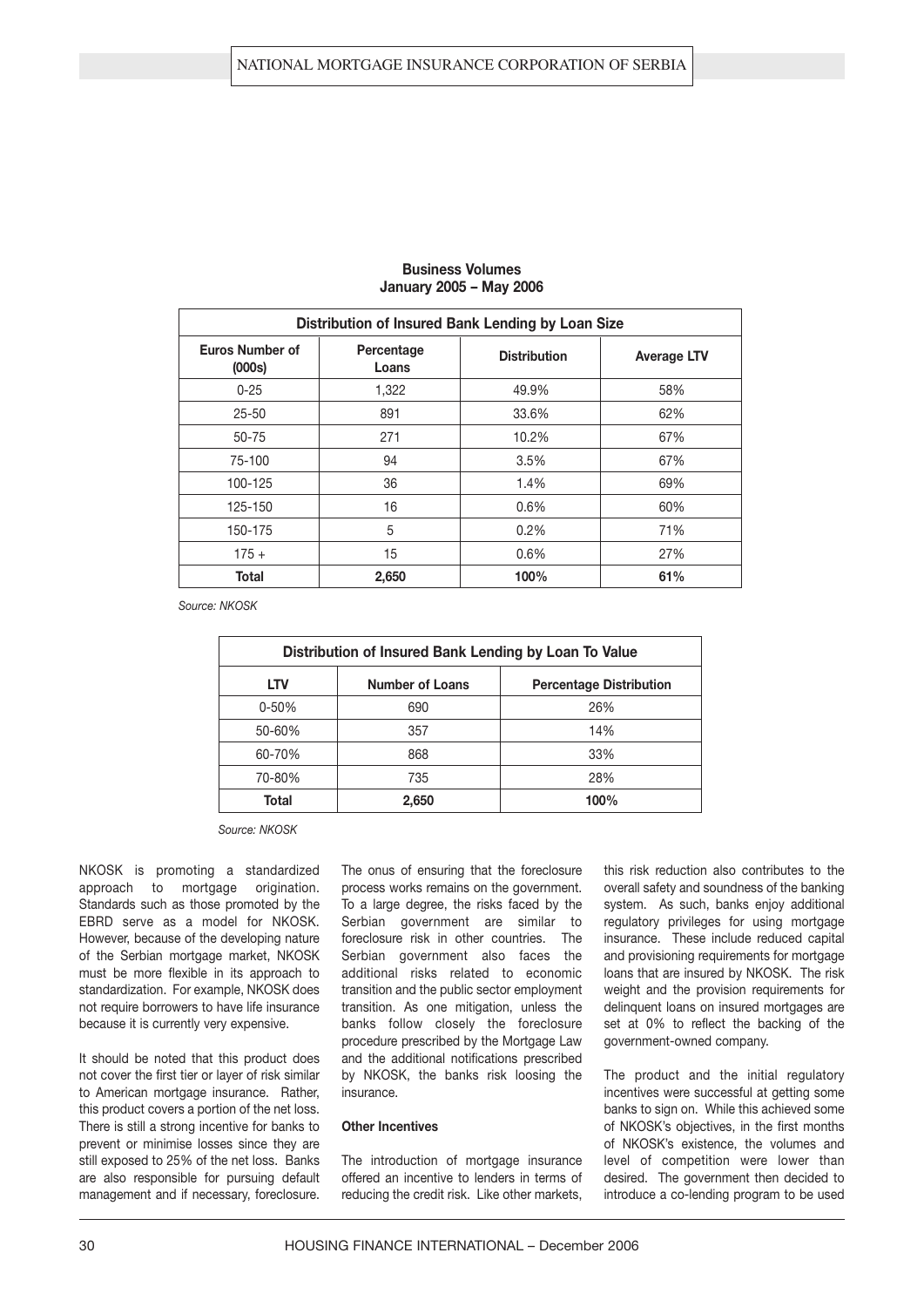

#### **Value of Insured Mortgages per Month 2006-06**

*Source: NKOSK*

in tandem with mortgage insurance. The program was designed by NKOSK and submitted for government approval.

Under the co-lending program, the borrower's down payment would be reduced to 10% and the government would provide a 20% loan. The bank would then provide a loan for the remaining 70%. For the first 20 years or until the bank's portion of the loan is paid off, no interest would accrue on the portion of the loan provided by the government. Interest of 0.1% would be paid to the government on the last 5 years of repayment. For lenders, one additional requirement was a maximum interest rate of 6.95% on bank loans which were combined with a government co-loan.

This product generated a significant increase in demand by reducing the down payment as well as the monthly instalments for borrowers. It also created the conditions where more and more lenders joined onto the mortgage insurance program as well as the co-lending program. Lenders actively competed for business – both for the colending program as well as for regular insured loans. While the co-lending program proved to be a strong stimulus to the market, it accounted for only less than 8% of total lending (the total of co-lending and insured lending) as not all borrowers used the program and subsidy would only be for up to 20% of the property value.

#### **Results**

So was this a fanciful experiment doomed to failure or did it achieve results? In October 2004, NKOSK was incorporated as a commercial company wholly owned by the government. It began operations in January 2005.

#### **Impact on Market**

As more and more banks signed onto the NKOSK program, competition increased and mortgage interest rates fell. When NKOSK began business, interest rates were around 12% on Euro-denominated loans. By the end of the first year, they had fallen to around 7%. The effective interest rates were lower still if bank loans were combined with a government co-loan program. While rising competition among banks contributed to lower interest rates, the greatest impact was seen after the implementation of the co-lending program.

By the end of the first year of NKOSK, over 1,500 loans had been approved for insurance with a lending value of over 40 million Euros. This rose to over 2,600 loans and over 75 million Euros by mid-May 2006 (after 16 months of operation). The average loan size and loan to value ratio have remained fairly low. The primary purpose of mortgages has been for the purchase of existing housing units. This will start to change soon as a new law permitting mortgages for the construction of new homes is implemented.

NKOSK has been successful at targeting modest housing. The vast majority, over 80%, of the lending has been for loans under €50,000. Additionally, the risk level has been relatively low as the averagee loan-to-value ratio has been around 60%.

NKOSK has experienced fairly steady growth, particularly since the start of 2006. January and February 2006 volumes were lower than the latter months of 2005, but this is related to seasonal factors including the Christmas season.

It is important to emphasise that a few months after the start of the mortgage insurance program, NKOSK successfully designed and implemented the co-lending program.

#### **Lender Clients**

The banks that use NKOSK's mortgage insurance reinforce the success of the story and speak of the confidence in the government's strategy. Key clients include institutions from Austria such as Raiffeisen Bank, HVB Bank, Hypo Bank and Erste Bank; and institutions from Greece such as EFG Bank. The list also includes Pro Credit Bank, an institution sponsored by the International Finance Corporation (IFC). At this time, there are thirteen banks in all who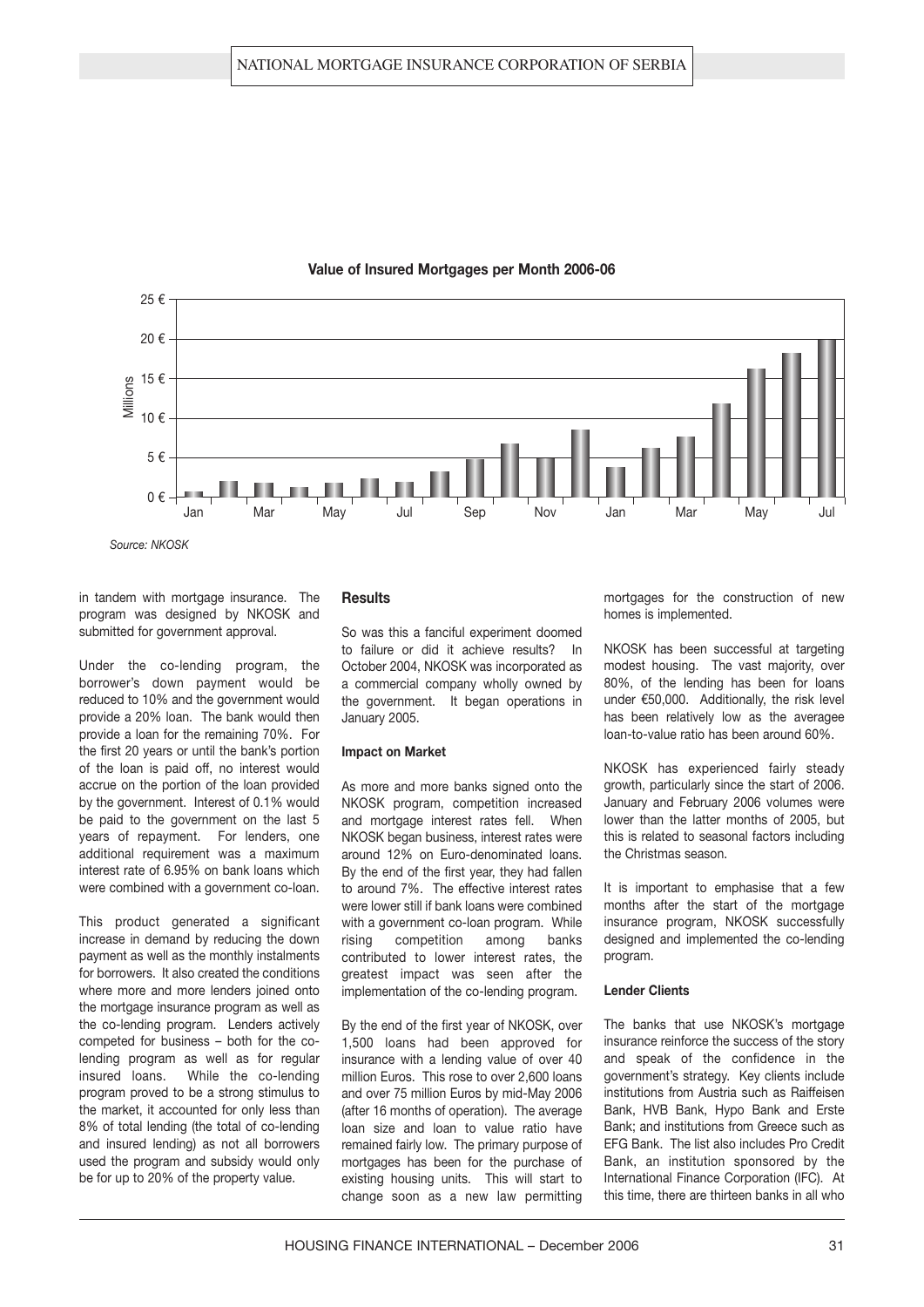have signed on with NKOSK and with the exception of one they are all from EU countries.

#### **New Law**

In February 2006, the Government of Serbia approved a new mortgage law that achieved three key things:

- **•** It established a clear administrative process for foreclosure with specific timeframes to be followed.
- **•** It allowed for all property transactions to be registered at only one location, the cadastre, rather than several.
- **•** It allowed for mortgages liens to be placed on homes under construction.

#### **Other Market Improvements**

In addition to the mortgage insurance company, Serbian stakeholders worked

actively during this time to create a credit bureau. The National Bank of Serbia (NBS) and the Banker Association created a Credit Information Bureau which greatly improved the scope and reliability of credit information. The banks offered their support for this initiative. A new credit bureau was launched in 2004, and all 49 banks now operating in Serbia have signed contracts with this institution.

#### **Conclusion**

Starting a mortgage insurance company in any market is not without significant risks. What the NKOSK experience demonstrates is that in developing markets like Serbia, governments can develop pragmatic strategies that deliver results quickly while at the same time addressing the market risks and challenges. These strategies do require sober thought and require realistic tactics. It also requires governments to work closely with the private sector, to draw on international experience, and to stay focused on addressing legal and infrastructure deficiencies.

The story is not over and there remain a number of key challenges to address in Serbia. The new law is untested, further regulatory work is required, professional services such as property appraisers are under-developed, and the mortgage culture is still in nascent stages.

Still, a recent survey in Belgrade just emphasises the impact the government's strategy has had. In this survey of young Belgradians, they were asked what the best thing about living in Belgrade was. NKOSK was listed third – after beautiful women and night life. Who would have thought that mortgage lending could keep such company!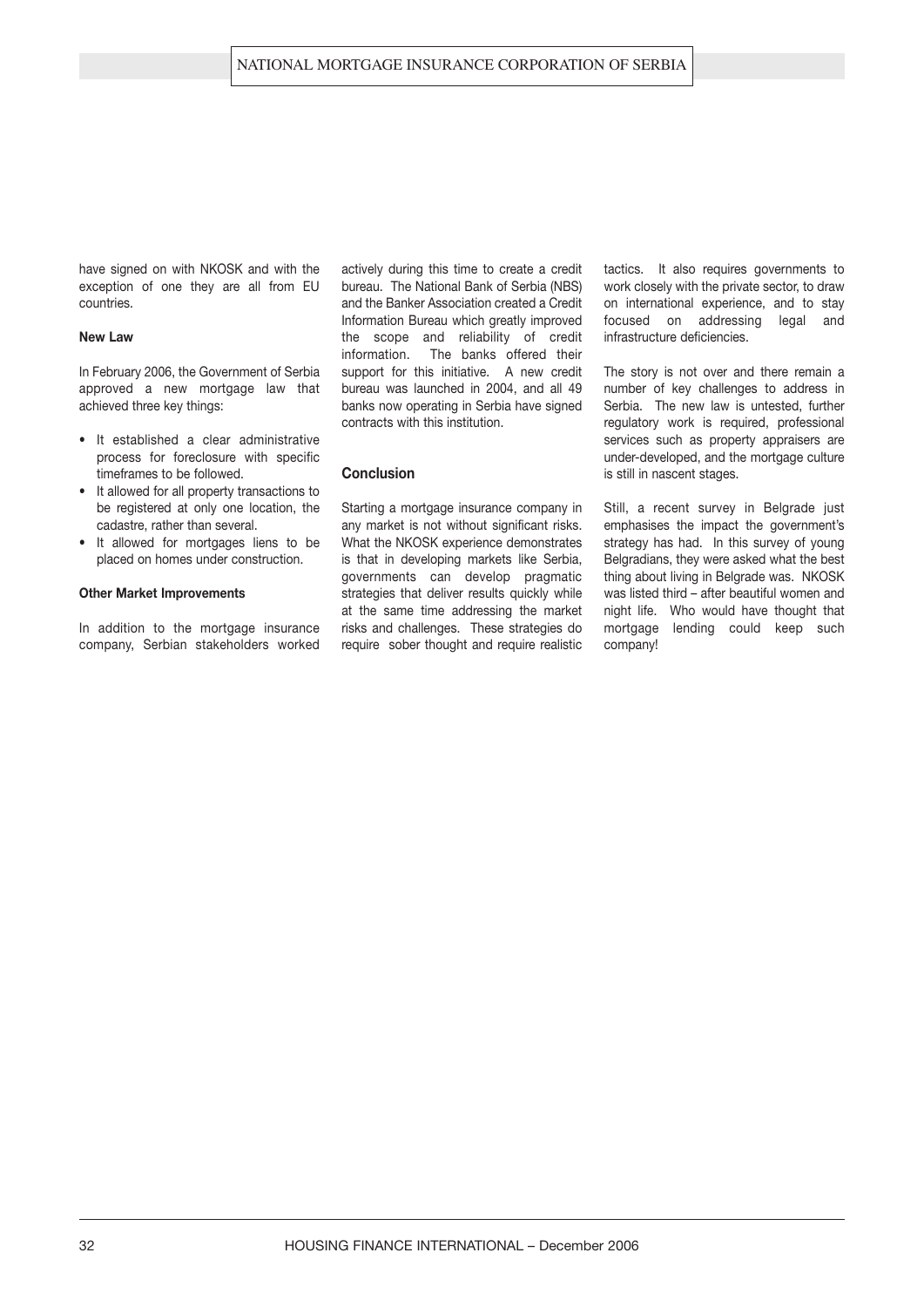## Update on Egyptian Mortgage Lending

### By Raymond J. Struyk, Head, Egypt Financial Services Project<sup>1</sup> and Melvin Brown, Senior Financial Adviser, Egypt Financial Services Project

The June, 2006 issue of *Housing Finance International* included an informative article by Stephen Everhart, Berta Heybey, and Patrick Carleton that introduced recent developments in the Egyptian housing sector.<sup>2</sup> Since the data for that article were gathered in early 2005, this brief article provides additional information on developments in mortgage lending with respect to loan volume, terms and conditions of mortgage loans, and the regulatory environment.

#### **Regulatory Environment**

The Real Estate Finance Law of 2001 is the key piece of legislation, regulating all mortgage lending regardless of the legal status of the lender or its supervisory agency. It contains a very strict definition of the loan instrument, which is specified to be a three-party agreement among the lender, the seller and purchaser of a dwelling. The stated intention of mandating this instrument was to provide greater security to the lender as well as the purchaser in Egypt's difficult mortgage lending environment. As noted in the earlier article, difficulties arise from two primary sources: (a) the long delays probable in registering a lien, and (b) a foreclosure process for mortgagors-in-default that is still viewed as uncertain despite comparatively recent legislative changes designed to speed the process and increase certainty. But the 3 party contract has draw-backs of its own that makes it unpopular with lenders.<sup>3</sup>

Currently the Mortgage Finance Authority (MFA), the regulatory body for non depository mortgage lenders and the organization charged with promoting the development of the mortgage market, is conservatively interpreting and enforcing the provisions of the 2001 law, including the mandated tri-partite loan contract.<sup>4</sup> The Central Bank of Egypt (CBE), on the other hand, despite its issuance of a circular implementing the terms of the 2001 law, has not attempted to enforce the exclusive use of the tri-partite loan agreement for mortgage credits and has de-facto granted the banks more latitude in their loan structuring. Several of the larger and more active commercial banks are employing a variation of the tri-partite agreement or a more standard 2-party loan contract in their mortgage loan transactions.

Mortgage Finance Companies (MFCs) are specialized non-depository lending institutions. As of early September 2006, two MFCs had been operating for about two years and a third had just been granted a license. They are subject to a fairly conservative leveraging ratio of 9:1 under the terms of the real estate law of 2001. The banking sector, on the other hand, is subject to CBE interpretations of the Basle II guidelines for credit at risk and continues to function under the more liberal leverage regulations of the CBE.

The principal restriction placed on the banks for mortgage lending continues to be the CBE ruling that limits real estate related credits to 5 percent of the total the loan portfolio. This restriction is not currently a limiting factor for the banks as CBE statistics indicate that the sector as aa whole could extend approximately LE15.5 billion in total real estate related credits at current asset levels versus a maximum of LE 650 million currently extended. (The current exchange rate is about LE  $5.75 =$ \$1.) The CBE has indicated that if this limitation becomes an impediment to loan growth, it could be adjusted. Consequently, as the volume of mortgage loans continues to grow, the imbalances in the regulatory framework cited above, considered in combination with the natural funding advantages enjoyed by the deposit-taking commercial banks, could prove a long-term disadvantage to the market effectiveness of the MFCs.

March 2005 witnessed an important development with respect to property registration requirements for mortgage lending. Only about 10 percent of urban

- <sup>1</sup> The Egypt Financial Services Project is being conducted by Chemonics International under contract with the U.S. Agency for International Development. The authors wish to thank Aser F. Obeid for help in assembling data used in the article. The views expressed are those of the authors and not necessarily those of either organization. Correspondence to: rstruyk@egyptfs.com.
- <sup>2</sup> S. Everhart, B. Heybey, and P, Carleton, "Egypt: Overview of the Housing Sector", *Housing Finance International*, June 2006, pp. 9-13.
- There is interest among banks to amend this law and much of the necessary drafting has been prepared by the EFS project and others. Political acceptance may be an issue.
- The earlier article indicated that MFCs were not issuing mortgages (p.12). This is not the case as these loans are in fact mortgage-based transactions but the relationship among the parties (seller, buyer and lender) is somewhat complex under this agreement.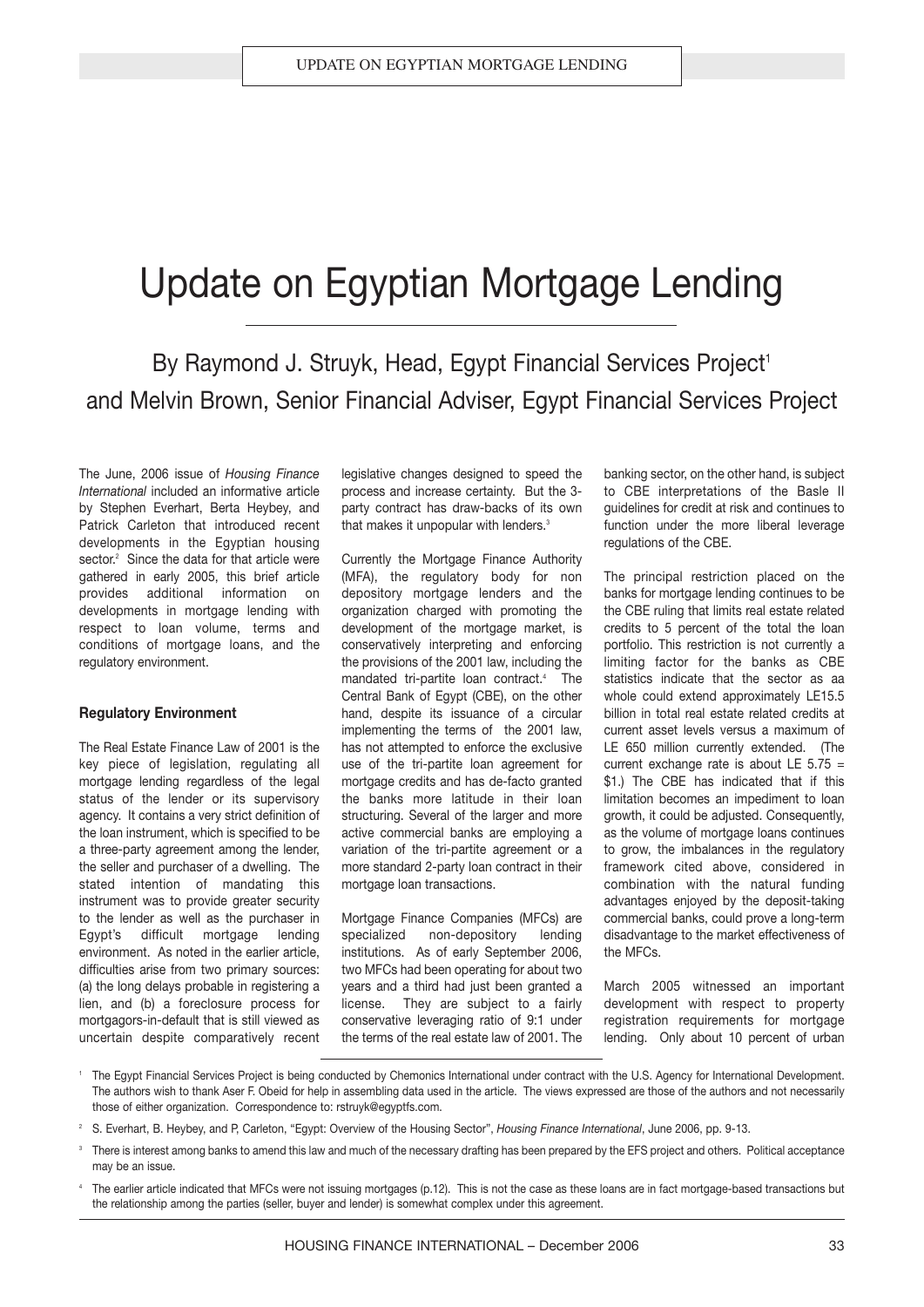Egyptian properties are registered, in part because it is a long, complex, and (until summer 2006) an expensive undertaking.<sup>5</sup> A requirement for using a property as collateral under a mortgage contract has been that the property be registered. Hence, few properties qualified for mortgages without first being registered. In 2005 the implementing regulations of the Real Estate Finance Law were amended, with one provision being that a mortgage could be issued for an unregistered property if the property were deemed to qualify for registration.<sup>6</sup> Lenders have used this provision after due diligence on the property. The Law requires that lenders initiate the process of registering the property and mortgage. This regulatory change obviously dramatically increased the number of properties qualifying for mortgage loans. An important contextual point is that the Government of Egypt is undertaking an ambitious program of reforming and modernizing the registration system for immovable property beginning in Cairo in nine districts plus one district where the upgrade is being implemented by the USAID Egypt Financial Services Project. Hence, the utility of the able-to-beregistered provision should decline steadily over time.

#### **Volume of Mortgage Lending**

The variation in the type of loan agreements being used by lenders creates confusion in the reporting of mortgage lending by

financial institutions. The confusion arises as to whether *only* 3-party mortgages should be reported as a mortgage. The figures cited below are inclusive of all types of mortgage contracts.

The two MFCs report their lending to the MFA as mortgage loans. Both are building their portfolios by originating loans and by taking over installment loans originated by developers.<sup>7</sup> At the mid-September 2006, according to MFA data, the MFCs had a stock of 972 mortgage loans with a combined value at origination of LE 227 million. This compares with a June 2005 figure of about LE 16 million or \$2.7 million.

Mortgage lending by commercial banks is reported to the CBE as a separate type of asset. However, there is some uncertainty as to whether 2-party home purchase mortgages are being reported as mortgages, but it appears to be the case. At the end of June 2006, commercial banks had an outstanding balance of LE 300 million of home purchase mortgages.<sup>8</sup> Conversations with commercial banks indicate that they are beginning to see home purchase mortgage lending as an interesting new type of consumer lending.

Using the figure just cited for commercial banks, the stock of outstanding home purchase mortgages in total was about LE 520 million in summer 2006 and the portfolio consisted of around 2,300 loans.<sup>9</sup> (Note that the LE 520 is for residential mortgages whereas the LE 650 (\$133 million) cited earlier was for all real estate lending.)

The foregoing makes two points evident. First, this type of lending is growing very rapidly but from a very small base indeed. Two thousand loans in a country of around 13 million households is indeed a drop in the ocean. Second, loan amounts are large—an average of LE 232,000 or about \$38,700 for loans made by MFCs. Obviously, in Egypt where average household income is about \$6,875,<sup>10</sup> loans are going to very high income households.<sup>11</sup> If one assumes that loans finance 40 percent of the purchase price on average, then the ratio of the average house price *for these transactions* to average country-wide household income is 14.<sup>12</sup> Other analysts put the overall media price-median income ratio for Cairo at 6-7.

#### **Loan Terms**

As the competitive market for mortgage lending begins to develop in earnest, it is interesting to plot the data on loan terms and conditions being offered in the market. The market is now beginning to show greater elasticity in the structure of the mortgage-based credits being offered. Table 1 provides information on loan terms for the two MFCs and three of the main commercial banks with active mortgage lending programs.

Information in the table is based on official

- <sup>5</sup> Egypt Financial Services Project, *Property and Registration Law in Egypt: Current Operation and Practice*, June 2005. Over the past few years registration fees have been gradually reduced. Finally in summer 2006, they were lowered to quite moderate amounts, with the fee, varying in four brackets depending on the size of the unit. The lowest fee is LE500 for a unit under 100 square meters, and the highest is LE2000 for units over 300 square meters.
- <sup>6</sup> Prime Minister's Decree No. 465 of the Year 2005 Amending Certain Provisions of the Executive Statutes of the Real Estate Finance Law, March 20, 2005.
- 7 In principle, these loans are recast as true mortgages; but the information on this point differs among sources.
- Unpublished information provided by MFA.
- Calculated by applying the average loan amount for MFCs to the commercial banks' loan volume.
- <sup>10</sup> Various World Bank web pages report the average per capita GDP in Egypt (Atlas method) in 2004 as \$1,250 and an average household size of about 5.5.
- <sup>11</sup> According to World Bank data published on its web site, income inequality in Egypt is moderate. Using data for 2000, the Gini coefficient of 29 is reported. The richest 20 percent of the population received 39 percent of total income, and the poorest, 9.8 percent.
- <sup>12</sup> A ratio of median free market dwelling price to median household income for 1992 of 7 for Cairo is reported in Table 2 of S.N. Erbas and F.E. Nothaft, "Mortgage Markets in Middle East and North African Countries: Market Development, Poverty Reduction, and Growth," *Journal of Housing Economics*, vol. 14, 2005, pp. 212-41. S. Aziz, H. Kamal, M.S. Kamal, K. Selim, H. Serageldin, and D. Sims report a similar value for Cairo but are not clear as to the date for which this value applies; see *Housing Demand Study for the Arab Republic of Egypt* (Cairo: Report to USAID by the project Technical Assistance for Policy Reform II, 2006, p.36).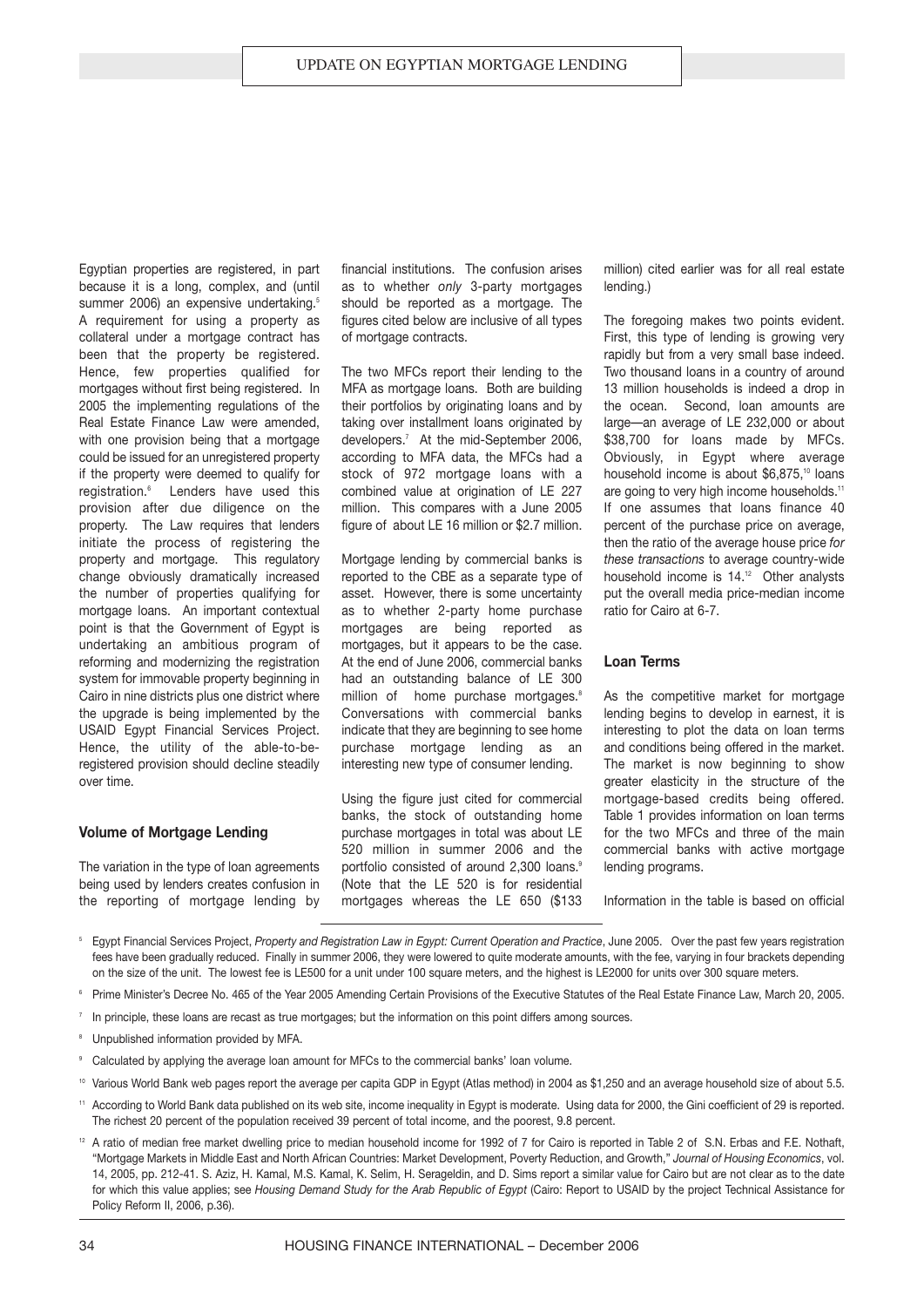|                                                  |                                                        | Mortgage Finance Companies                               | <b>Commercial Banks</b>                 |                                 |                                              |  |
|--------------------------------------------------|--------------------------------------------------------|----------------------------------------------------------|-----------------------------------------|---------------------------------|----------------------------------------------|--|
|                                                  | <b>Egypt Housing</b><br>Finance Co.                    | Taamir                                                   | Egyptian Arab<br>Land Bank <sup>a</sup> | Nat'l Societies<br>General Bank | Commercial<br><b>International Bank</b>      |  |
| Maximum LTV -<br>%                               | 75                                                     | 80                                                       | 75                                      | 80                              | 70                                           |  |
| Maximum PTI-<br>%                                | 35                                                     | 40                                                       | 40                                      | 30                              | 40                                           |  |
| Maximum Ioan<br>term                             | $10 \text{ yrs}^b$<br>5 for Egyptians<br>living abroad | 20 yrs <sup>b</sup><br>10 for Egyptians<br>living abroad | 10 and 20 yrs <sup>c,d</sup>            | 10 <sup>c</sup>                 | 15 <sup>c</sup>                              |  |
| Interest rate $-$ %                              | 13                                                     | 13                                                       | 13.5 on 10 yr<br>14.0 on 20 yr          | 11.6                            | Fixed for 3 years<br>at 13, then<br>variable |  |
| Insurance<br>required:<br>$-$ life<br>– property | Yes<br>Yes                                             | Yes<br>Yes                                               | Yes<br>Yes                              | Yes<br>Yes                      | Yes<br>Yes                                   |  |

#### **Table 1. Mortgage Loan Terms and Conditions for Selected Egyptian Lenders – Summer 2006**

*Source: Egypt Financial Services project.*

a. Government-owned bank

b. Actual term is around 7-8 years.

c. Actual loan period is not known

d. Longer loans are subject to more stringent underwriting

lender statements. Actual lending practices can differ from these general terms, often depending on the actual ability of the borrowers to meet the maximum payment to income criteria as set by regulations, management decisions concerning business intangibles and customer relationship factors. We know, for example, that in practice the average loan period offered through the MFCs is shorter than the maximums stated – actual averages are 7 and 8.5 years, respectively, for the Egypt Housing Finance Company (EHFC) and Taamir.<sup>13</sup> These loans are funded by a combination of equity and terms loans. The MFCs are looking to the recently created Egyptian Mortgage Refinance Company, a liquidity facility following the Malaysian Cagamas model, for liquidity in the future.

Loan periods for mortgages from the Egyptian-Arab Land Bank (operating cooperatively with the Housing Development Bank<sup>14</sup>) are 10-20 years. As established government-owned institutions reporting to the Ministry of Housing, they are heavily involved with the national program to provide low cost housing on loan terms that includes a subsidy (nonrepayable) for a portion of the required down payment. The great majority of the mortgage credits extended by these banks are structured with borrower participation in the subsidy program administered by the Guarantee and Subsidy Fund (GSF).<sup>15</sup> The banks' government affiliation and mission apparently make them willing to accept greater interest rate risk than some other lenders. But, as the table shows, unadjusted for possible risk differences, their interest rates are the same as others in the market.

The Commercial International Bank (CIB), which has only recently expanded its mortgage lending programs beyond its own staff and favored corporate clients, may also be making 10-15 year loans. CIB is currently the only lender offering a loan repricing option – now set three years after loan issuance. The initial interest rate is not

<sup>13</sup> We do not have parallel information from the commercial bank statistics but anecdotal evidence indicates that the average loan term is still well below 10 years.

<sup>14</sup> There are plans to merge these banks within a year, which could lead to positive advancements in the overall development of the national housing finance program for Egypt.

<sup>15</sup> The GSF is an independent agency under the MOI but its programs fall under the supervision of the MFA. MFA management is also on the Board of the GSF.